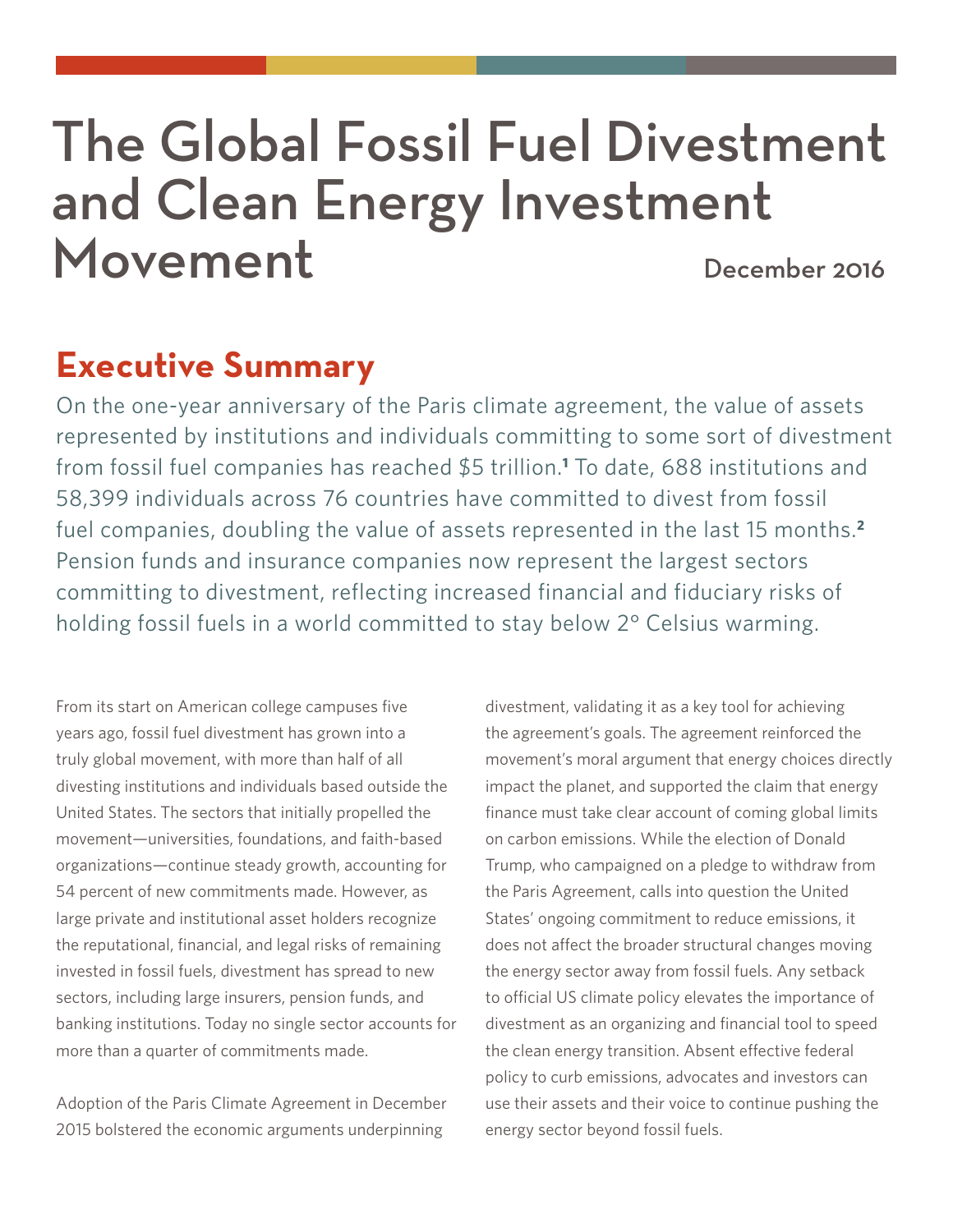Today, the mounting financial risks associated with climate change and the prospect that a significant proportion of existing fossil fuel reserves will be "stranded" (losing their value before the end of their economic life) has brought divestment into discussions of fiduciary duty, potentially igniting a new wave of divestment. The divestment movement was sparked by mission-driven institutions acting out of a moral imperative to confront the climate crisis. This initial phase was followed by a second wave of divestment driven by financial concerns about economic risk from stranded fossil fuel assets. Now, diverse legal scholars, businesses, and investors are warning that fiduciaries who fail to consider climate change risks in their investment analyses and decisions may be at risk of breaching their legal duty as fiduciaries. The emerging view that fiduciary duty may actively compel divestment of fossil fuels has the potential to pressure financial managers and institutions that once argued their fiduciary roles acted as a barrier to consideration of climate risk.

**New clean energy investment vehicles, fossil-free funds, large investment deals, capital commitments, and coalitions are driving more capital to the clean energy sector** with the aim of accelerating the transition to a sustainable, low-carbon economy, and to support communities most impacted by climate change and energy poverty.**<sup>3</sup>** Clean energy investment has continued its steady growth, reaching \$329 billion in 2015,**<sup>4</sup>** and several divesting institutions have made explicit commitments to increase their investments in clean energy. Institutions and individuals that have pledged to both divest and invest in clean energy and climate solutions**<sup>5</sup>** collectively hold \$1.3 trillion in assets.**<sup>6</sup>** Several of these institutions are using their assets to help fill gaps in private sector finance, focusing on poor and vulnerable communities that risk being left behind in the energy transition. The clean energy sector also saw several ambitious new commitments to invest in clean energy innovation and access in the wake of the UN Paris negotiations in late 2015.

**Divestment advocacy has converged with broader climate activism and fossil fuel resistance campaigns to create an increasingly unified global movement.** Different strains of climate advocacy are now reinforcing each other, framing a larger narrative about the decline of

## **ABOUT ARABELLA ADVISORS**

Arabella Advisors helps foundations, philanthropists, and investors who are serious about impact create meaningful change. We help our clients imagine what's possible, design the best strategies, learn what works best, and do the work necessary to turn their visions into reality. To learn more, visit www. arabellaadvisors.com.

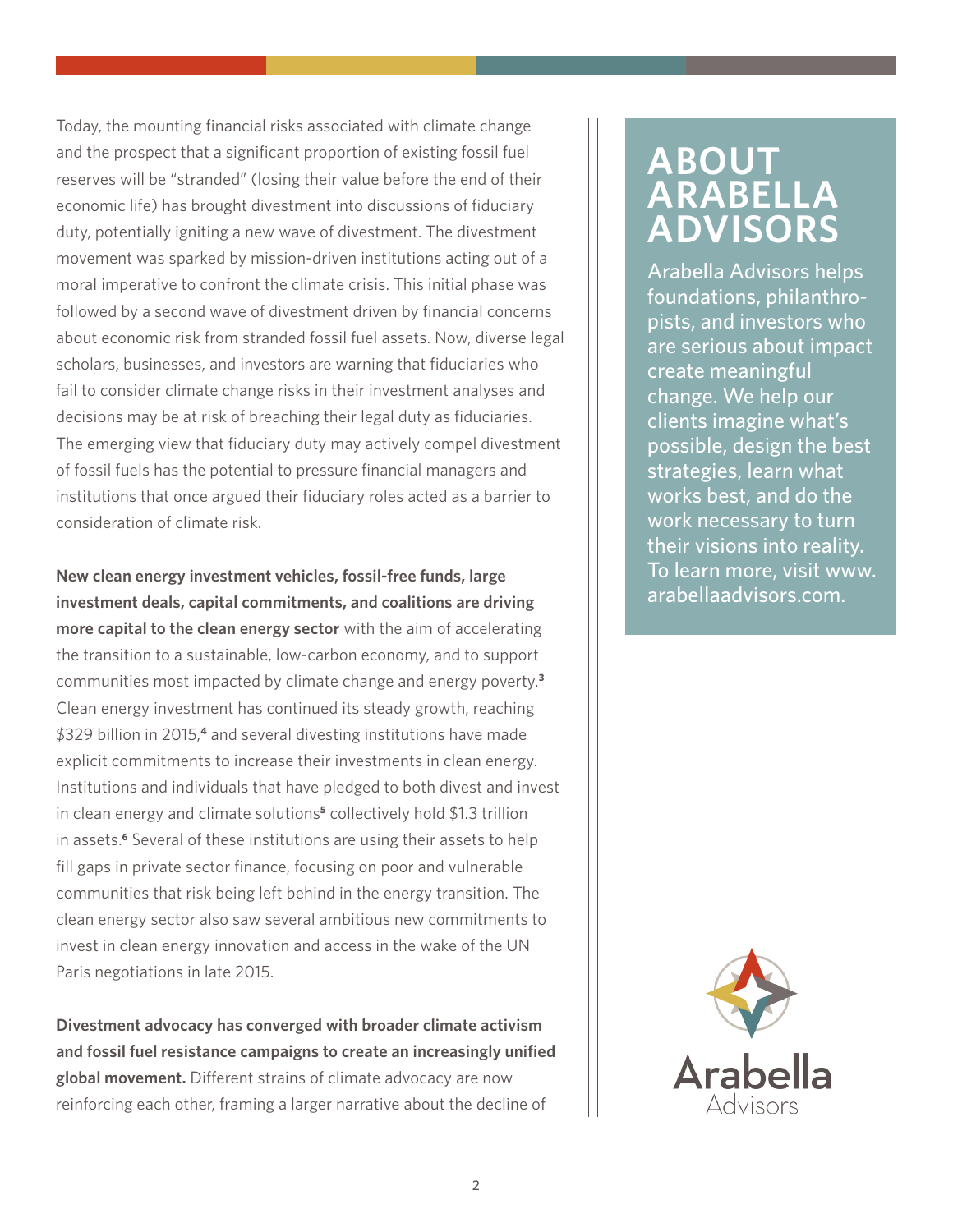fossil fuels, and putting the industry under mounting legal, regulatory, political, and cultural pressures. These include activism under the "Keep It in the Ground" frame being used to oppose extractive projects, efforts to end fossil fuel subsidies, and litigation against fossil fuel companies for climate damages around the world. In addition, the fossil fuel industry finds itself under investigation for potentially fraudulent climate denial and failure to disclose climate risk, following a series of investigative reports by nongovernmental organizations and journalists. Together, these campaigns comprise a multi-faceted, increasingly global movement, with divestment providing an important on-ramp for a new generation of young climate leaders.

**As the fossil fuel industry falters in the face of market and regulatory pressures, global divestment campaigns pose even greater risk to the sector.** Bankruptcies filed over the past year by some of the world's largest coal companies, together with dramatic drops in the profitability of leading oil and gas companies, are rooted in economic and political forces quite outside fossil fuel divestment. But they reflect an increasing vulnerability in fossil fuel business models that divestment can potentially exacerbate. The incompatibility of the prevailing fossil fuel business model with globally agreed-upon carbon limits, and the increasingly poor market performance of many former fossil leaders, such as ExxonMobil, will only hasten the financial exit from fossil fuels and the move to invest in clean energy.

## **Methodology**

In this third annual report, Arabella Advisors built on the methodology we deployed in 2014 and 2015 to aggregate and report data on the growth of the global fossil fuel divestment movement. As in prior years, we assembled a committee of diverse divestment movement leaders and other experts to advise on the methodology used to track and vet the commitments in this report. We list these leaders and experts in the Acknowledgments section on page 32.

Given the increasing diversity of commitments made in 2015 and 2016, we have included in this report any public commitment to divest from top fossil fuel companies, with a few exceptions described below.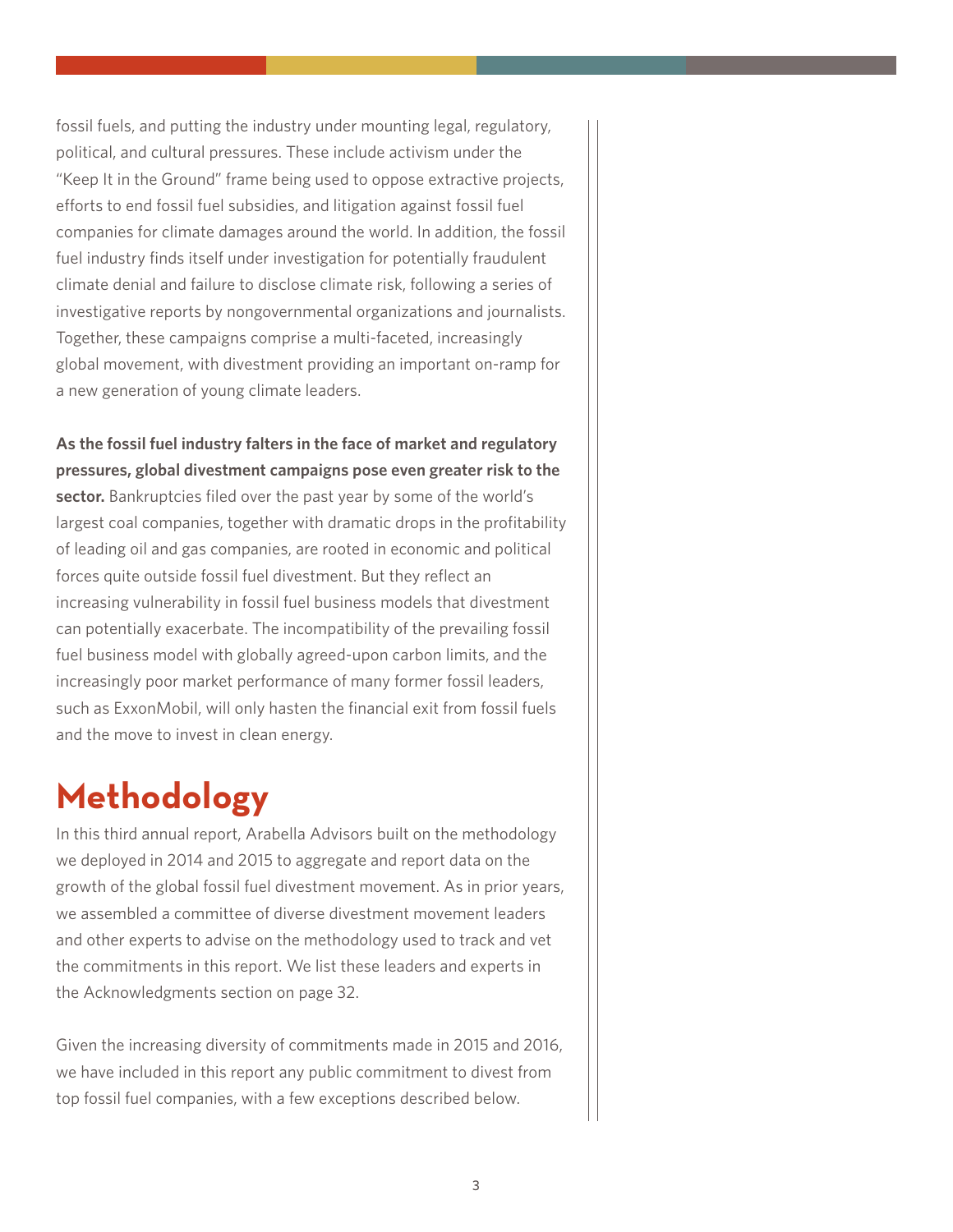The original standard for divestment commitments was a pledge to divest from the top 200 companies, as defined by the Carbon Tracker or Carbon Underground indexes. Over time, the range and size of institutions that are divesting have diversified, and we witnessed a proliferation of approaches beyond divesting from the top 200 companies. Several institutions have divested from all fossil fuel companies, committing themselves well beyond withdrawal from the top 200. Other institutions have opted for a sector-based approach: divesting from companies that derive a significant portion of their revenue from coal and/or tar sands companies—and in some cases planning to divest from other fossil fuel companies later. Still others have chosen to divest from specific fossil fuel companies based on a range of criteria, including companies' willingness to engage in meaningful efforts to curb emissions. We have included in this report commitments that employed any of these approaches.

In a few instances, institutions have opted to freeze any future investments in fossil fuels but have stopped short of divesting existing holdings. While that is an important step, we have not counted these commitments in our totals. Similarly, on occasion members of an institution pass a resolution in support of divestment, but those who maintain fiduciary duty decline to implement the resolution. We have not included these commitments in our analysis.

Arabella measured the total assets (or assets under management for financial institutions) of institutions that have committed to divest. As such, asset sizes reported do not represent sums divested from fossil fuel companies. Rather, asset sizes represent total assets held by institutions that have committed to divest. Arabella obtained data on institutions' assets from various sources. For educational institutions, we tracked size of endowment as publicly reported by the institutions. For faith-based organizations, health care institutions, pension funds, philanthropic foundations, and for-profit asset managers, we tracked total assets as cited in organizations' most recent publicly available financial statements (e.g., annual reports or tax forms). For local governments, we tracked total net position as cited in cities' most recent publicly available financial statements. Where assets were not publicly available, we emailed institutions to request information.

A listing of divesting institutions, as well as more information on the asset sizes and divestment approach employed by each institution, can be found at **http://** gofossilfree.org/commitments. For more information on individuals pledging to divest, visit http://divestinvest.org/ individual.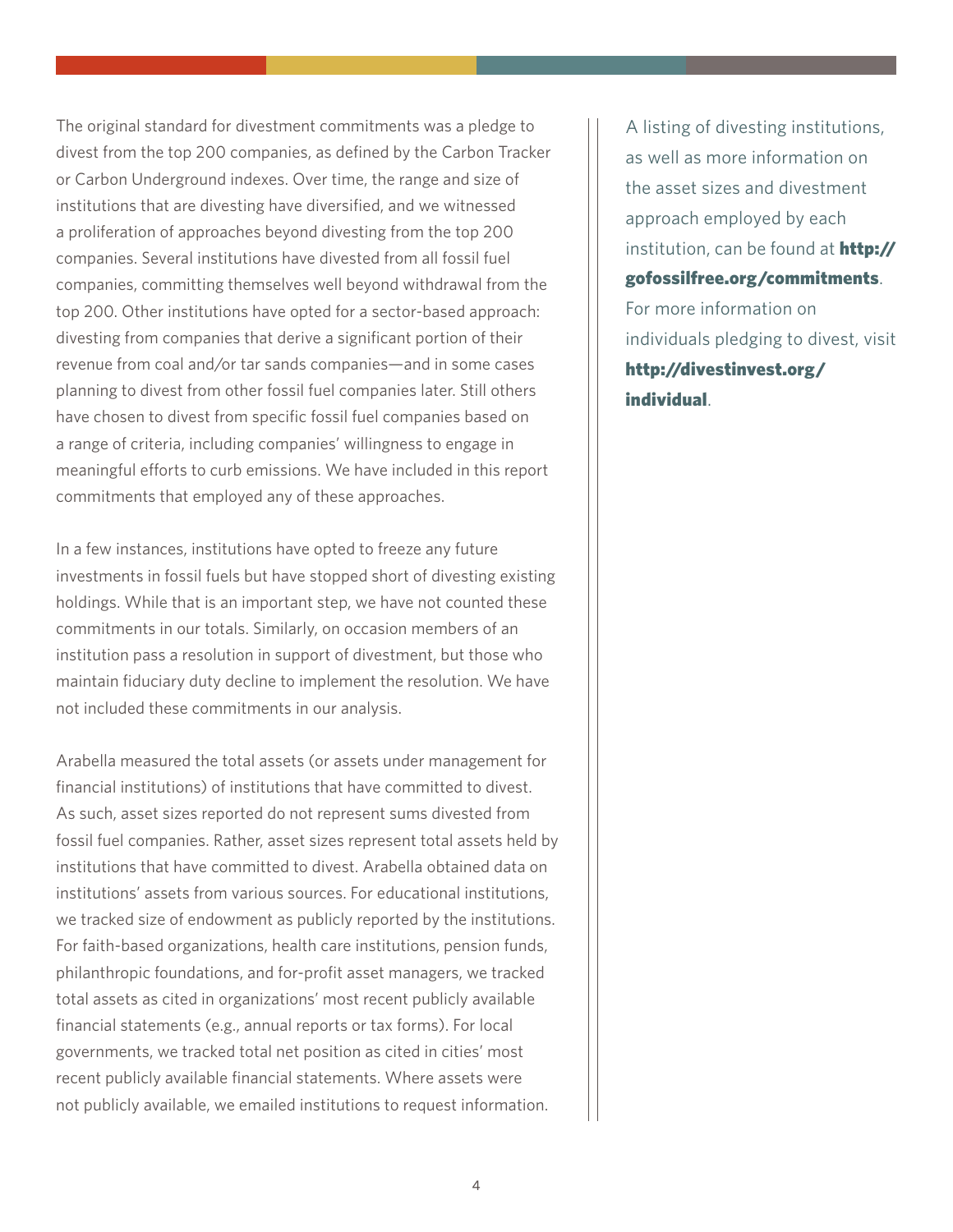Overall, 20 percent of institutions declined to report on their assets. They are counted in the total number of institutions pledging to divest, but their assets are not reflected in our analysis. As such, the \$5 trillion figure is significantly lower than the full scale of commitments made.

Individuals committing to divest from fossil fuels reported their personal investments through an online survey administered by Divest-Invest Individual. Some individuals selected the value of their personal investments from a series of dollar ranges (\$25,000 or less, between \$25,000 and \$100,000, between \$100,000 and \$500,000, between \$500,000 and \$1 million, between \$1 million and \$5 million, between \$5 million and \$10 million, and over \$10 million), while a large majority opted not to disclose a range. As such, the total assets held by divesting individuals are also likely higher than we report.

## **Global Divestment Commitments Trends**

Once seen as a niche movement of student groups and mission-driven nonprofit organizations in the United States, fossil fuel divestment has developed into a truly global movement spanning a broad range of sectors.

### **The fossil fuel divestment movement has doubled over the past 15 months, with the value of assets held by divesting institutions and individuals now exceeding \$5 trillion.**

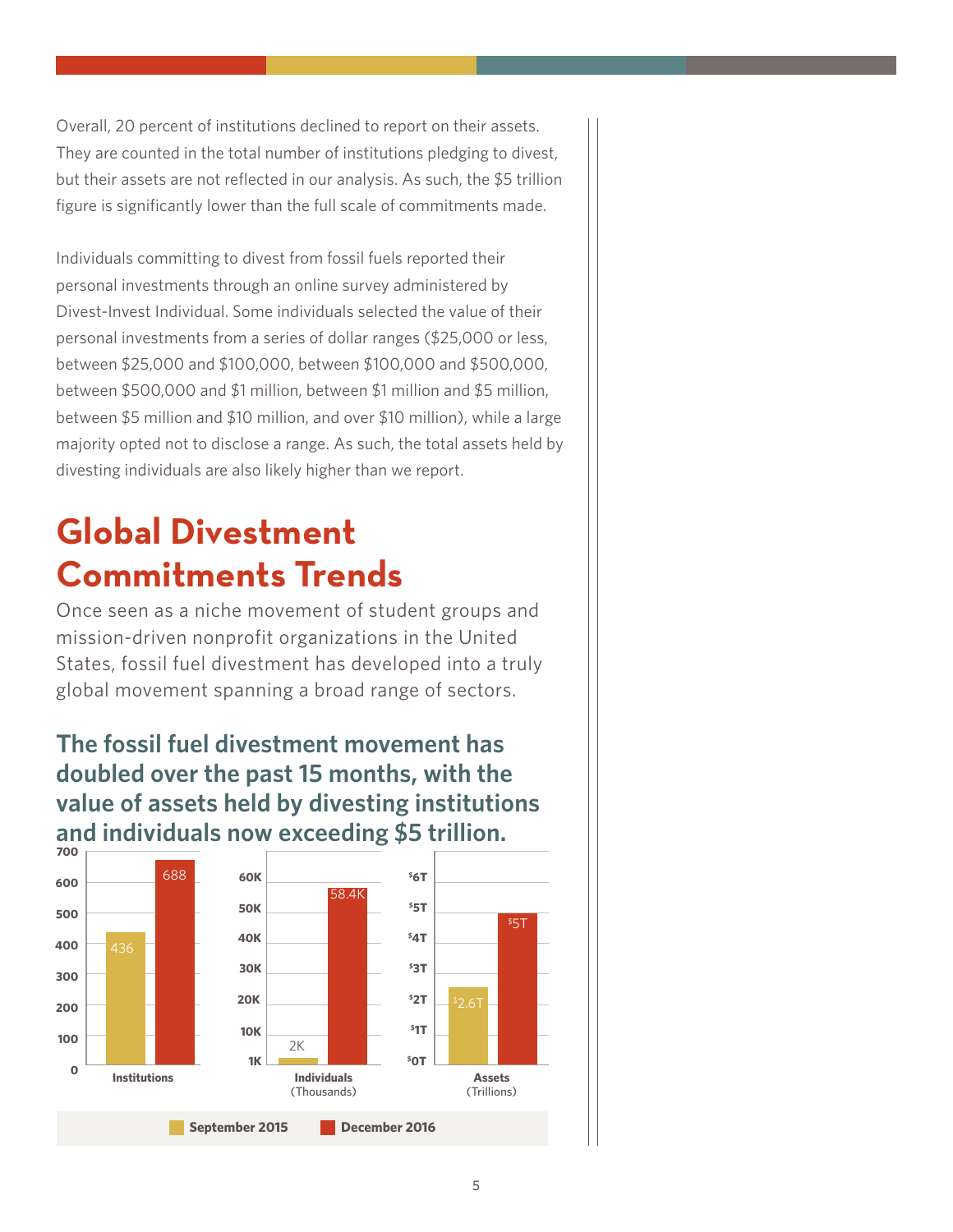**In 2016, commitments to divest from fossil fuels are more global than ever. Individual and institutional pledges span 76 countries, and 55 percent of divesting institutions are based outside of the United States.**



**The Paris Agreement's commitment to curbing greenhouse gas emissions and advancing climate-resilient development was a landmark moment for climate action, and has reinforced the divestment movement as essential to meeting international targets.** Adopted at the 2015 Paris climate conference, signed by 193 countries, with an entry-into-force in November 2016, the agreement aims to hold the increase in the global average temperature to well below 2°C over pre-industrial levels and to pursue efforts to limit the temperature increase to 1.5°C. To achieve this, the agreement calls on the global community to make "financial flows consistent with a pathway toward low greenhouse gas emissions and climate-resilient development." The cascade of divestment pledges that followed on the heels of the 2015 Paris climate conference confirms that the Paris Agreement and the divestment movement mutually reinforce necessary climate action. In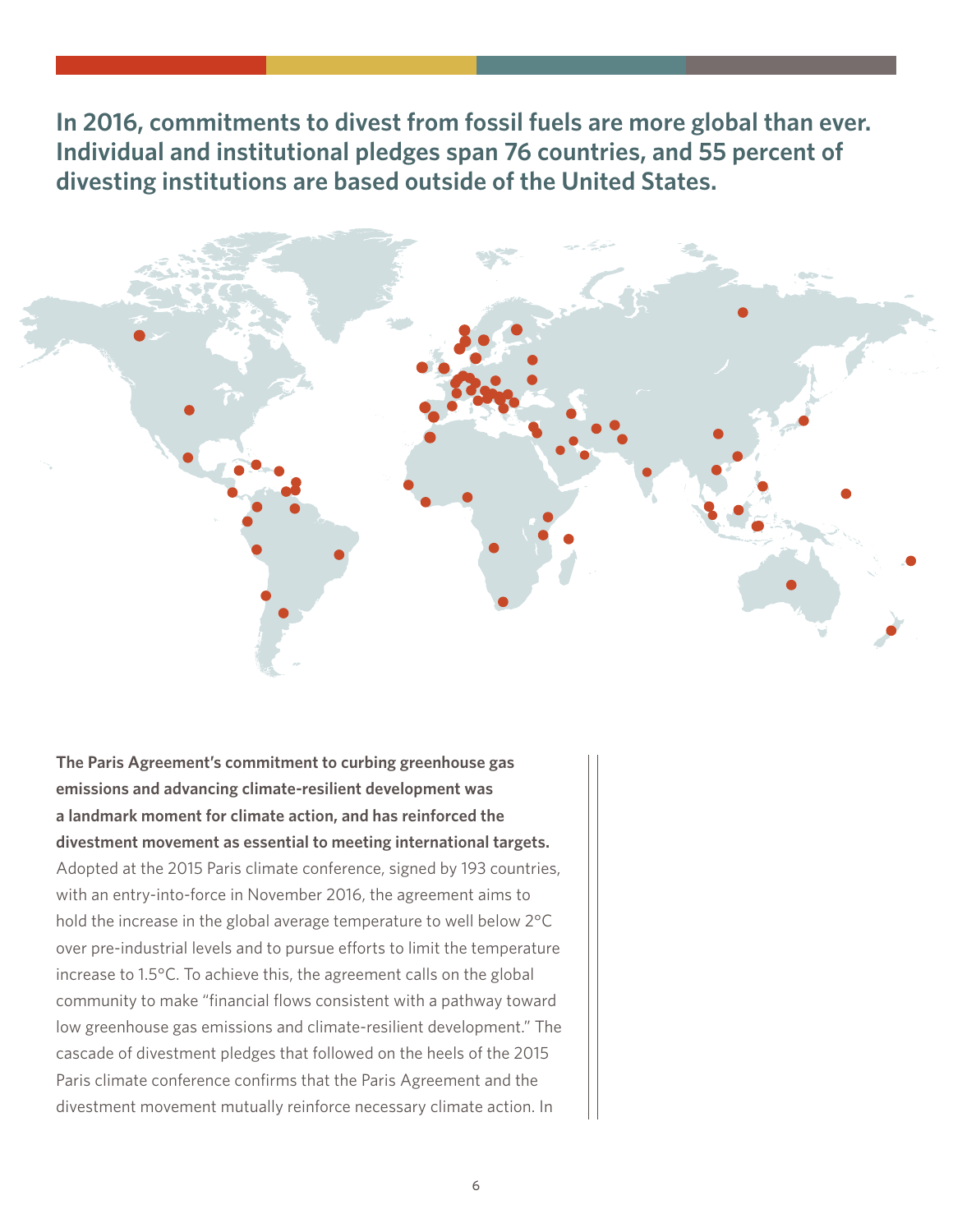### **Divesting institutions are also more diverse than ever: no one sector represents more than a quarter of commitments.**



just the three months following the drafting of the agreement, 22 new institutions collectively representing \$17.4 billion pledged to divest from fossil fuels.

The commitment to curb carbon emissions validates divestment as a critical part of climate action. Countries published national greenhouse gas emissions reduction plans leading up to the Paris conference, and they must publish new, ambitious targets every five years that "represent a progression over time." Further, the agreement aims to reach zero net carbon emissions by the second half of this century. Achieving progressively more ambitious greenhouse gas emissions reduction targets, within the broader goal of reaching carbon neutrality, will increase pressure on asset holders to end their holdings in fossil fuels. While President-elect Donald Trump has said he will seek to withdraw the United States from the Paris Agreement, sustained divestment advocacy can help maintain this pressure on US investors.

**A growing recognition by the financial sector of the threat of stranded carbon assets is becoming a pressing fiduciary issue and may drive a new wave of commitments.** Fiduciary duty—including the duties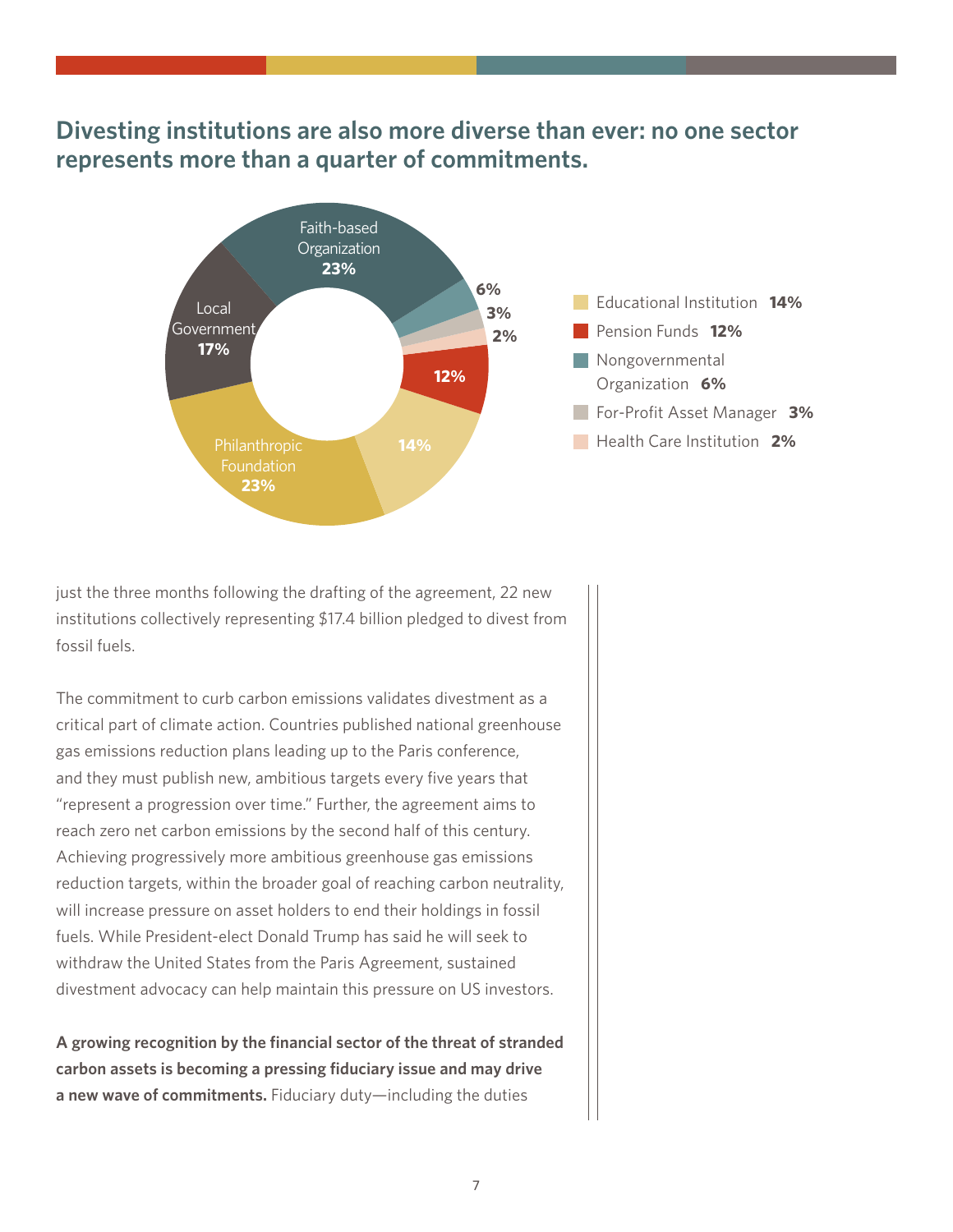of care, diligence, prudence, loyalty, impartiality, and obedience regulate investment decisions made by institutional investors and vary according to the type of fund being managed and the jurisdictions under which it falls. Early in the divestment movement, critics claimed that fiduciaries who divest from fossil fuels breached their duty. For example, they argued that fossil-free portfolios would be insufficiently diversified (breaching the duty of prudence), or that considering anything other than financial returns, especially in the case of pension funds, would prohibit fiduciaries from administering funds in the interest of the beneficiaries (breaching the duty of loyalty).

Over the past few years, more legal and financial analysts acknowledge that standards of ordinary prudence may actually require divestment from fossil fuels. Principles for Responsible Investment (PRI), an independent initiative in partnership with United Nations Environment Programme Finance Initiative and the UN Global Compact, analyzed investment practices in eight countries in 2015 and concluded that "failing to consider long-term investment value drivers, which include environmental, social and governance issues, in investment practice is a failure of fiduciary duty."**<sup>7</sup>** More than 1,600 asset owners, investment managers, and services providers from 64 countries, representing \$62 trillion in assets, have agreed to the initiative's Six Principles for Responsible Investment, standards guiding investment practice.**<sup>8</sup>**

In January 2016, former US Securities and Exchange Commission (SEC) commissioner Bevis Longstreth released a legal interpretation of what constitutes prudent management of institutional funds, considering fossil fuel risks and the commitments of the Paris Agreement. **<sup>9</sup>** In October 2016, the Australia-based Centre for Policy Development and the Future Business Council published a legal opinion stating that, "'Climate change risks' may be relevant to a director's duty of care and diligence ... it is conceivable that directors who fail to consider 'climate change risks' now could be liable for breaching their duty of care and diligence in the future."**<sup>10</sup>** Similarly, Canadian legal scholar Ed Waitzer argues that "Trustees are increasingly expected to look beyond portfolio performance to the intentional management of systemic risks and rewards, reflecting the longer-term interests of their beneficiaries. Over time, this will likely become an enforceable obligation."**<sup>11</sup>**

Over the past few years, more legal and financial analysts acknowledge that standards of ordinary prudence may actually require divestment from fossil fuels.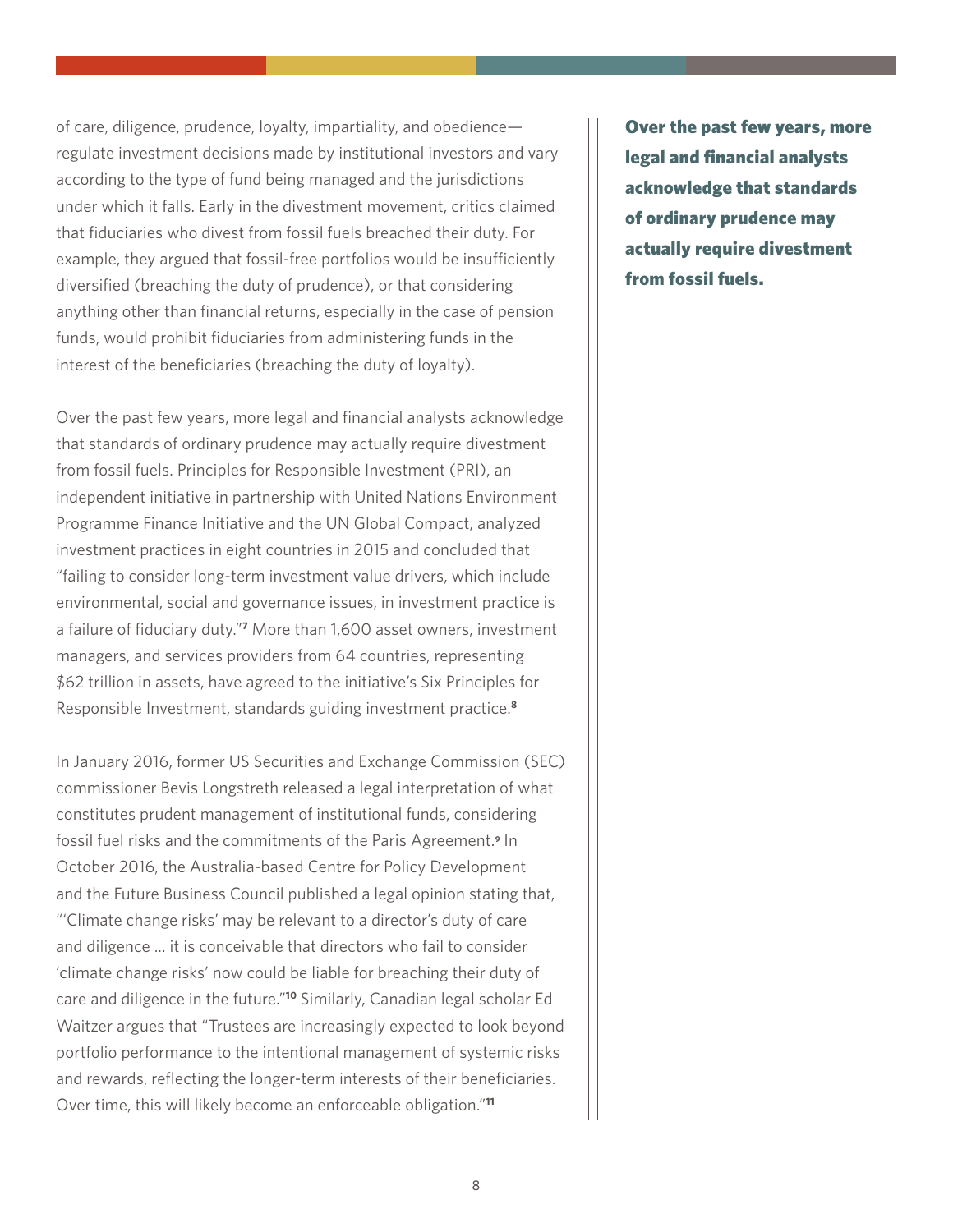In addition to this growing body of legal analysis, several financial industry reports by BlackRock, Moody's, Mercer, and Fitch have cited climate risk as a fiduciary concern. BlackRock argues that "the longer an asset owner's time horizon, the more climate-related risks compound. Yet even short-term investors can be affected by regulatory and policy developments, technological disruption, or an extreme weather event."**<sup>12</sup>** Similarly, Mercer's "Investing in a Time of Climate Change" argues that climate change demands a "special focus" from investors, given "its potential impact and narrow time frame left to address it." Mercer offers a framework to help investors assess climate risk factors, including technology, resource availability, environmental impacts (such as storms), and policy.**<sup>13</sup>**

And while climate change-driven legal interpretations of fiduciary duty have proliferated, practical frameworks and guidelines by the Climate Disclosure Standards Board, the Financial Stability Board's Task Force on Climate-related Financial Disclosures, and others are making it easier for investors to understand their climate risk and exercise their fiduciary duty.

This legal foundation for fossil fuel divestment driven by fiduciary duty and climate risk is now an important force driving the divestment movement. After the initial divestment action of university students, faith-based organizations, and mission-driven organizations led the way, larger-scale institutions began selling off fossil fuel stocks, for fear of the devaluation of their portfolios due to the risk of stranded assets. The Carbon Tracker Initiative published an analysis of the risk of stranded carbon assets in 2013, finding that 60 to 80 percent of the existing coal, oil, and gas reserves and resources would be unburnable if global leaders commit to limiting warming to 2°C. A 2015 report found that \$2 trillion in capital expenditures by fossil fuel companies needs to be avoided by 2025 to cut around 156 GtCO $_{\rm 2}$  of carbon emissions and stay within international targets for 2°C of warming.**<sup>14</sup>**

Going forward, financial managers in nonprofit and mission-based organizations may be actively required to consider mission conflicts and the long-term climate risks associated with fossil fuels as part of their fiduciary duty. Christopher McCall, one of the UK's leading

This legal foundation for fossil fuel divestment driven by fiduciary duty and climate risk is now an important force driving the divestment movement.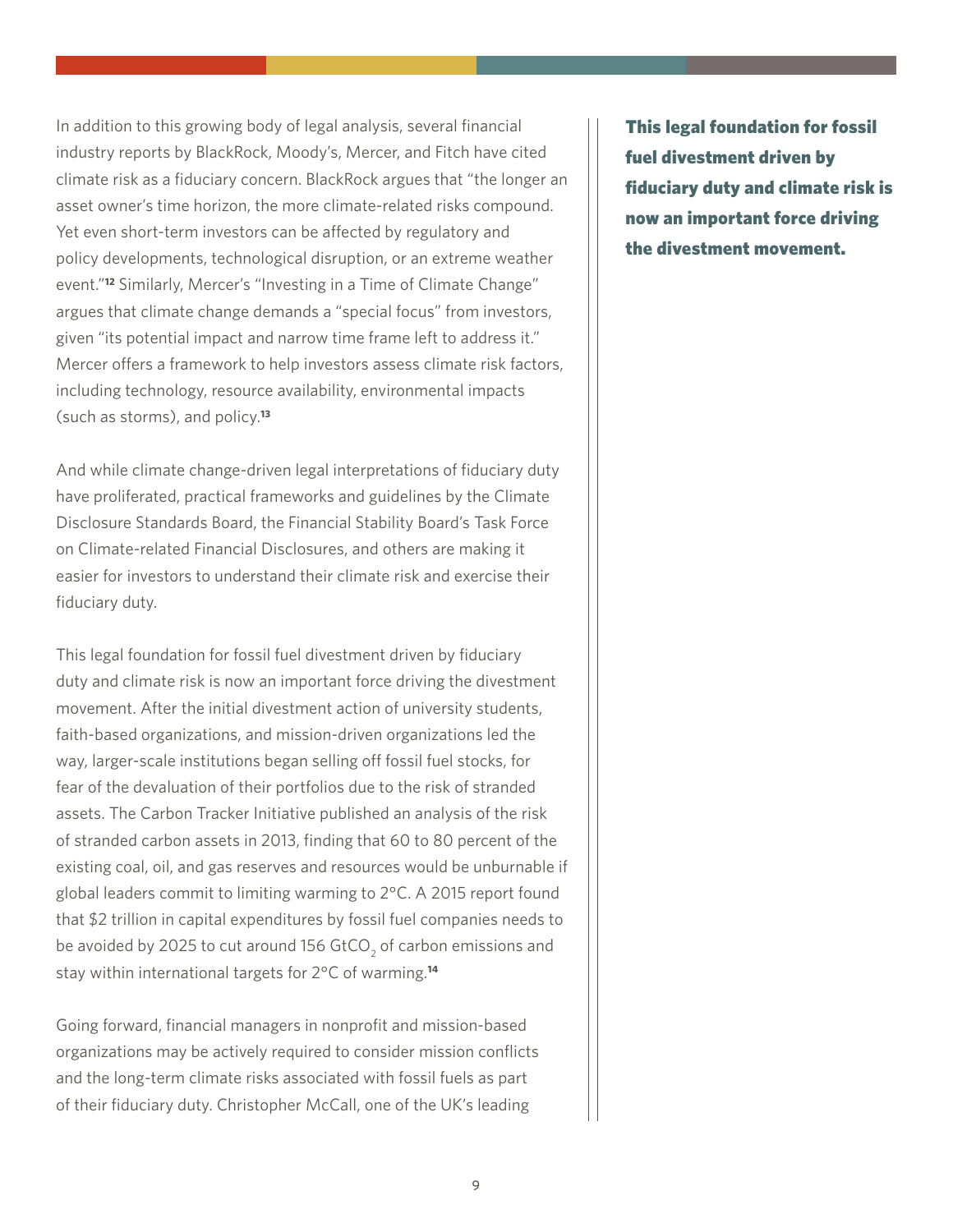barristers specializing in charity law, considers that the systemic risks posed by climate change may well be thought to undermine the missions of many charities.**<sup>15</sup>** Accordingly, the trustees of such charities may conclude that it is inappropriate for charities to be invested in high-carbon assets after taking into account the increasing evidence of the financial risks posed by such investments.

**Shareholders and regulators are demanding that companies disclose their exposure to climate risk, exposing fossil fuel companies to further divestment and legal action.** Policymakers are increasingly demanding that fossil fuel companies disclose their exposure to climate risk. Regulators in France, Sweden, and California have all released climate-risk transparency initiatives. In June, the European Union released a directive requiring pension funds to assess "risks related to climate change, use of resources, the environment, social risks, and risks related to the depreciation of assets due to regulatory change ('stranded assets')," and to disclose the methods and results of such assessments.**<sup>16</sup>** The directive affects funds with combined assets worth over \$3.4 trillion.**<sup>17</sup>**

Shareholders have filed resolutions demanding that companies report on the alignment of their capital expenditures with policymakers' goals to limit greenhouse gas emissions, or to report on strategies companies are employing to address the risk of stranded assets presented by global climate change and demand reductions for oil and gas. For example, ExxonMobil and Chevron shareholders have pressured the companies to disclose climate risk and to explain how resilient their portfolios and strategy would be if policy measures to restrict warming to 2°C, as agreed in Paris, are successfully implemented.**<sup>18</sup>** Bank of England Governor and Financial Stability Board Chair Mark Carney announced the creation of the Task Force on Climate-related Financial Disclosures shortly after Climate Week in September 2015. The Financial Stability Board drafts global financial regulation for the Group of 20 economies (G20), and the climate task force will develop consistent climate-related financial risk disclosures for companies to use to provide information to investors, lenders, insurers, and other stakeholders. Currently, only an estimated one-third of the world's largest 1,000 companies provide adequate

Policymakers are increasingly demanding that fossil fuel companies disclose their exposure to climate risk.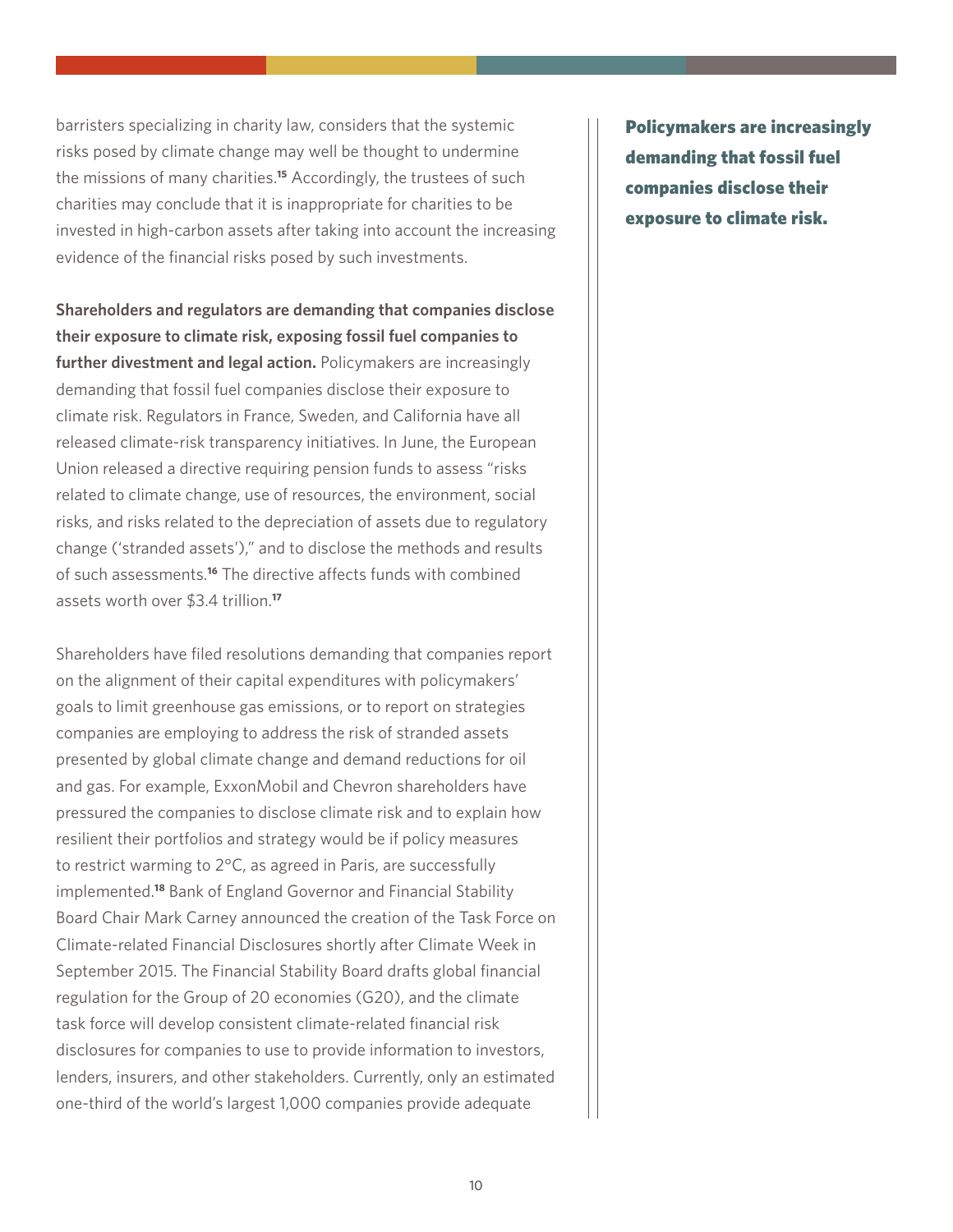disclosure to investors about the potential impact of carbon pricing on their businesses, and the task force is poised to help change that.**<sup>19</sup>**

Similarly, investors are committing to disclose their exposure to climate risk. The Montreal Carbon Pledge, which commits investors to measure and publicly disclose the carbon footprint of their portfolios on an annual basis, has attracted over 120 institutional investors representing \$10 trillion in assets under management as of December 2015.**<sup>20</sup>**

**Mission-driven institutions that first led the movement—including educational institutions, faith-based organizations, and philanthropic foundations—continue to pledge in large numbers and represent 54 percent of new divestment commitments made over the past 15 months.** While the divestment movement was born on campuses in the United States, today university campaigns have spread around the globe. Two years ago, all but one university pledging to divest their endowments from fossil fuels were based in the United States. Today, non-US universities represent 81 percent of educational institutions that have pledged to divest over the past 15 months, with the UK and Australia topping the list. In addition, faith-based organizations are divesting in higher numbers—with an additional 38 institutions committing since our last report—and are increasingly organizing coalitions to mobilize faith-based climate action. For example, the Global Catholic Climate Movement, which was founded in 2015 and unites lay people, members of religious communities, and activists to act on climate change, has recruited more than 400 members in the past 15 months.**<sup>21</sup>** At COP22 in Marrakesh, the Islamic Society of North America became the first Muslim institution globally to make a divestment commitment, and the Global Muslim Climate Network held an official side event focused in part on issues of climate finance in relation to Islamic principles.

Also at the COP22, 303 faith leaders from 58 countries, including Buddhist, Christian, Hindu, Jains, Quakers, Muslim, Sikh, Unitarian Universalists, and Indigenous and Spiritual leaders, announced the COP22 Interfaith Climate Statement. In addition to urging institutions and governments to divest, the statement calls for "global financial flows to be increased and consistent with the 1.5°C goal and be

While the divestment movement was born on campuses in the United States, today university campaigns have spread around the globe.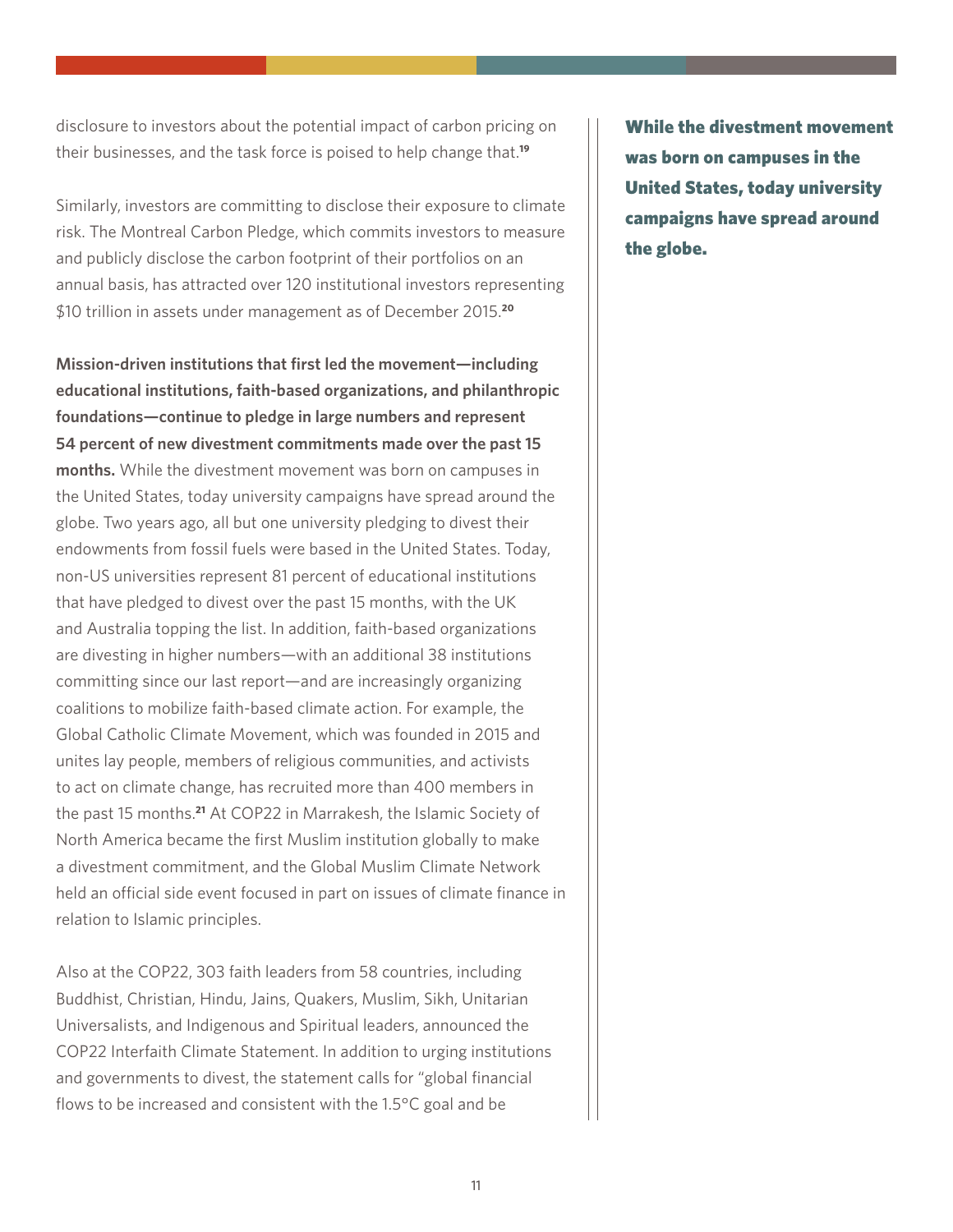coordinated more closely with the SDGs [Sustainable Development Goals] to recognize the intrinsic relationship between climate change, poverty eradication and equitable sustainable development."

Several cultural institutions are divesting from fossil fuel companies, including museums dedicated to educating the public about science and natural history. These institutions include the Field Museum of Natural History in Chicago, the Phipps Conservatory and Botanical Gardens in Pittsburgh, the California Academy of Sciences in San Francisco, and the Australian Academy of Science in Canberra.**<sup>23</sup>**

**At the same time, profit-driven institutions—including large pension funds, private insurers, and banks—are divesting from fossil fuels in increasing numbers.** They represent \$4.6 trillion in assets divesting from fossil fuels. In explaining their rationale for divesting, these institutions demonstrate that the core arguments for divestment—both the moral imperative to halt global warming and the financial risk of stranded carbon assets—are broadly relevant, even to institutions that do not identify as part of the Divest-Invest movement. For example, the German financial services giant, Allianz SE, which has \$668 billion in assets, pledged to divest its holdings in coal companies and boost its funding of the wind power sector shortly before the Paris climate conference. Allianz's chief of investment remarked that the company "want[s] to support the negotiations at the climate summit in Paris in December, but also send a signal to our industry and the capital markets" that it does not believe climate-damaging investments will pay off. Then, in May 2016, the \$791 billion multinational life insurance, pensions, and asset management company Aegon pledged to divest from coal. Aegon's head of strategy and sustainability explained that "by excluding coal mines as an investment option [Aegon] put[s] even more emphasis on the switch to sustainable forms of energy." The company's CEO added that Aegon "strongly believe[s] that our company should have a positive impact on all our stakeholders. Not just customers, employees and shareholders, but broader society too."**<sup>24</sup>**

Financial institutions are facing mounting pressure to divest. In September, Amalgamated Bank, a chartered commercial bank with \$4 billion in assets under management, became the first US bank

According to Islam's most basic and fundamental teachings, human beings have been uniquely charged with the great responsibility of being Guardians and Caretakers of the Earth. It goes against the overall servicebased mission of the Islamic Society of North America (ISNA) to invest in fossil fuel companies whose operations and products cause such grave harm to humanity and to Creation.

> – DR. AZHAR AZIZ, President, ISNA**22**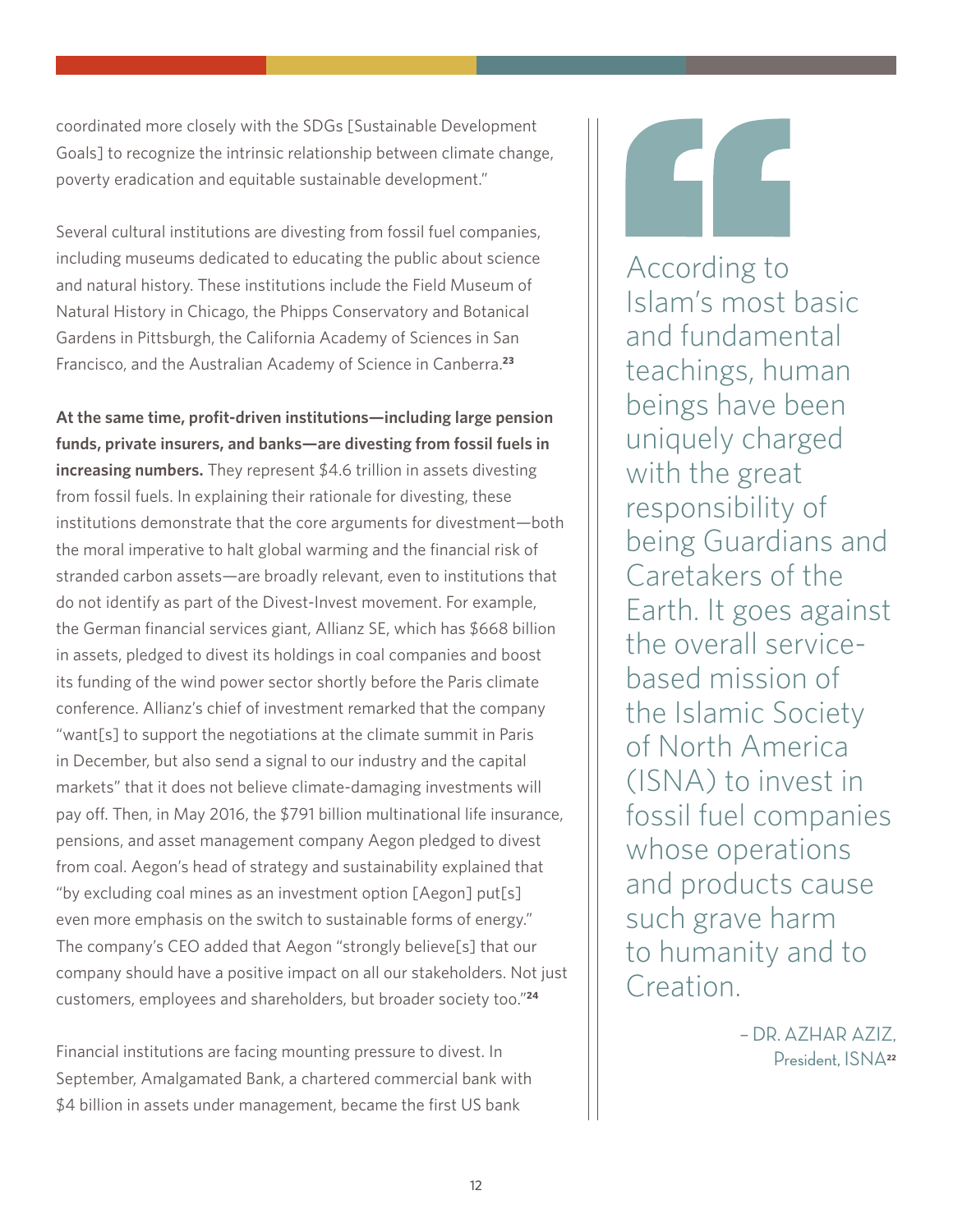to divest from fossil fuels. The bank also declared its commitment to working with clients that are investing in sustainable energy and technologies, helping to create quality jobs in the clean energy economy. Environmental groups such as Australia-based Market Forces have organized bank customers to advocate for their banks to divest. In October, over 1,000 customers in 13 locations across Australia publicly demonstrated and closed their bank accounts in favor of financial institutions that are shedding fossil fuel holdings.**<sup>25</sup>**

Large asset holders are systematically pulling substantial holdings out of the industry due to the steep financial risks associated with stranded fossil fuel assets. Barclays projects that in a 2°C world, the oil industry is poised to lose more than \$22 trillion of expected revenue, the coal industry would lose \$5.8 trillion, and the gas industry would lose \$5.5 trillion.**<sup>26</sup>** In response, several large asset holders are committing to divest. For example, the \$36 billion Fourth Swedish National Pension Fund (AP4) has committed to decarbonizing its global equity portfolio by 2020 and to investing \$3.2 billion in passive investment funds that track low-carbon performance. A spokesperson for the fund explained its decision, asserting that "companies with lower emissions than their competitors will enjoy a financial advantage and deliver better performance." AP4 made this pledge as it joined the Portfolio Decarbonization Coalition, a group of large institutional investors that have committed to gradually decarbonizing their portfolios. The coalition's 27 investor members are overseeing the decarbonization of \$600 billion in assets out of \$3.2 trillion in assets under management.**<sup>27</sup>** DONG Energy, the Danish state-run offshore developer of wind energy, has decided to exit its oil and gas business. The \$2.7 billion company stated that it no longer considers oil and gas to be "a long-term strategic commitment" and affirmed its goal for "strategic transformation towards becoming a global leader in renewables."**<sup>28</sup>**

**A record number of local authorities, cities, and states around the world are pledging to divest, demonstrating the growing political strength of the divestment movement.** Cities and states that have passed bills or resolutions to divest include Berlin, California, Copenhagen, Melbourne, Oslo, Portland, OR, Seattle, Stockholm, Sydney, and Washington, DC. More than 30 cities in France are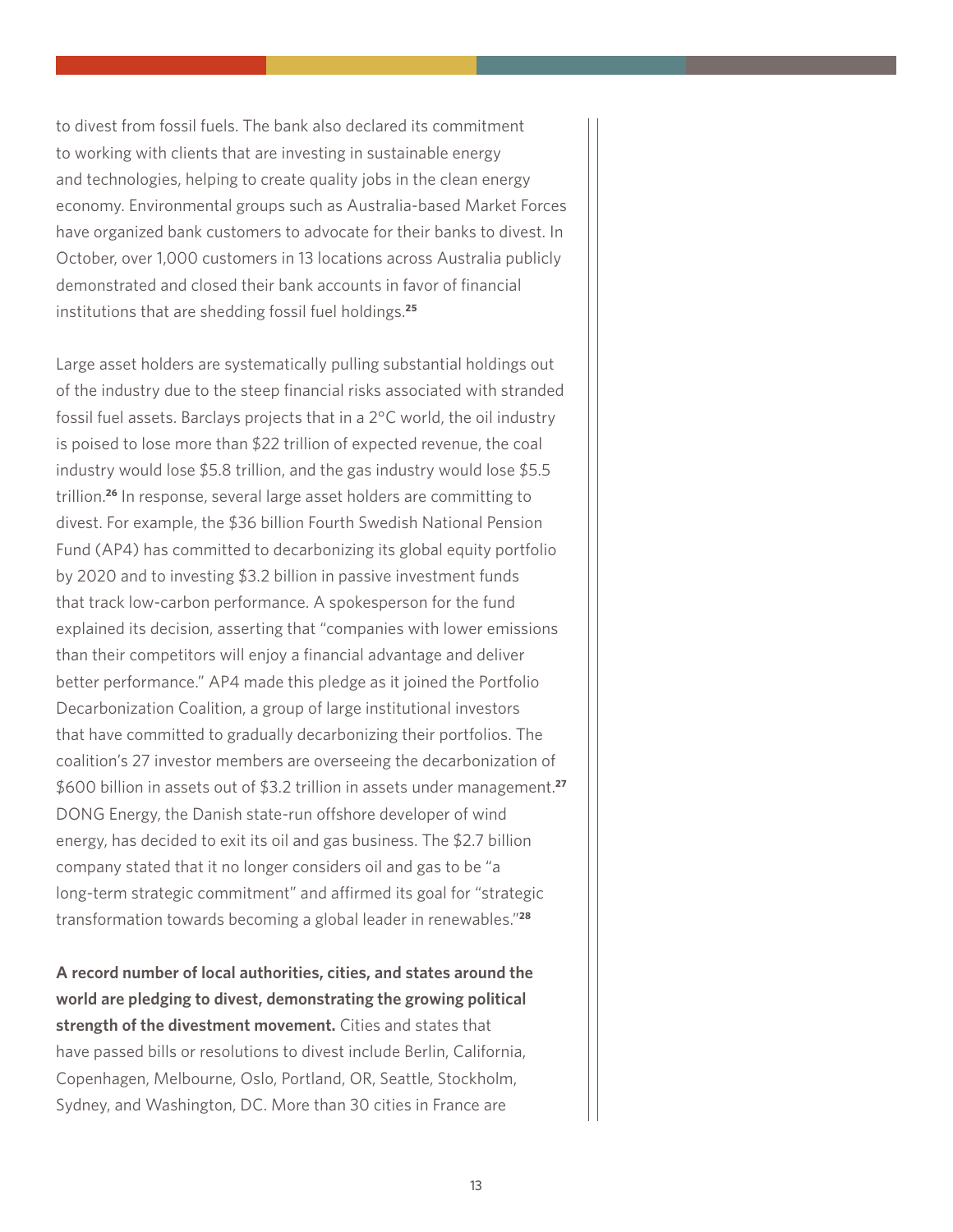divesting, and more than six million Americans live in a city that is divesting. Divestment campaigners around the globe have worked diligently over the past several years to educate lawmakers on climate risk and to appeal to leaders of public investments and pension funds. Many mayors and city councils responded, recognizing that cities are often hardest hit by the effects of climate change. Sydney's city council unanimously voted to divest from fossil fuels; its leading councilor explained the success as a recognition that "climate change is the most important issue of our times."**<sup>29</sup>** Commenting on the District of Columbia Retirement Board's decision to purge its \$6.4 billion fund of fossil fuels, a DC council member stated, "This is a decision that is morally and ethically the right thing [from a climate perspective]. It is also financially the right thing [to do]."**<sup>30</sup>**

**The number of individuals pledging to divest their personal assets of fossil fuels has grown exponentially.** Today, more than 58,000 individuals have formally pledged to divest. In 2015, 2,040 individuals had pledged to divest. Those pledging to divest cite a wide range of rationales. They want to align their personal assets with their values, maintain competitive returns as fossil fuel holdings become less valuable, avoid climate risk in their portfolios, and redeploy their capital to build the clean energy economy.

**A growing number of fossil-free investment products and tools are making it easier to divest.** Tools such as Fossil Free Funds screen out mutual funds and exchange-traded funds that include fossil fuel companies, efficiently providing investors with a list of fossil-free fund options. Clean Capitalist allows users to test how a portfolio would have performed financially if it had been decarbonized three years earlier. Index providers such as FTSE, MSCI, STOXX, and Solactive have created low-carbon indexes for investors seeking to reduce climate risk across their holdings. In addition, asset management firms such as Arcadia, State Street, BlackRock, Amundi, and BNP have launched low-carbon exchange-traded funds in the United States and Europe that combined have assets just under \$500 million as of July 2016.**<sup>31</sup>** In Denmark, influential banks such as Danske Bank and Jyske Bank have started offering fossil free investment funds as the result of prodding from municipalities seeking to divest and divestment campaigners.**<sup>32</sup>**

[Pledging to divest] is one of many steps I am taking so that I can look my children and other children in the world in the eye in 10 years when they truly start to understand and say, "Yes we knew it was serious, and yes, we took action."

> – CINDY COLTMAN, Amsterdam, the Netherlands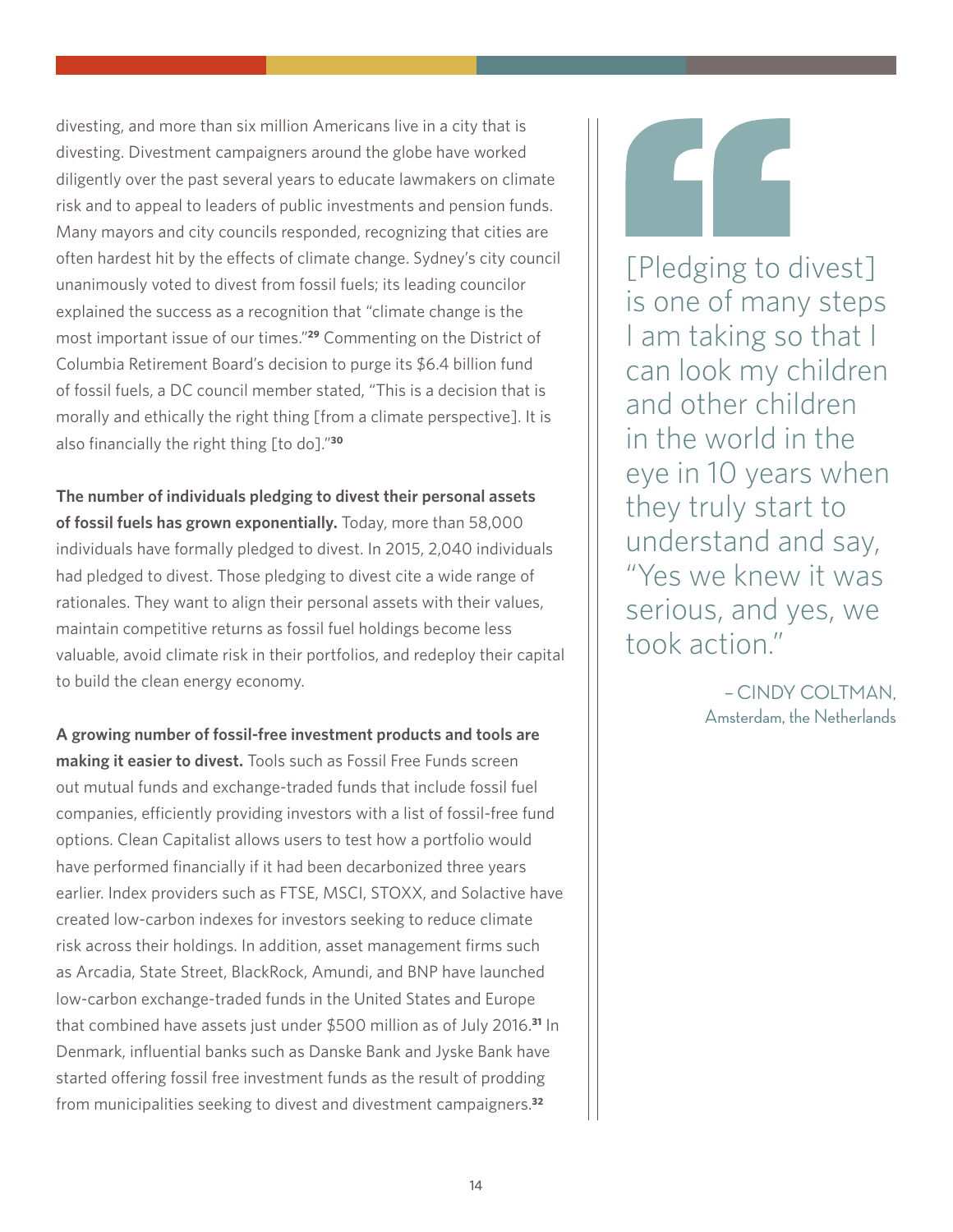**Many large institutions have made incremental moves to divest, shifting significant assets without making a public pledge. Others are threatening divestment as part of engagement with fossil fuel companies.** These commitments mark a growing trend of institutions adopting diverse approaches to significantly reducing their fossil fuel holdings. For example, the Bill & Melinda Gates Foundation, which has \$40 billion in assets, has not pledged to divest but has reduced its fossil fuel holdings by 85 percent over the past two years and recently sold all its holdings in BP.**<sup>33</sup>**The Hewlett Foundation has opted not to make any future investments in private partnerships involved in oil and gas drilling.**<sup>34</sup>**

Several cultural institutions, especially public museums focused on science and natural history, are also cutting ties with fossil fuel companies. They include London's Science Museum, which decided not to renew a sponsorship deal with Royal Dutch Shell;**<sup>35</sup>** the Leonardo Museum in Salt Lake City, which has committed to exploring divestment in order to "contribute to the betterment of society";**<sup>36</sup>** and the American Museum of Natural History in New York City, which has adopted a policy that encourages its investment managers to consider climate change risks and to actively consider renewable energy investment opportunities. The American Museum of Natural History has also halved its indirect holdings in fossil fuel companies over the past two years.**<sup>37</sup>** In 2015, UK-based insurer Aviva, which has \$572 billion in assets, began shareholder engagement with 40 companies that earned more than 30 percent of their revenue from coal mining or power generation activities. Aviva set expectations for the companies to incorporate responsible climate action into their governance, strategy, and operations, and to halt investment in new coal generating capacity. Eight companies declined to engage with Aviva, and the insurer recently announced it has earmarked at least two of these companies for potential divestment. And Legal & General Investment Management (LGIM), the UK's largest asset manager with just over \$1 trillion in assets, recently launched a new fund composed primarily of companies that contribute to a low-carbon future and excluding most oil and coal companies. LGIM will give the remaining fossil fuel companies in the fund 12 months to meet a set of climate change-responsive criteria; if the companies do not make substantial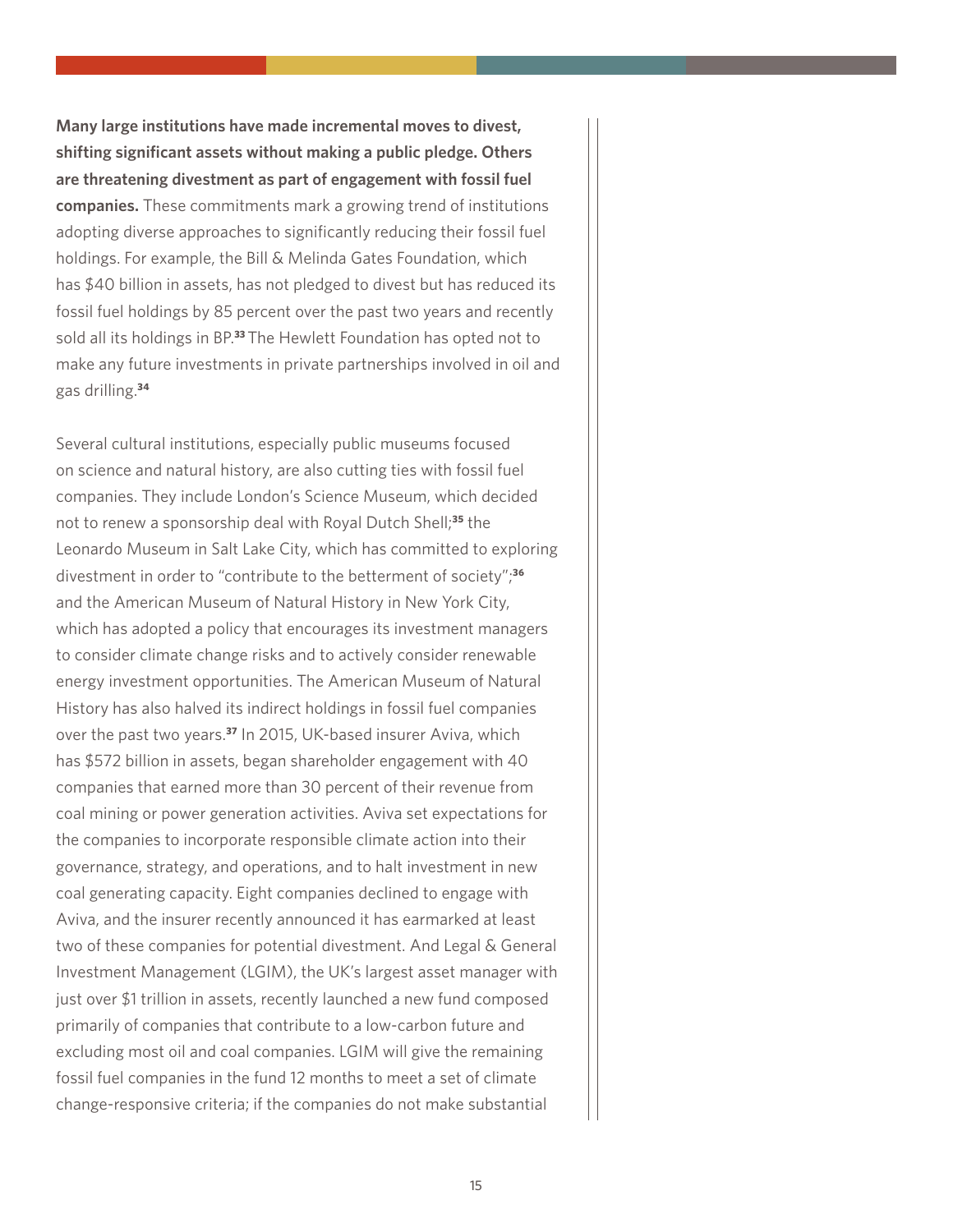improvements, LGIM will divest. "It's a very powerful message we're sending," LGIM's head of sustainability and responsible investment strategy commented. "I don't think a message like this has come from [stock] index managers before."**<sup>38</sup>** Note that while these actions are important steps, we have not counted these institutions' assets in the divestment totals cited in this report.

## **Clean Energy Investing Trends**

The clean energy sector reached an all-time high in investment last year, with a significant amount of capital flowing into renewable energy and clean technology innovation. The field has witnessed rapid development of new investment vehicles for institutional and individual investors. Additionally, as the divestment movement grows, new investment commitments are driving more capital to the communities most impacted by climate change and energy poverty.

### **Many of the institutions that have pledged to divest from fossil fuels have also taken meaningful action to invest in climate solutions.**

Climate solutions include investments in renewable energy, energy efficiency, clean technology across a wide range of industrial sectors, and energy access, through off-grid, distributed energy technologies. Many divested institutions have set ambitious targets for investments in climate solutions in order to align with the 2°C limit set by the Paris Agreement. Philanthropic institutions have crafted a "Divest-Invest" pledge in which signatories commit to divesting from all fossil fuels, and investing five percent of their assets in climate solutions.**<sup>40</sup>** This call to commit five percent comes from an assessment by the International Energy Agency that an additional \$36 trillion in clean energy investment is needed through 2050 to maintain the 2°C limit, amounting to a "clean trillion" each year. In response, Ceres, a prominent investor coalition, has called for investors to set a five percent target for their portfolios.**<sup>41</sup>** One of the most prominent philanthropies that pledged to divest, the Rockefeller Brothers Fund, has invested \$10 million into Mainstream Renewable Power, a

The financial sector is working hard to lay the foundations for filling gaps in financing climate action and to support nations in delivering on their corresponding commitments.

> – AXEL WEBER, Chairman of the Board of Directors of UBS Group AG**39**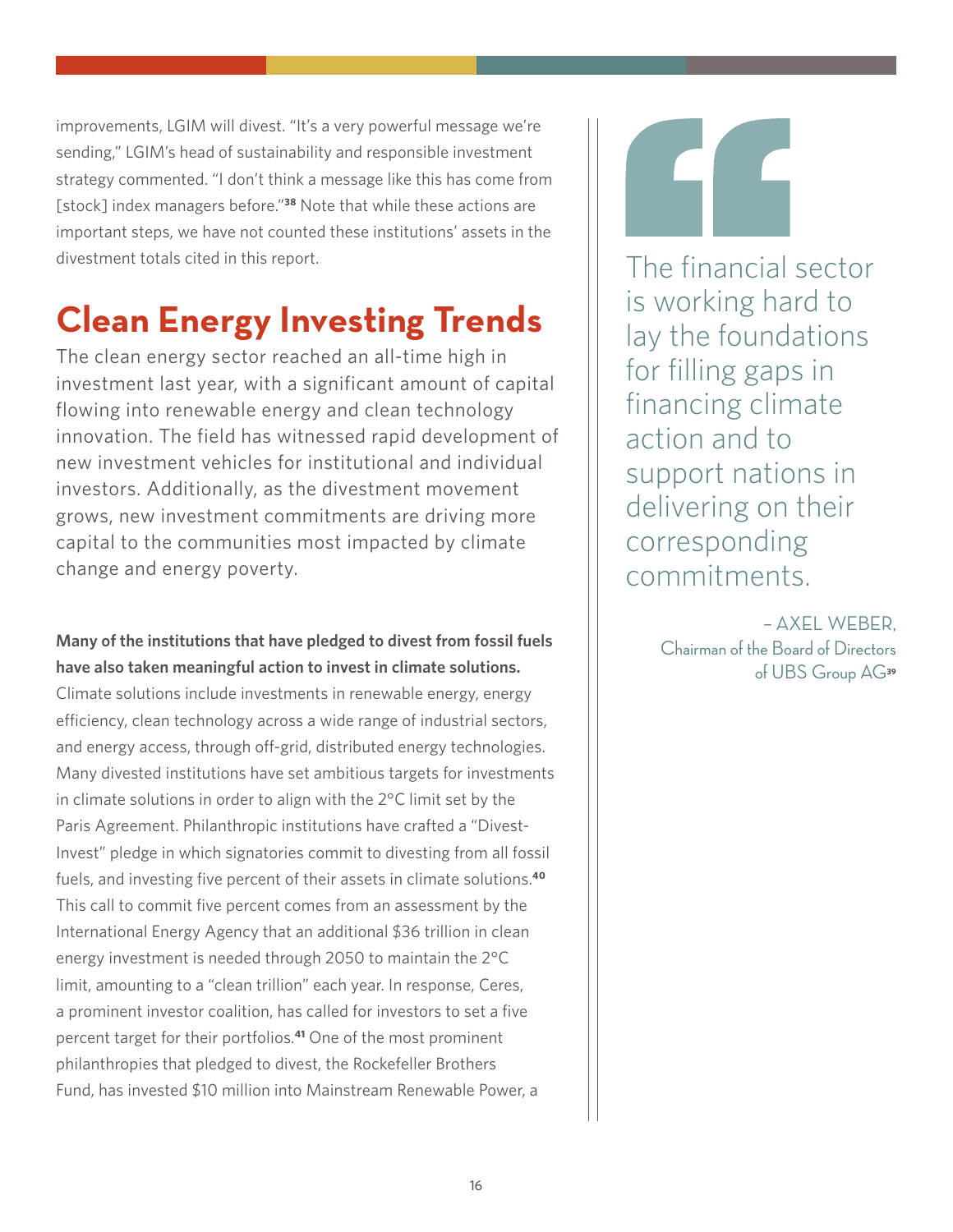renewable energy company financing wind and solar projects in South Africa, Egypt, Senegal, and Ghana.**<sup>42</sup>** Similarly, the Nia Community Fund has pledged \$5 million for clean energy investment and is supporting the development of broad clean-energy investment options in public markets.

In addition to philanthropy, other sectors are making significant commitments to align their portfolios with global climate targets. After the Dutch pension fund Pensioenfonds Zorg en Welzijn (PFZW) pledged to divest its \$187 billion in assets of its highest emissionsproducing holdings, it also pledged to invest approximately 12 percent of its portfolio—over \$22 billion—into climate solutions, including water scarcity and food security investments.**<sup>43</sup>** Several divested universities have also made investment commitments. Stanford University has launched a research partnership to accelerate integration of 50 percent renewable energy into its electric supply across all its facilities. And the University of California has committed to significant investments in clean energy technology solutions.

To date, there has been no dedicated system for tracking new investments in climate solutions made by institutions divesting from fossil fuels. However, social investing intermediaries are increasingly tracking the growth in climate investing. For instance, the US Forum for Sustainable and Responsible Investment, formerly the Social Investment Forum (SIF), noted in its 2016 trends report that there has been a 33 percent growth in sustainable, responsible, and impact investing in the United States over the past two years: such investments now total \$8.72 trillion, which is one-fifth of all investment under professional management.**<sup>44</sup>** The report cited concern about climate change and carbon emissions as one of the two most important drivers for this uptick.

**Across the globe, public and private institutions are investing in clean energy solutions for communities that bear the brunt of climate change impacts.** Investors are looking to provide capital to companies, funds, and projects that deliver clean, distributed energy to the hardest to reach populations. For example, the Off-Grid Renewable Energy Note, created by Developing World Markets, raises funds to lend to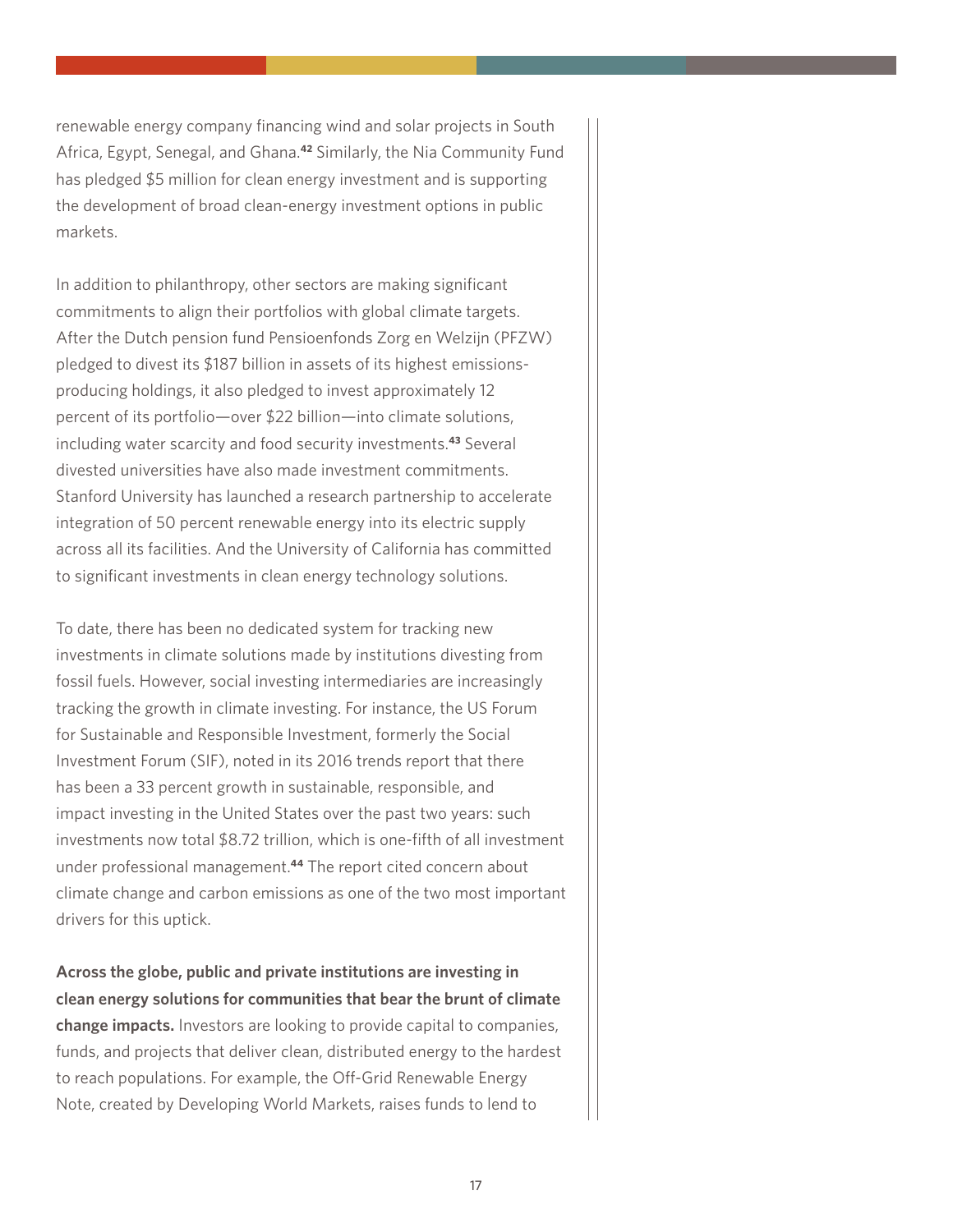off-grid companies and financial institutions in developing countries. It attracted \$70 million in investment by its first close. In response to the UN's Sustainable Development Goal 7—which calls for universal access to clean, affordable, and reliable energy—a new coalition of global development, faith, philanthropy, and health organizations has gathered under the banner "One for All." The One for All campaign calls on mission-driven organizations to direct one percent of their assets, as a blend of grants and investments, to ending energy poverty by 2030. The Wallace Global Fund and GreenFaith, leaders in their sectors calling for divestment, have spearheaded the initiative.

Many foundations have also begun investing in sustainable, climateresilient communities. The Russell Family Foundation, for example, has deployed six percent of its portfolio to place-based investing opportunities. Its investments focus on climate solutions that benefit local communities, including a sustainable local farming enterprise, and the protection of Pacific Northwest timberland through ecosystem services.**<sup>45</sup>** In addition to investing in clean power and sustainable agriculture, timber, and farming, the Compton Foundation invests in an international fund that develops green, affordable housing for lowand middle-income families in South Africa. With investments by the Chorus Foundation, a community and business collaborative called "Reinvest in Our Power" has explicitly channeled divested assets into locally controlled worker- and community-owned enterprises. The Appalachia Funders Network, with the support of the Mary Reynolds Babcock Foundation, has launched a Just Transition Fund for projects designed to support the economic transition and job creation in communities historically dependent on the extractive sector.**<sup>46</sup>**

**The clean energy sector reached an all-time high in investment last year, and market trends point to its ascendance within the energy** 

**industry.** Globally, renewable electric capacity has overtaken coal for the first time as the world's largest installed power source.**<sup>47</sup>** Electricity from offshore wind and solar are approaching cost parity with fossil fuels, and in many parts of the world are already cheaper.**<sup>48</sup>** Solar power is projected to cost no more than fossil fuel power—without subsidies—by the end of this decade.**<sup>49</sup>** McKinsey estimates solar and wind will represent almost 80 percent of net-added electricity capacity Globally, renewable electric capacity has overtaken coal for the first time as the world's largest installed power source.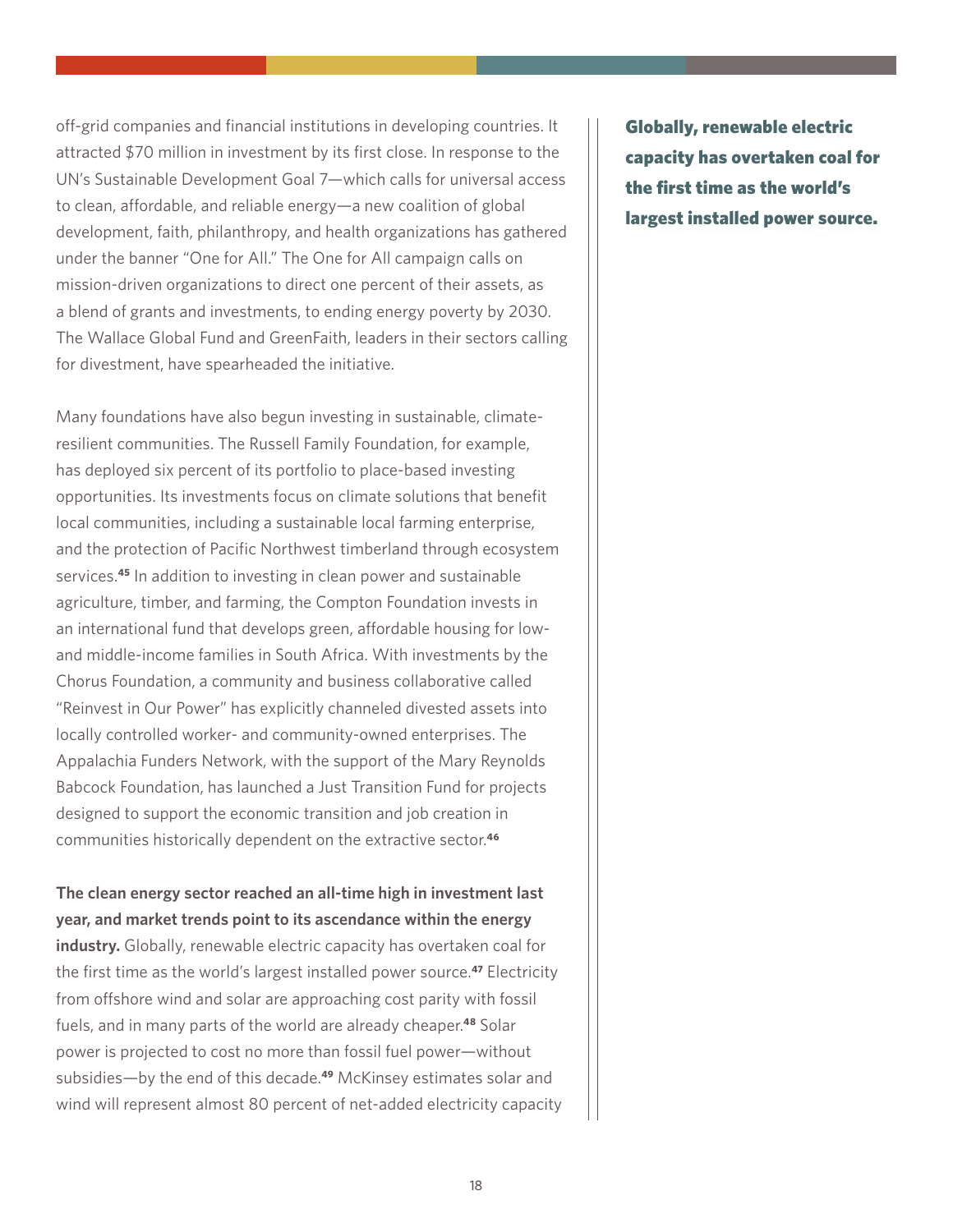and 34 percent of generation by 2050,**<sup>50</sup>** while BNEF projects that zero emissions energy will make up 60 percent of the world's energy mix by 2040.**<sup>51</sup>** Technologies such as fuel-efficient products and electric vehicles have significant potential to reduce oil consumption and represent a growing market share for clean energy companies.

Clean energy investments are rapidly scaling to capitalize on the energy transition. Total annual new investment in clean energy, across all asset classes and sectors, reached \$329 billion in 2015.**<sup>52</sup>** This marks a 20 percent increase over the previous five years, and a four percent increase over the previous year. Clean energy investment also made up a considerable 18 percent of all global energy investment, primarily led by wind and solar.**<sup>53</sup>** Several funds have been supporting clean energy for many years—such as the Global Environment Fund, which has invested approximately \$1 billion in sustainable energy, environment, and natural resources companies since 1990.**<sup>54</sup>** At the same time, newer funds are seizing the opportunity to support the energy transition. For example, BlackRock, which has \$8.3 billion invested in and committed to its infrastructure business, has raised over \$2 billion in equity capital focused on investment in renewable power projects since 2011.**<sup>55</sup>**

Investors, project financiers, and investment banks executed hundreds of thousands of clean energy deals over the past year. For example, Banco Santander provided \$3.1 billion in asset finance across 53 clean energy deals, including financing the 336-megawatt Galloper Offshore Wind Farm, and Centerbridge Partners executed the largest clean energy private equity deal of the year, acquiring Senvion, a wind-turbine manufacturer, for \$1.1 billion. In the first three quarters of 2016 alone, new clean energy equity investments by public companies totaled \$5.5 billion, new clean energy private equity and venture capital investments totaled \$5.9 billion, and new asset financing for utility-scale renewable energy generating projects totaled \$120.8 billion.**56** An especially highprofile commitment to the energy transition is the Breakthrough Energy Coalition, 28 investors from 10 countries that commit to investing patient capital in early-stage clean energy technology development. Climate bonds are another growing investment class. In the first six months of 2016, investors purchased \$38.4 billion in green bonds. This represents a significant outpacing of climate bond sales from

Clean energy investments are rapidly scaling to capitalize on the energy transition.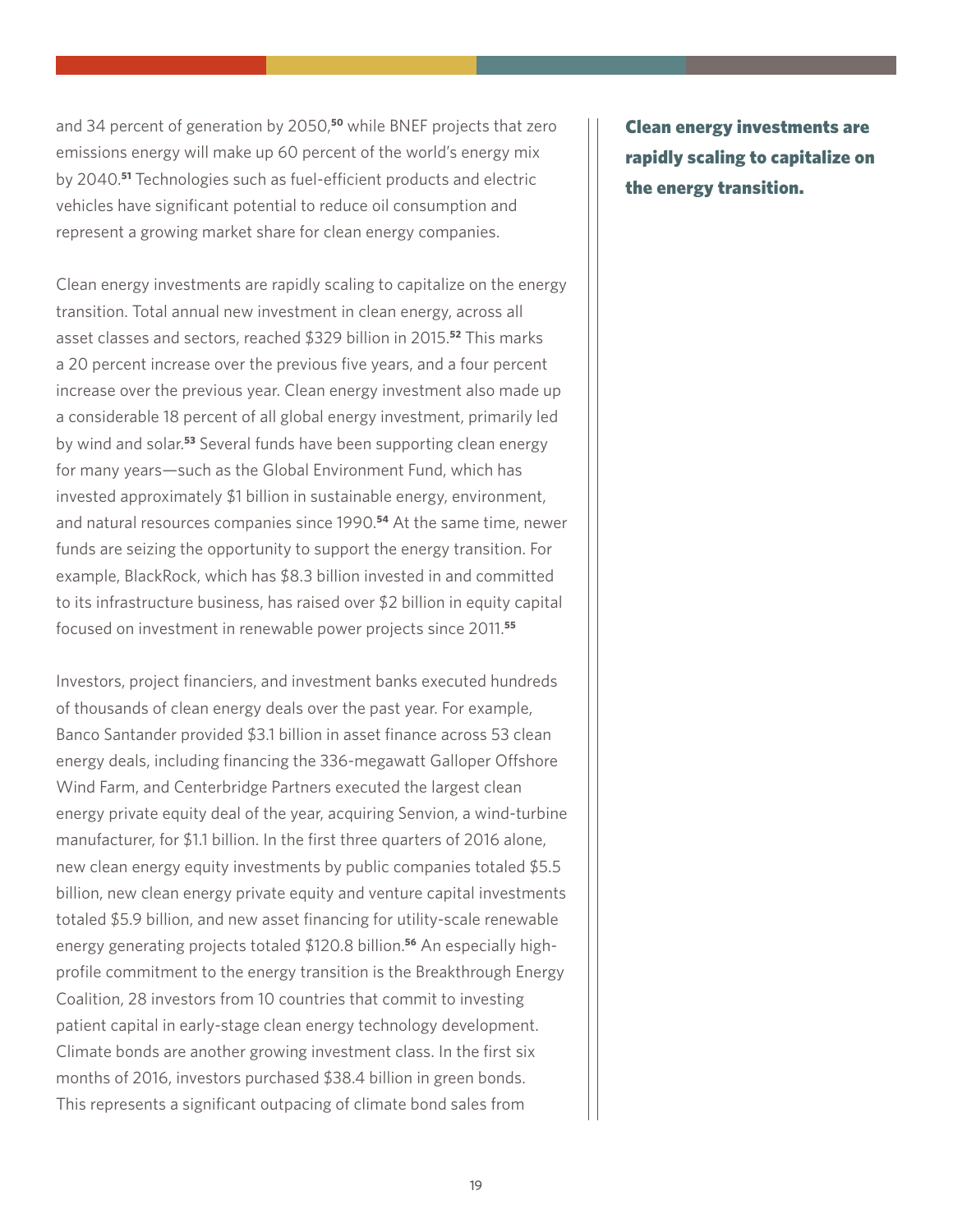2015, when, during the full year, investors purchased \$41.8 billion in green bonds. The demand came from a range of investors, including mainstream institutional investors such as Aviva, BlackRock, and State Street, specialty environment-focused investment funds, corporate treasuries such as Barclays and Apple, sovereign and municipal governments, and retail investors.**<sup>57</sup>**

## **Trends in the Global Anti-Fossil Fuel Movement**

Divestment advocacy has converged with broader campaigns to move beyond fossil fuels and hasten the clean energy transition, building a mutually reinforcing movement that has won groundbreaking victories.

### **Campaigns to end fossil fuel subsidies are gaining traction globally,**

which would strike a significant financial and political blow to the industry. In May, the G7 nations committed to eliminating government subsidies for coal, oil, and gas companies by 2025, and called on all countries to do the same.**<sup>58</sup>** The G7 countries have historically provided a majority of annual fossil fuel subsidies each year, a figure that totaled \$5.3 trillion in 2015—more than the total health spending of all the world's governments. A campaign to #StopFundingFossils, backed by 66 organizations, is calling on G20 countries to end fossil fuel subsidies earlier than the G7 target date, by 2020. Last year, the campaign's International Day of Action garnered support across 10 countries.**<sup>59</sup>** Large multinational development agencies, including the World Bank and IMF, have also supported phasing out fossil fuel subsidies. In 2014 the World Bank president argued that "the \$1.9 trillion in subsidies can be redirected to support investment in clean growth. This challenges the notion that responding to climate change is not affordable."**<sup>60</sup>**

**Advocates are taking legal action against fossil fuel companies over denial of climate science and for economic losses from climate impacts.** Shortly after Climate Week 2015, new evidence emerged that ExxonMobil knew in the late 1970s that carbon emissions were causing climate change. That was well over a decade before it became a public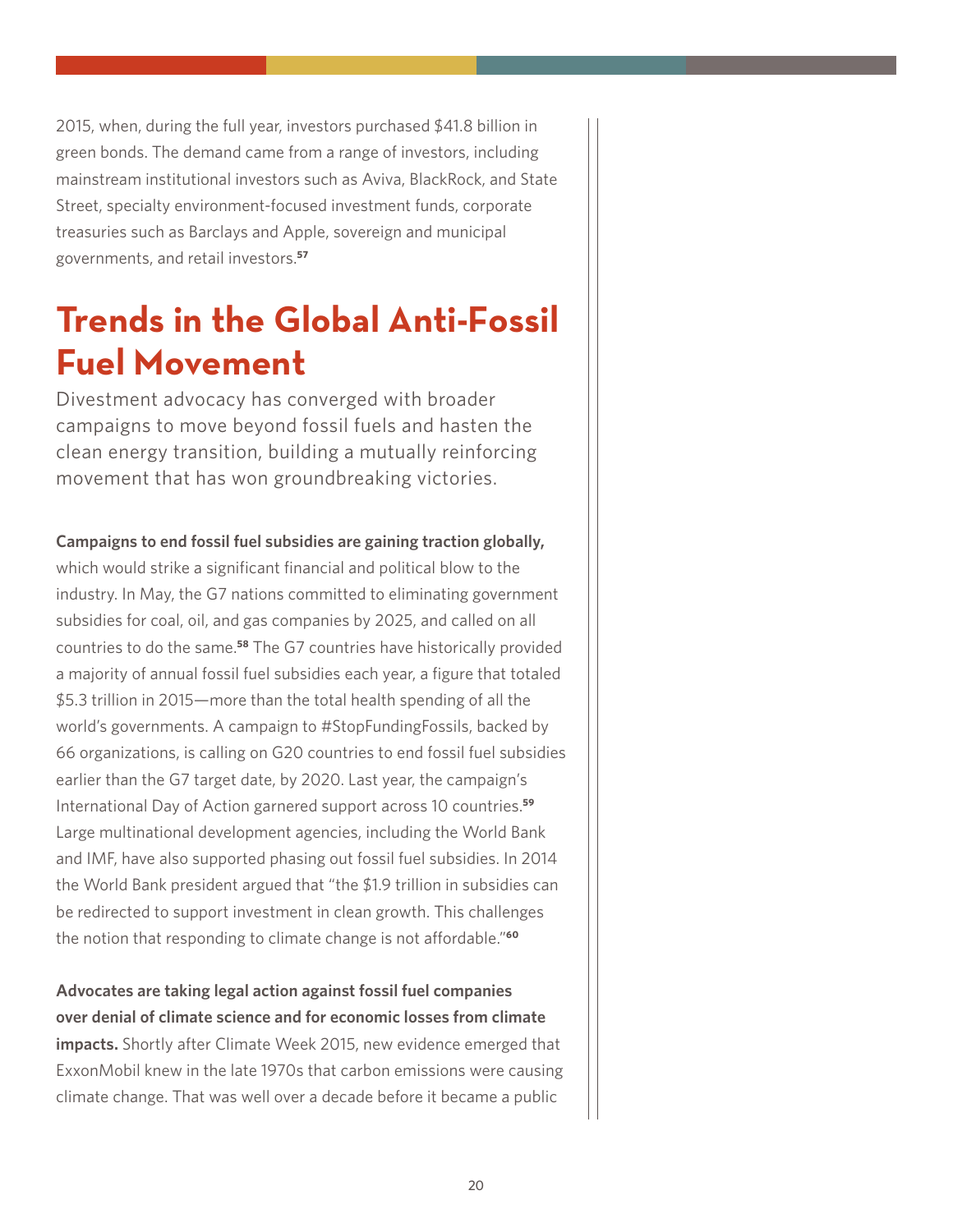issue. Activists took to social media with the hashtag #ExxonKnew to demand an in-depth investigation and insist that ExxonMobil be held accountable if it intentionally misled the public and its shareholders to delay action to address climate change. Following rising calls for action, New York Attorney General Eric Schneiderman announced investigations into ExxonMobil's potential climate fraud.

Legal action against fossil fuel companies for climate-related damages have the potential to set a powerful precedent. In 2015, the Philippines Human Rights Commission launched an investigation of German utility giant RWE and 46 other corporations for their role in the human rights impacts of climate change. The investigation was in response to a petition filed by survivors of Typhoon Haiyan, who argued that investorowned "Carbon Majors" violated their human rights due to damages from the storm.**<sup>61</sup>** In addition, a Peruvian farmer and mountain guide filed suit against RWE in German court seeking financial compensation for financial loss and damage to his property in the Andes and that of his hometown caused by climate change and glacial melting. The court plans to announce its decision about whether to allow the case to proceed on December 15.**<sup>62</sup>** The Conservation Law Foundation recently filed suit alleging that ExxonMobil failed to adapt its Everett Terminal, which transfers and stores oil, to climate change (despite evidence it knew about climate impacts), putting the local community at risk.**<sup>63</sup>**

Advocates are also pursuing cases against governments around the world for not doing enough to reduce climate impacts on at-risk communities or to help them adapt. In Pakistan, a farmer petitioned the Lahore High Court seeking an order that the government act to protect its citizens from climate impacts. The court ordered the government to implement a "National Climate Change Policy" and create a Climate Change Commission to oversee the work and provide a progress report to the court. In the Netherlands, The Hague District Court held that the government has a responsibility to protect its citizens and the environment from climate change. These cases have the potential to put significant pressure on fossil fuel business practices, evidenced by industry groups such as the National Association of Manufacturers, the American Fuel and Petrochemical Manufacturers, and American Petroleum Institute deciding to intervene in one case.

Advocates are also pursuing cases against governments around the world for not doing enough to reduce climate impacts on at-risk communities or to help them adapt.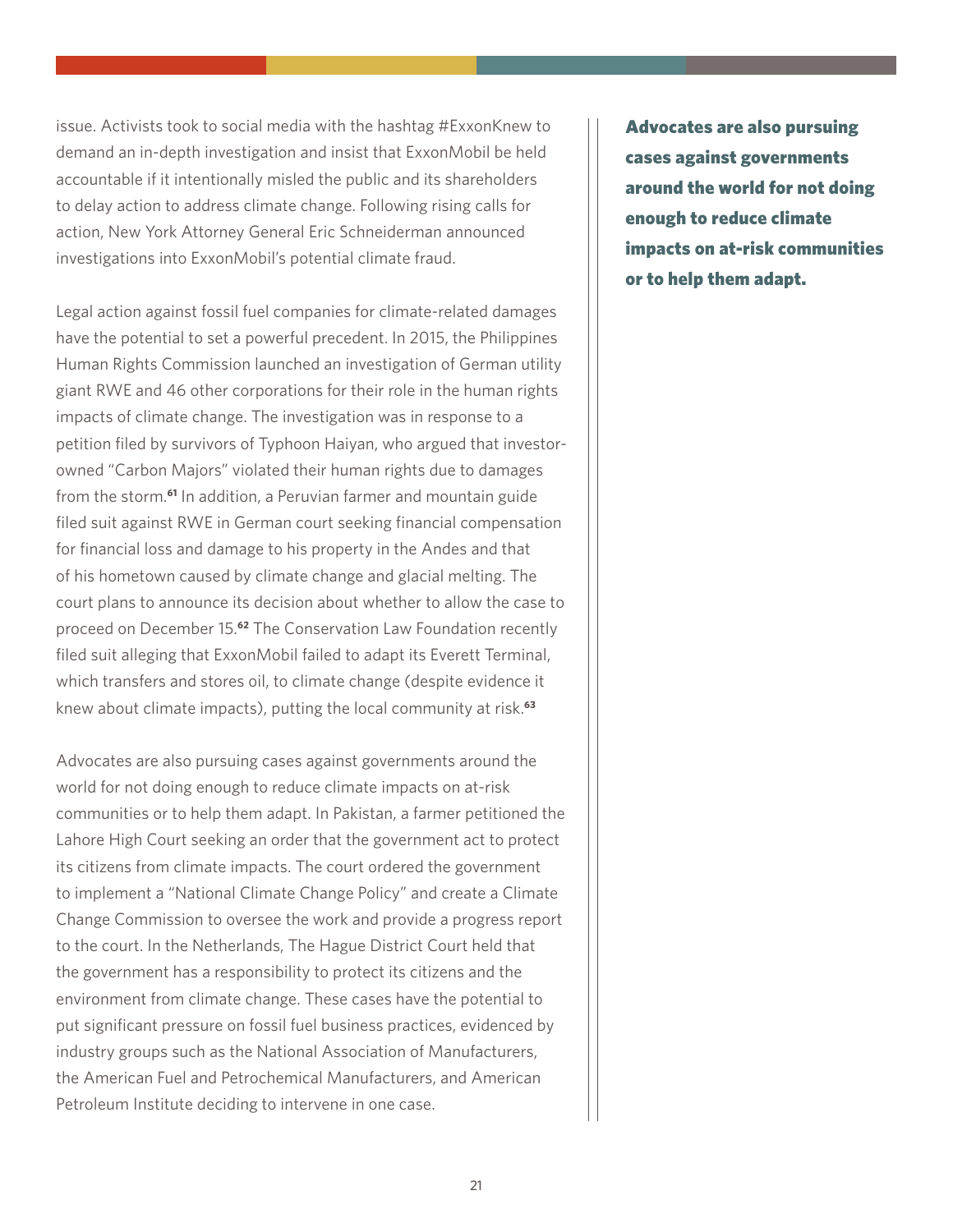Lastly, young people are pursuing legal action over the threat climate change poses to their own future well-being. In *Juliana v. the United States*, 21 youth and others are challenging the federal government and President Obama over decisions made regarding fossil fuel production that "have substantially caused the planet to warm and the oceans to rise." In November 2016 a federal District Court judge ruled that the case could move to trial, denying a motion to dismiss by the federal government and industry intervenors.**<sup>64</sup>**

The SEC has advised publicly traded corporations that, under existing disclosure regulations, they may be required to publish information about how climate change could affect their financial performance. Stricter enforcement of this regulation, especially alongside concerns about fiduciary duty, could put fossil fuel companies at increased legal risk. Such litigation weakens the fossil fuel industry both financially and politically, and may force companies to bear the costs of their climate impacts on communities and the environment.

**Grassroots activists are challenging large extractive projects around the globe, winning several victories over the past year.** The "Keep It in the Ground" campaign has amassed over 210,000 supporters in more than 170 countries that have led local fights against fossil fuel projects. Activists in Australia are opposing new coal developments at the Galilee Basin that would triple the country's greenhouse gas emissions. Thousands of volunteers and petitioners, organized by the Reef Defenders and supported by seven global organizations, are mounting pressure on Australian banks to deny financing for the project, including by closing their personal bank accounts and switching to fossil-free banks.**<sup>65</sup>** The "Shell No" campaign, led by eight organizations, has generated significant resistance to Arctic drilling, helping secure new bans and contributing to Shell's cancellation of its drilling plans. Actions associated with Global Frackdown, an annual international day of action to ban fracking, have resulted in passage of more than 500 measures against fracking across the globe, including moratoria or delays in multiple localities in Argentina, Canada, Ireland, Lithuania, Mexico, Poland, Romania, South Africa, Spain, and the Netherlands.**<sup>66</sup>** And the indigenous peoples-led campaign, Não Fracking Brasil, has helped secure over 50 city bans on fracking across Brazil.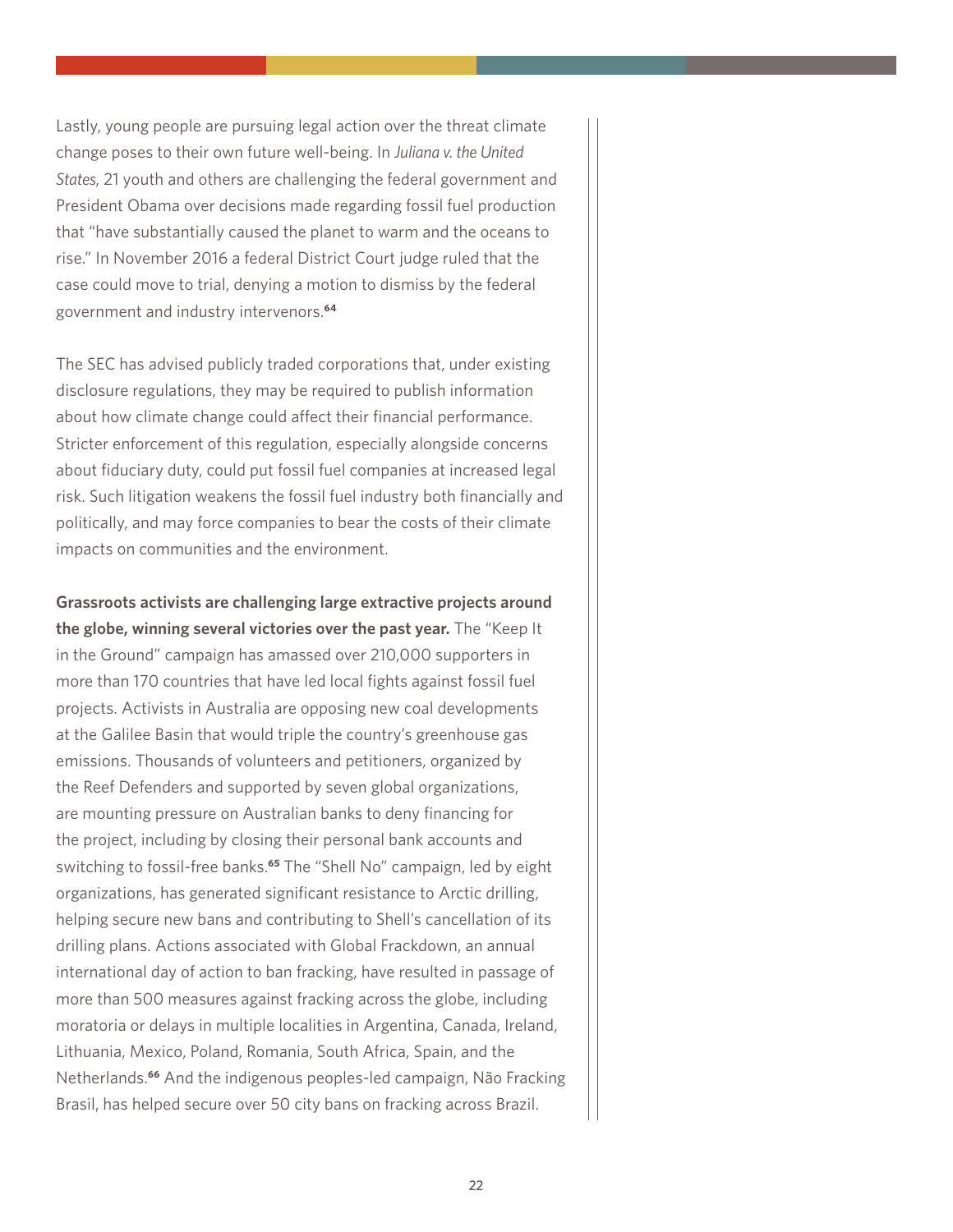This movement has also grown in Australia, where advocates hosted the first Divest-Invest conference in April and offered resources to help faith and development investors divest.

In the United States, local activists, ranchers, tribal leaders, and concerned citizens advocated for several years against government approval of the Keystone XL tar sands oil pipeline. In November 2015, President Obama ultimately rejected the construction of Keystone XL after several years reviewing the project, remarking that "if we're going to prevent large parts of this Earth from becoming not only inhospitable but uninhabitable in our lifetimes, we're going to have to keep some fossil fuels in the ground rather than burn them and release more dangerous pollution into the sky."**<sup>67</sup>** The decision avoided emissions equivalent to putting nine million new cars on the road. Soon after the Keystone XL victory, the Obama administration ordered a moratorium on new federal land leases for coal mining.**<sup>68</sup>**

The US government also blocked significant offshore drilling activities over the past year, signaling to the fossil fuel industry that the Obama administration was serious about its commitments to curb fossil fuel emissions. Acknowledging the language and logic of fossil fuel activists around the world, the US Senate and House of Representatives introduced companion "Keep It in the Ground" Acts to prohibit new leases for coal, oil, and gas extraction on all federal lands, to prohibit new leases for offshore oil drilling in the Pacific and Gulf of Mexico, and to prohibit any offshore oil drilling in the Atlantic and Arctic Oceans.**<sup>69</sup>** These proposals, along with significant activism, culminated in a significant policy reversal by the Obama administration in March,**<sup>70</sup>** when the White House scrapped an earlier proposal to open up as many as 104 million acres of the Atlantic Ocean to offshore oil drilling and blocked plans for drilling in the Arctic.**<sup>71</sup>** The president also announced a moratorium on new leases for coal mined from federal lands. While these gains are threatened by a Trump administration, the campaigns have helped to mobilize an influential movement that has cultivated strong new climate leadership.

Escalating protests against the construction of the Dakota Access Pipeline, which would run from the Bakken oil fields in North Dakota to

...if we're going to prevent large parts of this Earth from becoming not only inhospitable but uninhabitable in our lifetimes, we're going to have to keep some fossil fuels in the ground rather than burn them and release more dangerous pollution into the sky.

– US PRESIDENT

BARACK OBAMA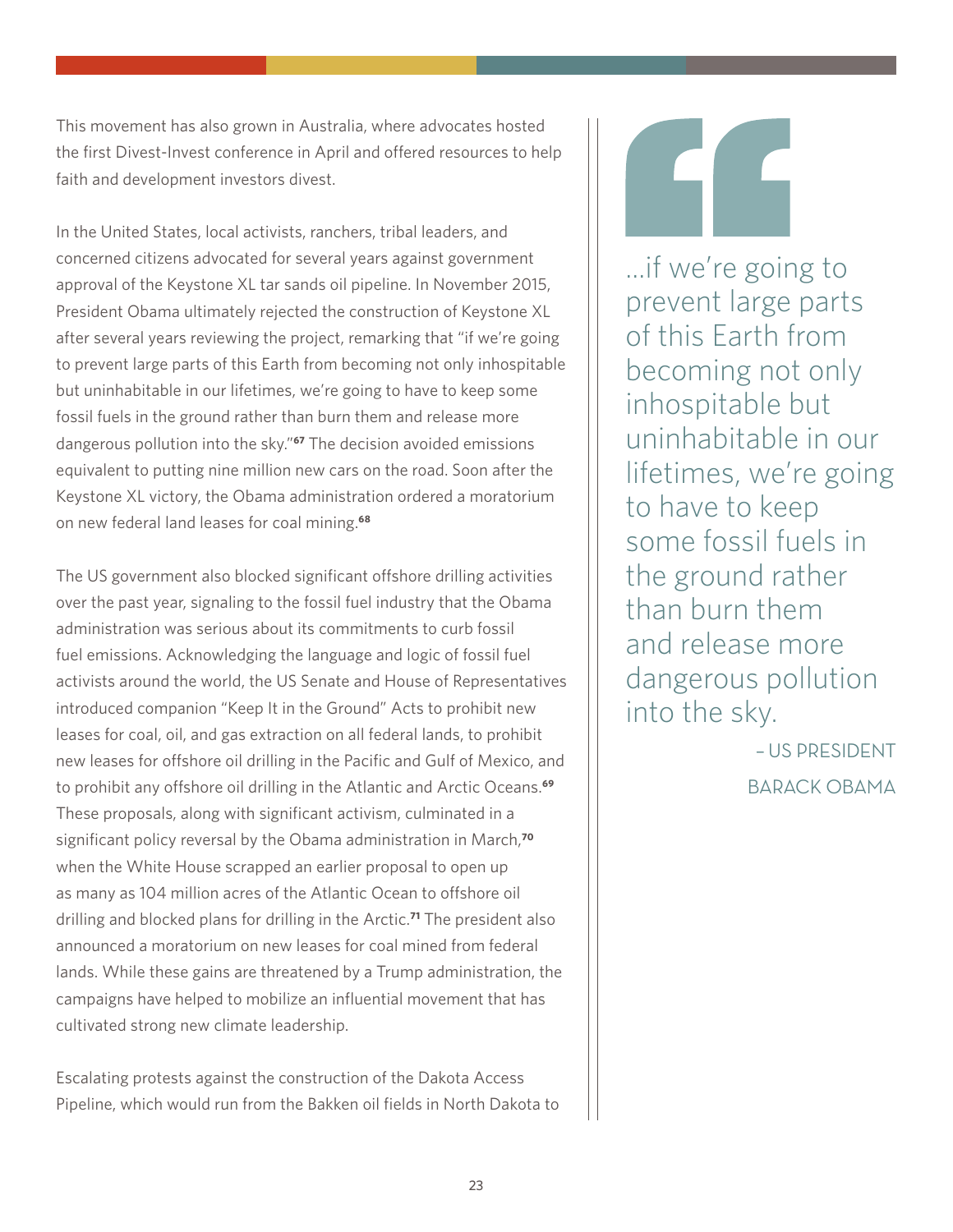facilities in Illinois, have gained significant attention globally. Thousands of activists have joined with the Native American tribes leading the protest, arguing that the Dakota Access Pipeline may contaminate the Missouri River and destroy sacred and historical Native sites, and that indigenous communities were not adequately consulted before the project commenced. Protestors have set up resistance camps along the pipeline route. In November, President Obama announced that the US Army Corps of Engineers would examine rerouting the pipeline away from the Standing Rock Sioux Reservation.**<sup>72</sup>** There has also been significant pressure on banks to withdraw funding for the project, and Norway's largest bank recently sold its assets in the pipeline. On December 4, the US Army Corps of Engineers announced that it would not approve permits for construction of the pipeline under Lake Oahe, on the Missouri River near sacred burial sites, and would conduct an environmental impact statement to "explore alternate routes for the pipeline crossing."**<sup>73</sup>** This is a major win for the movement. The future of the project will likely be a flash point for the climate movement in the coming year, as President-elect Trump has signaled his strong support for the pipeline.**<sup>74</sup>**

**Calls for a moratorium on new fossil fuel capital expenditures and exploration are putting increasing pressure on the largest fossil fuel companies.** Fossil fuel companies risk wasting billions of dollars of investment in expensive exploration and development of new carbon resources, or capital expenditures (capex). With the emissions targets set by the Paris Agreement, further capital expenditures for fossil fuel development exacerbate the risk of stranded assets. Carbon Tracker Initiative's Capex Tracker has found a significant downturn in capex budgets, with \$32.7 billion in reductions between the first quarters of 2013 and 2015.**<sup>75</sup>**

"Beyond fossil fuel" advocates have long called for a moratorium on new fossil exploration, noting that conventional oil, coal, and gas reserves, if burned, would already exceed the planet's carbon budget of 473 gigatons of CO<sub>2</sub> by 500 percent. Oilwatch called for a moratorium on new fossil exploration in 1997 and again in 2002, before the Johannesburg World Summit on Sustainable Development. Oil Change International found that no new fossil fuel extraction or transportation

Fossil fuel companies risk wasting billions of dollars of investment in expensive exploration and development of new carbon resources, or capital expenditures (capex).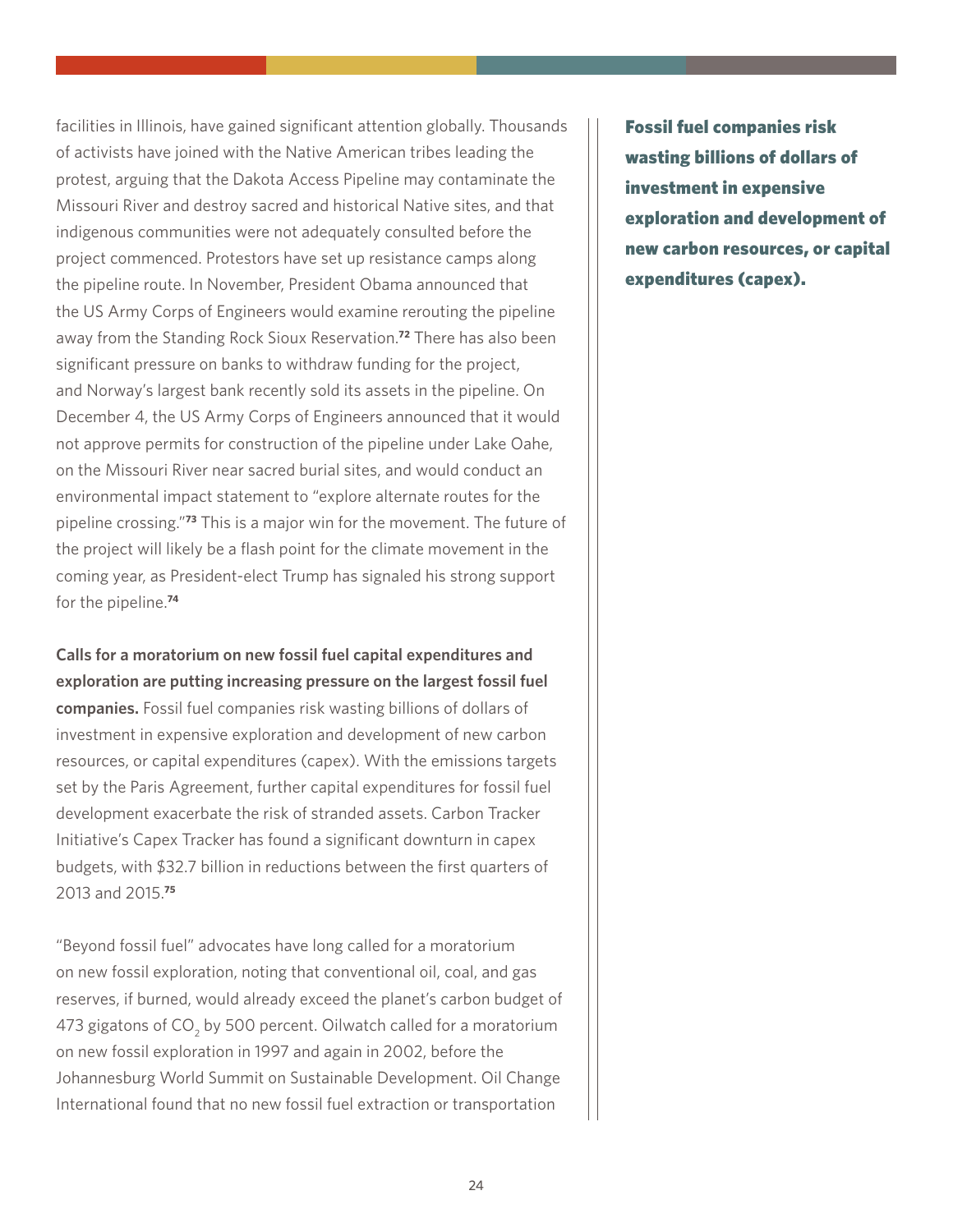infrastructure can be built if the world is to stay within 2°C of warming.**<sup>76</sup>** Achievements against new development to date include a moratorium on mining projects in the Antarctic, a moratorium on oil exploration in Costa Rica at least through 2021, and progress toward a fossil fuel exploration moratorium in Panama and Ecuador.**<sup>77</sup>**

Large institutional investors have called for an end to fossil fuel capital expenditures that push beyond a scenario where climate change is limited to 2°C. The Carbon Asset Risk Working Group, organized by Ceres, has made significant progress recruiting institutional investors to file resolutions challenging fossil fuel companies to restrict capital expenditures and to publish business plans aligned with emissions targets limiting warming to 2°C.**<sup>78</sup>** And a group of 70 global investors managing more than \$3 trillion of collective assets has launched an effort to pressure the world's top 45 fossil fuel companies to assess the risks posed by emissions limits to their business plans.**<sup>79</sup>**

**The divestment and investment movement has engaged young activists around the world—serving as an on-ramp for climate activism—and many who first advocated for divestment now work on other climate campaigns.** The fossil fuel divestment movement originated on campus, and continues to be driven by students and youth around the world. There are over 600 campus campaigns in the United States alone. In spring 2016, campuses across the country led their campaigns in the second year of escalation, calling out conflicts of interest within their administrations and boards of trustees. Escalation at the University of Massachusetts resulted in 34 arrests, with the administration ultimately working with the student campaign to announce it would divest its endowment from coal, oil, and gas. Student advocates from university divestment campaigns are growing into leadership positions in the climate movement around the world. Several alumni activists created an independent Divestment Student Network to carry this work forward. Fossil fuel divestment has also provided strategic tools and framework for students and youth to engage in elections and the political process.

**Activists from faith, environmental justice, indigenous rights, and civil rights communities are focusing on the disproportionate effects**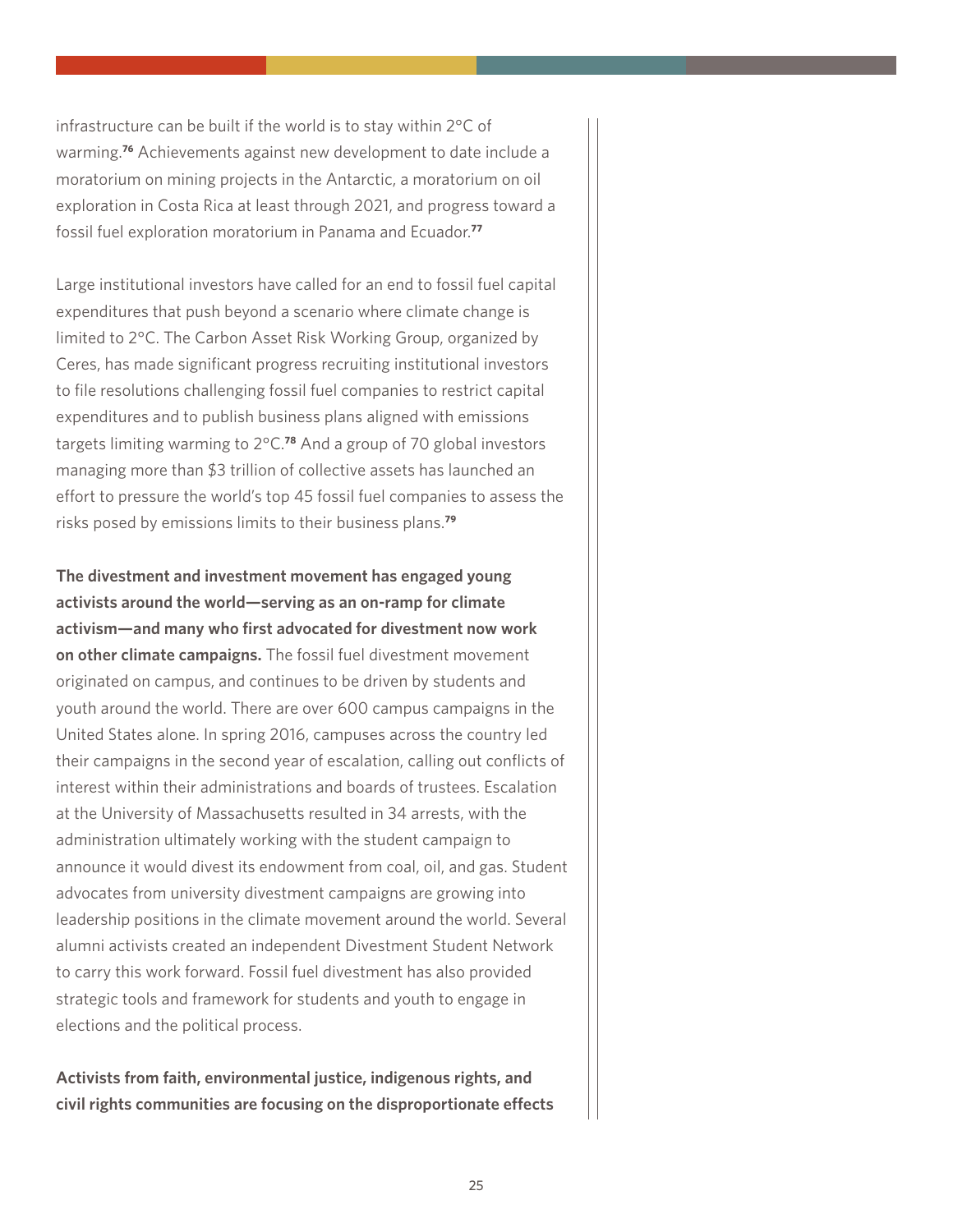**of climate change on marginalized communities.** Globally, a wave of protests in May marked the largest coordinated civil disobedience movement in the history of the climate movement. Tens of thousands of activists across six continents blocked fossil fuel projects and held protests and meetings under the banner "Break Free," which refers to the need to shift away from fossil fuels and support a just transition to a clean energy economy. Achievements of the protests include the halting of \$20 million worth of coal shipments when activists shut down the world's largest coal port, in Newcastle, Australia; a one-day closing of the UK's largest coal mine; a 10,000-person march against a proposed coal plant in Batangas, the Philippines; and indigenous activists' blocking, by land and water, of the Kinder Morgan tar sands facility in First Nations territories in Metro-Vancouver.**<sup>80</sup>**

Leading up to the Paris climate conference, African American clergy in the United States wrote an open letter asserting that "climate change most directly impacts the poor and marginalized" and calling on world leaders to take "bold action to address climate change."**<sup>81</sup>** Over 78 percent of African Americans live within a 30-mile radius of coal-fired power plants, which also emit sulfur dioxide, nitrogen oxide, mercury, arsenic, and lead,**<sup>82</sup>** and 71 percent of African Americans live in counties in violation of EPA air quality standards.**<sup>83</sup>** Black Lives Matter activists gathered in Paris during the climate negotiations to highlight the importance of climate action for securing dignity and justice for black lives.**<sup>84</sup>** Later, the Movement for Black Lives called for divestment from fossil fuels and investment in community-based sustainable energy solutions in its movement agenda, "A Vision for Black Lives."**<sup>85</sup>**

Similarly, the Indigenous Peoples Meeting on Climate Change, held in conjunction with the Council of Canadians in January, organized a first-of-its-kind gathering to develop an action plan for implementing climate policy in line with indigenous peoples' rights and with the goals of the Paris Agreement.

**Several fossil fuel companies and their partners are reacting to increased pressure from advocates by pushing back on activists and government officials, in many ways validating the growing influence of divestment activism.** America Rising Squared, a campaign of the

Globally, a wave of protests in May marked the largest coordinated civil disobedience movement in the history of the climate movement.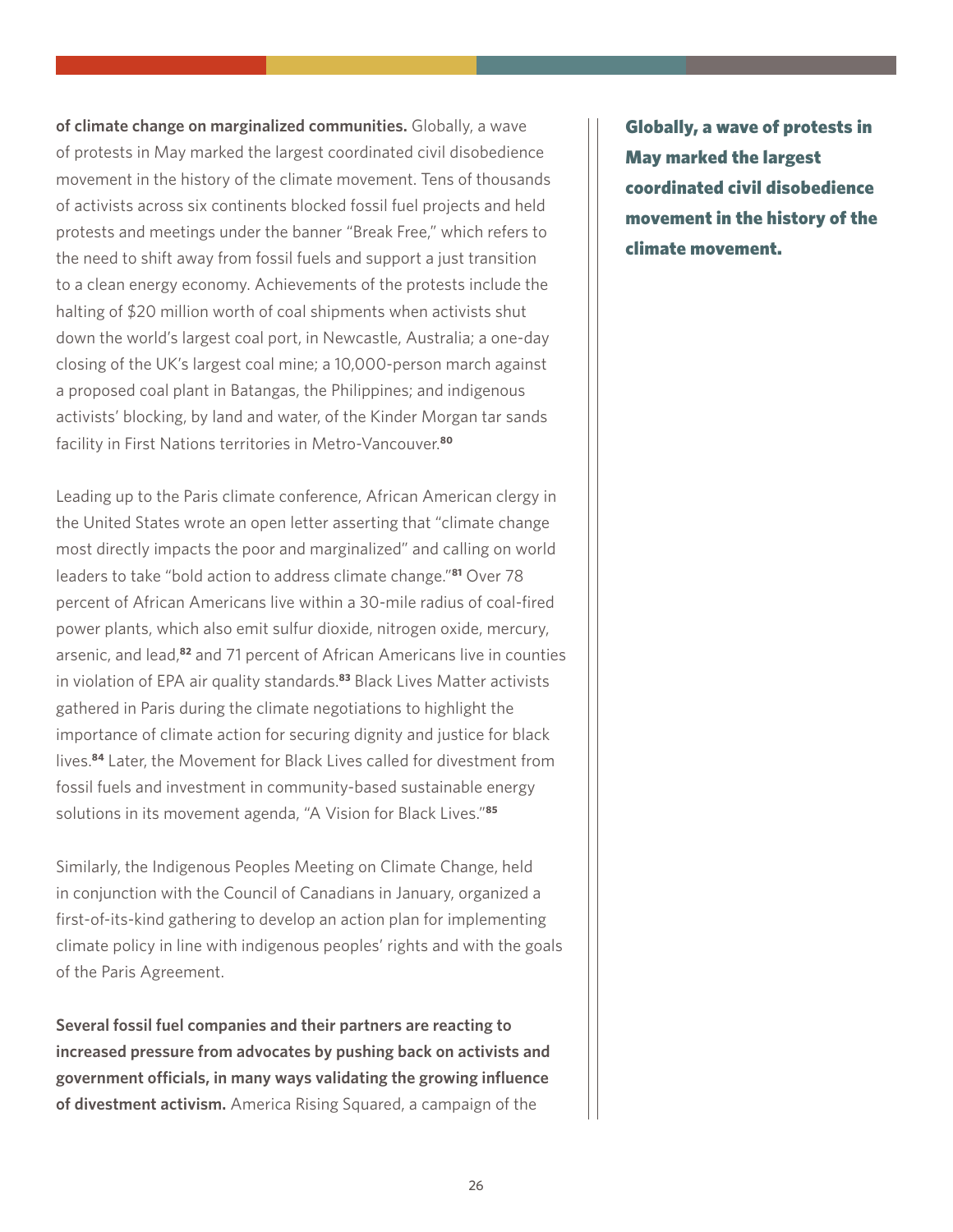Republican opposition group America Rising, has deployed "trackers" with video cameras to follow noted environmentalists and divestment supporters Bill McKibben and Tom Steyer, producing videos intended to hold them accountable for their "extreme positions which threaten America's future prosperity." McKibben described the personal toll of the harassment in a *New York Times* op-ed, but noted that it is a "tribute to our movement's work in helping kill the Keystone pipeline and highlighting Exxon's climate history, campaigns that cost the industry a lot of money."**<sup>86</sup>**

The House Science, Space and Technology Committee, chaired by Texas Congressman Lamar Smith, has issued subpoenas to New York Attorney General Eric Schneiderman and Massachusetts Attorney General Maura Healey, as well as eight environmental groups, to disclose their research on ExxonMobil and all internal and interorganizational communications that pertain to the #ExxonKnew campaign. A group of nine high-profile legal scholars argued that Representative Smith's subpoenas of state attorneys general and organizations were "invalid and constitutionally impermissible."**<sup>87</sup>**

In September, the SEC was reported to be examining ExxonMobil's finances, specifically looking to uncover how the corporation had been valuing its oil reserves—potentially misleading investors—and whether it considered the impact that regulations pertaining to climate change would have on its assets. The House Science Committee swiftly issued a letter to SEC Chairman Mary Jo White, requesting documentation and communications related to the investigation, as well as all correspondence between SEC employees, state attorneys general, and various climate NGOs. Chairman White is not obligated to share information about any possible investigations, which are private until the commission files charges.**<sup>88</sup>** Recently, ExxonMobil has accused the Rockefeller family of "funding a conspiracy" against it. Several industry-backed groups and conservative news outlets, such as Energy in Depth and *The Daily Caller*, are also criticizing the family and its philanthropy in their articles.**<sup>89</sup>** The Rockefeller Brothers Fund and Rockefeller Family Fund are among those organizations that the House Science Committee subpoenaed in July. A recent two-part article in the *New York Review of Books*, written by Rockefeller family member David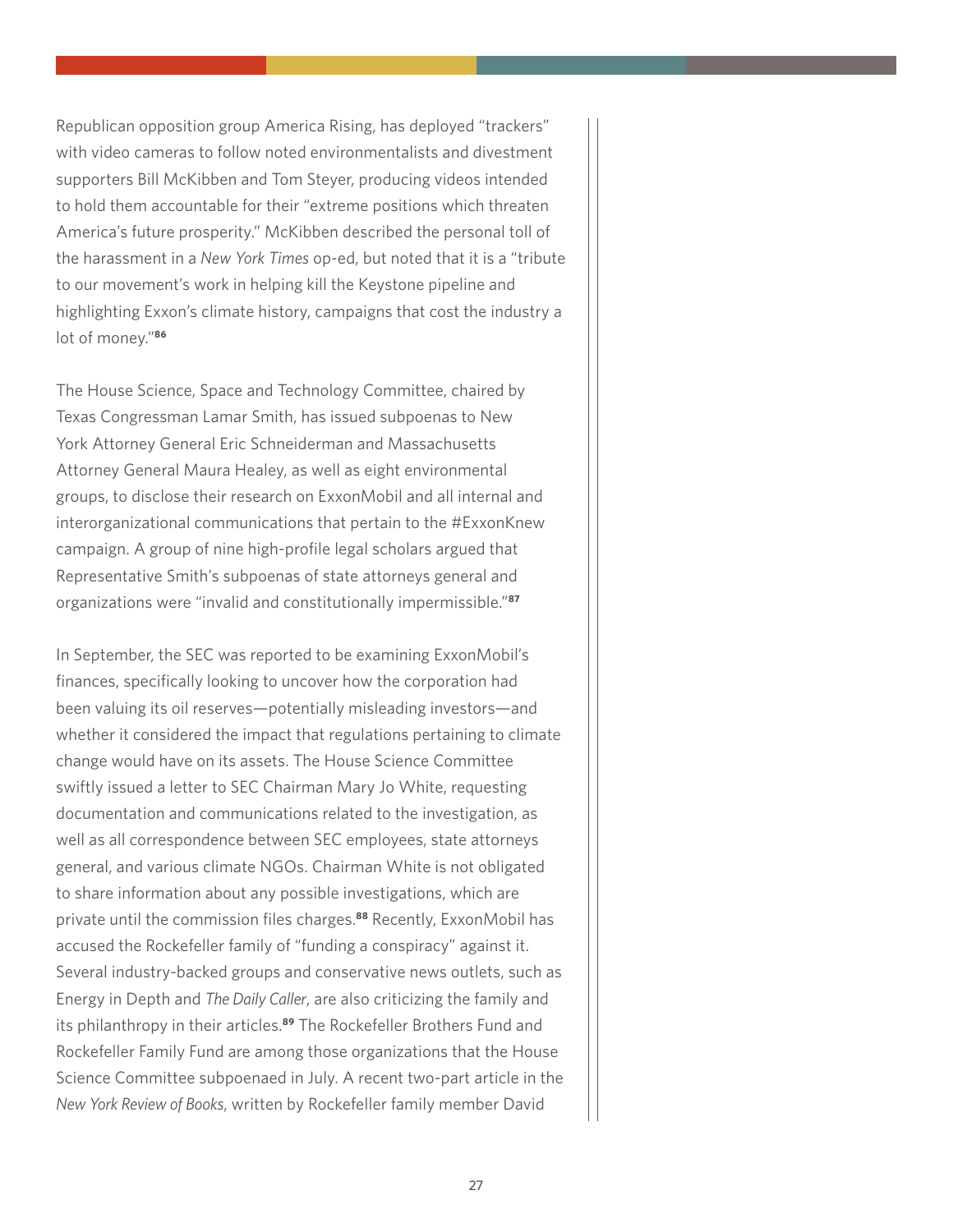Kaiser and Rockefeller Family Fund Executive Director Lee Wasserman, represents a new forum in which this significant debate is playing out.**<sup>90</sup>**

The fossil fuel industry has also ramped up its media response to the divestment movement. The Divestment Facts campaign, funded by the Independent Petroleum Association of America, has used social media to call attention to unsuccessful divestment campaigns, and is highly critical of universities and pension funds' decisions to divest as costly due to "transaction and management costs" and other factors.**<sup>91</sup>**

## **Trends in the Fossil Fuel Industry**

Global market and legal pressures in recent years has put the fossil fuel industry in a state of decline.

**A number of larger market trends signal an increasingly poor economic outlook for the fossil fuel industry.** An analysis of the performance of the 100 largest public coal and 100 largest public oil and gas reserve owners found a 10-year median cumulative return of -10 percent. During the same period, the 200 largest, public clean energy companies experienced a median cumulative return of 106 percent.**<sup>93</sup>** These trends in returns for fossil fuel and clean energy companies indicate that capital is misallocated within the \$1.8 trillion**<sup>94</sup>** of annual investment in the global energy sector.

Several prominent bankruptcies in the industry indicate the beginning of a systemic decline. At least 105 North American oil and gas companies have filed for bankruptcy between January 2015 and October 2016, representing nearly \$68 billion in cumulative secured and unsecured debt. The most notable bankruptcies included Ultra Petroleum, Energy XXI, Samson Resources, and Pacific Exploration and Production. As crude oil prices fall below \$40 a barrel, analysts anticipate more producer bankruptcy filings in 2017.**<sup>95</sup>** Four coal giants—Peabody Energy (once the largest publicly traded coal company in the world), Arch Coal, Patriot Coal, and Alpha Natural Resources filed for bankruptcy in early 2016. Peabody's president and chief

Climate factors have been underappreciated and underpriced because they have been perceived to be distant [problems]. [But] investors can no longer ignore climate change.

– BLACKROCK INVESTMENT INSTITUTE**92**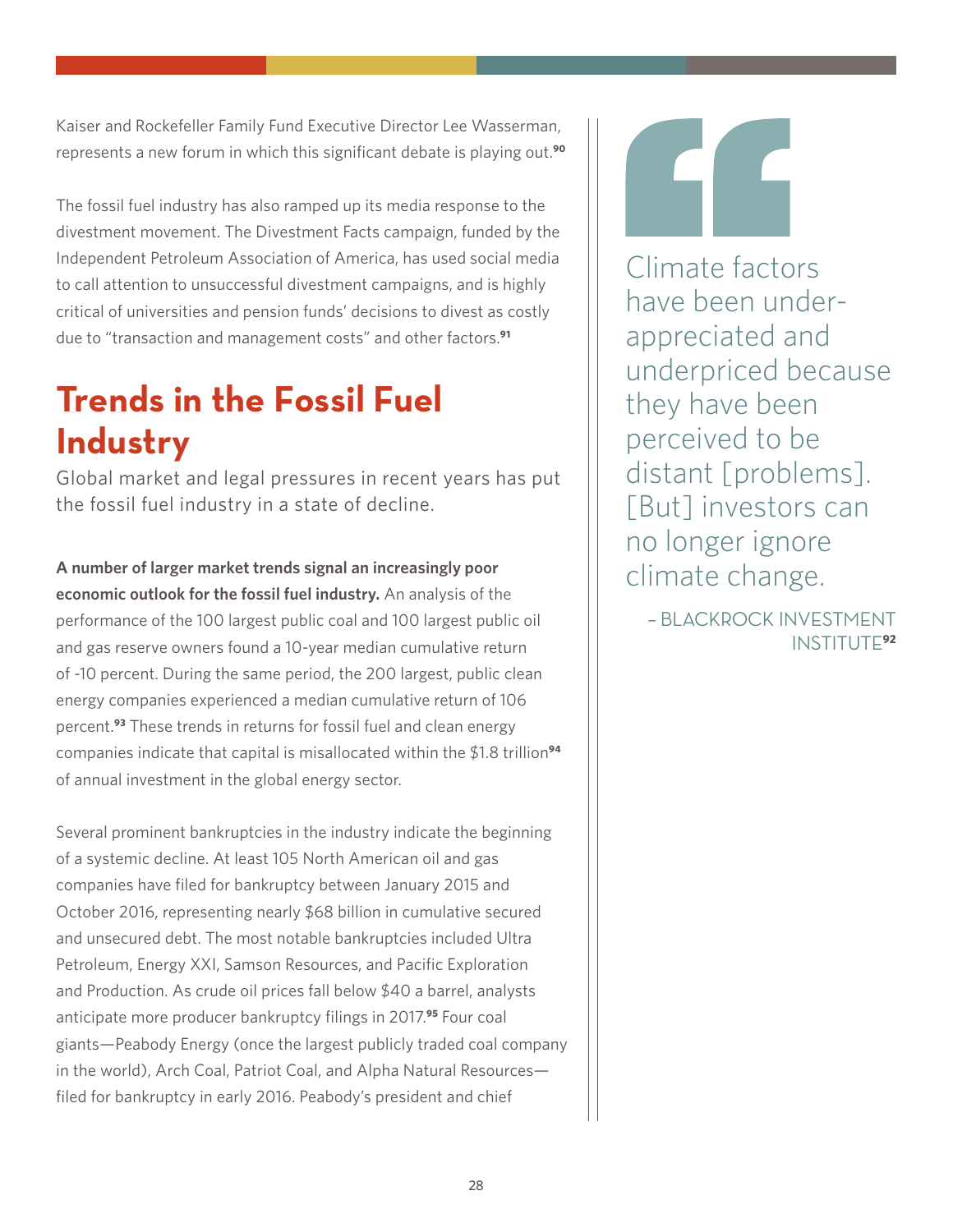executive recognized the industry's decline and "ongoing regulatory challenges," stating that, through declaring bankruptcy, Peabody sought a solution to its "substantial debt burden amid a historically challenged industry backdrop."

Few oil and gas companies have launched initial public offerings (IPOs) over the past year, indicating that the sector has a limited number of young, successful companies. In the UK, the number of annual coal, oil, and gas company IPOs fell dramatically from 42 in 2006 to two in 2016.**<sup>96</sup>** And the Phoenix-based mining company Freeport-McMoRan attempted to sell off its energy business in May, but was unsuccessful. It appears that the company could not proceed with the initial public offering due to the downturn in crude oil prices, as well as several quarters of falling share prices and rising debt.**<sup>97</sup>**

Several large-scale fossil fuel projects are on hold due to low prices. Canadian oil sand projects from Suncor Energy, Cenovus Energy, and Meg Energy have stalled, and executives have described the need to shift from larger-scale, multibillion-dollar projects to smaller projects to stay afloat.**98, 99** Fitch Ratings, a leading credit rating agency, reported in October that "widespread adoption of battery-powered vehicles is a serious threat to the oil industry" and forecast a scenario in which asset holders observing a new tide of electric transportation sell out of oil companies, making debt and equity more expensive. Fitch noted that battery costs have fallen by 73 percent since 2008 and electric cars are nearing cost competitiveness with gas- and diesel-powered vehicles.**<sup>100</sup>**

Fossil fuel companies, particularly those based in Europe where there are relatively strong carbon policies, have been responding to increasing regulatory pressures by writing down the value of their assets. Last year, Statoil, the Norwegian oil giant, wrote down the value of its North American shale and oil sands assets by \$4 billion. Royal Dutch Shell reported a write-down of more than \$8 billion.**<sup>101</sup>** Declines in fossil fuel companies' value are causing some banks to revise their loan agreements with oil and gas producers.**<sup>102</sup>** Over the past two years, the world's 300 largest oil and gas companies have lost 39 percent of their value, or \$2.3 trillion.**<sup>103</sup>** The Dow Jones US Oil and Gas Index has fallen by 40 percent during the same period.**<sup>104</sup>**

Several large-scale fossil fuel projects are on hold due to low prices.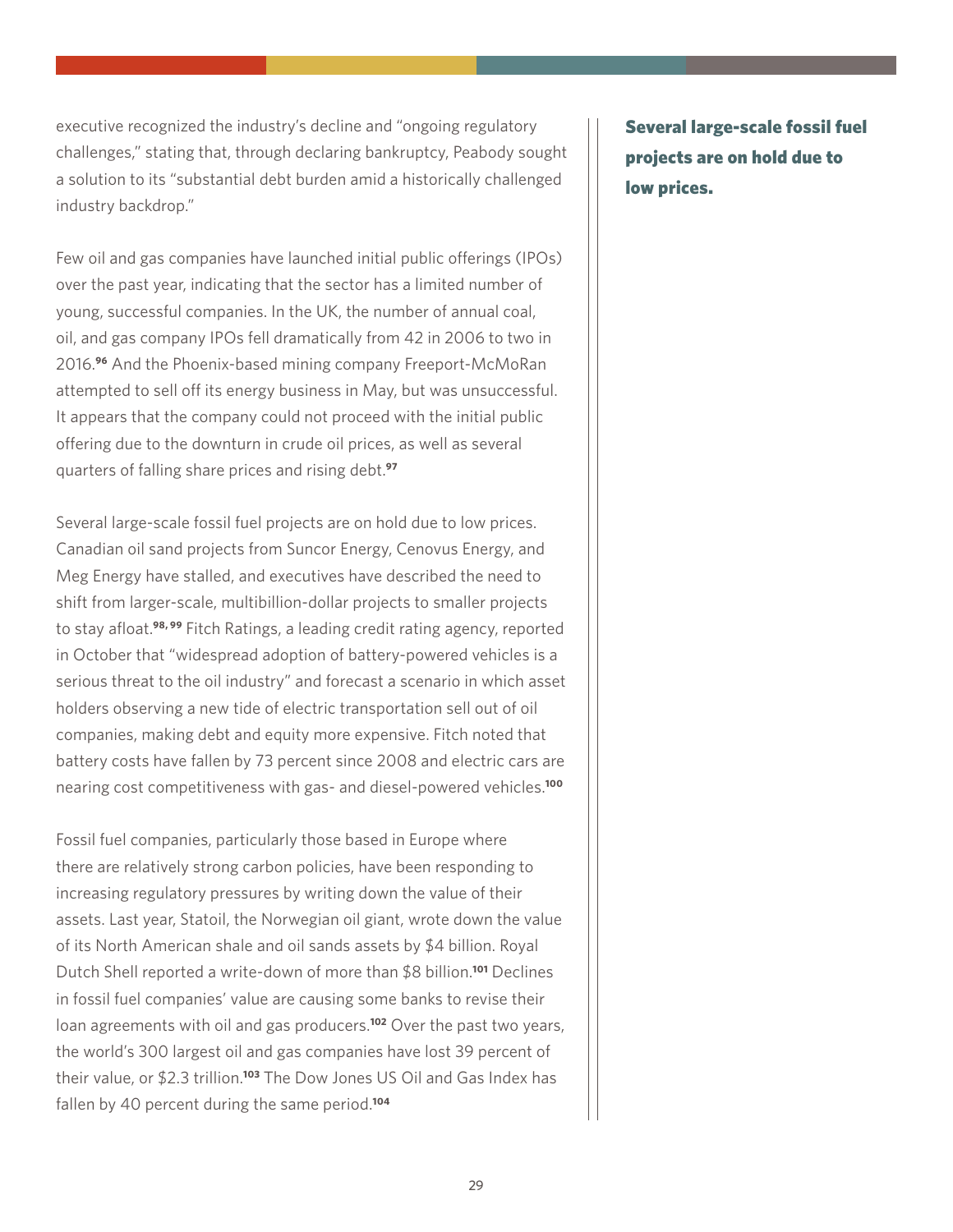And the amount of fossil fuel energy needed for economies to grow continues to fall. PricewaterhouseCoopers found that the global carbon intensity, or carbon emissions per unit of GDP, fell by 2.8 percent in 2015. China led the way, as its decline in coal consumption resulted in a 6.4 percent drop in its carbon intensity.**<sup>105</sup>** While the growth of economies like China and India will depend on the continued use of fossil fuels for some years, these countries' recent efforts—including to develop a national cap-and-trade program in China**<sup>106</sup>** and to double the coal tax in India**<sup>107</sup>**—signal their intention to uphold their Paris Agreement commitments and keep carbon emissions in check.

**Major oil and gas companies, despite their massive assets, have been heavily impacted by downtrends across the industry.** ExxonMobil now spends more paying out earnings to shareholders than its current annual profit. Shell is halving its investment in exploration to pay off debts and pay dividends, and Chevron posted its biggest losses since 2001 in the second quarter of 2016. And these large companies are taking on considerable levels of debt to pay their shareholders. BP's debt-to-equity ratio is at the highest level since 2002, increasing to 24.7 percent from 18.8 percent a year prior. Earlier this year, S&P stripped ExxonMobil of its AAA credit rating because of rising leverage, noting that the "company's debt level has more than doubled in recent years, reflecting high capital spending on major projects in a high commodity price environment and dividends and share repurchases that substantially exceeded internally generated cash flow."**<sup>108</sup>** Many oil and gas bonds have been downgraded to junk bond status. A recent analysis found that investors suffered at least \$150 billion in losses of the value of oil and gas company bonds.**109, 110**

The increasing cost of oil production is another troubling trend for the industry. Between 2000 and 2014, total capital expenditures of the major oil companies grew from \$41 billion to \$166 billion. Yet despite these increases in capital investment, the total oil equivalent production from the oil majors decreased 1.7 percent in the same period, reflecting in part, the rising costs of replacing reserves. Most independent oil companies are attempting to develop unconventional, higher-cost resources (e.g., shale, deep water, Arctic, and tar sands), which are often in extreme and remote locations and require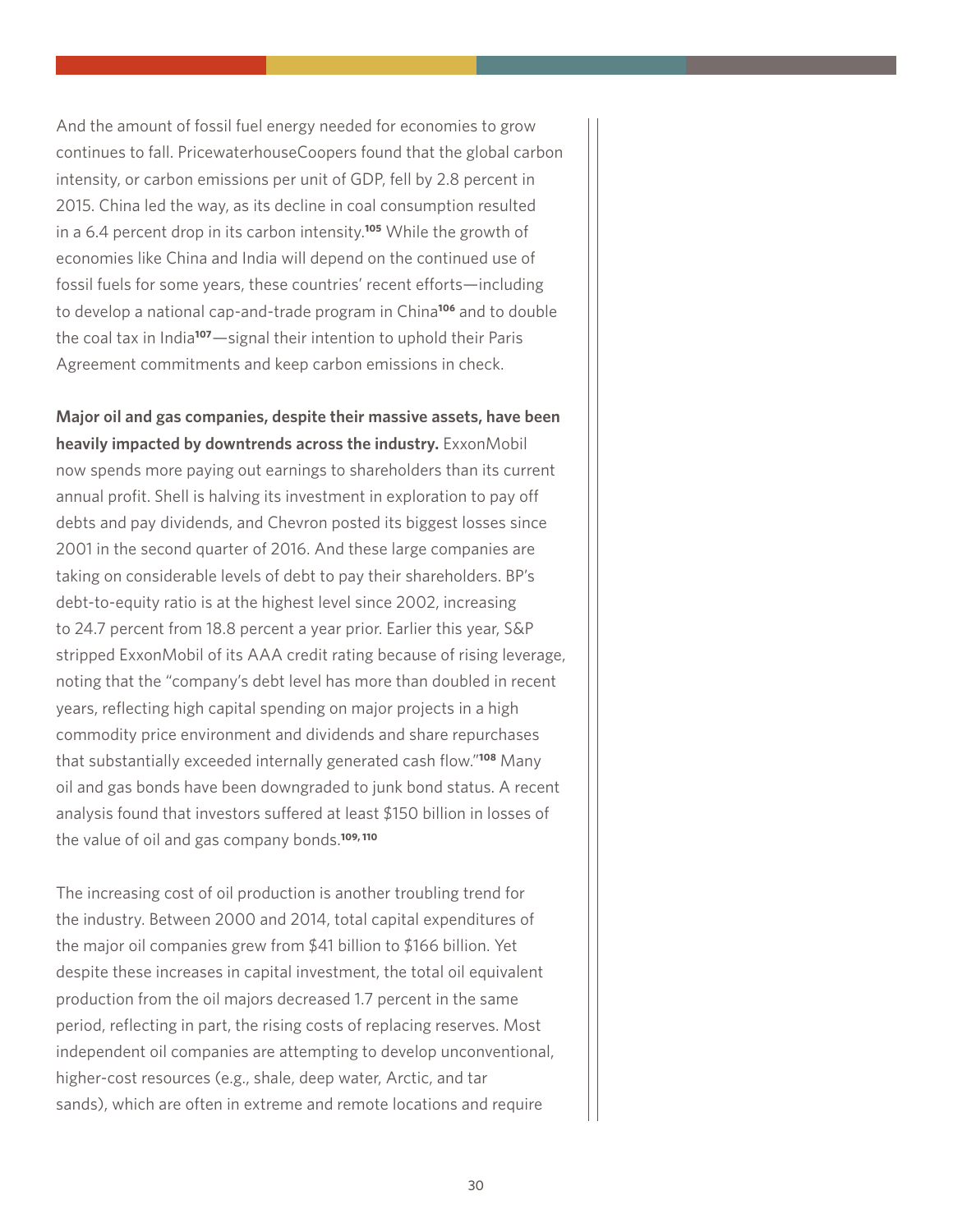complicated extraction processes.**<sup>111</sup>**

Projections of oil demand by ExxonMobil and others indicate that oil companies are not accounting for the realities of a carbon-constrained economy. McKinsey expects demand for oil to increase by just 0.4 percent per year through 2050, when it is predicted to flatten out. Because of these downward trends, the analysis concludes, sector players "would be well advised to … consider the implications for investment in the long term."**<sup>112</sup>** However, fossil fuel companies' own projections of energy demand often look different. For example, ExxonMobil predicts that oil demand will grow by 20 percent by as early as 2040.**<sup>113</sup>** A 2016 report from Fitch also found that several oil majors have not taken necessary steps to diversify in response to the threat posed to the industry by innovation in battery technologies.**<sup>114</sup>**

**Sustained advocacy has led to increasing policy and regulatory pressure on fossil fuel companies as national governments commit to transitioning away from fossil fuels.** Before the Paris Agreement, there were already more than 800 climate change laws—ranging from carbon taxes to clean energy investment mandates—in effect globally.**<sup>115</sup>** Since Paris, China has made progress toward launching a national cap-and-trade program slated to be the most sophisticated carbon market in the world,**<sup>116</sup>** India has planned to double its coal tax and boost investment in clean energy,**<sup>117</sup>** and Norway**<sup>118</sup>** and the Netherlands**<sup>119</sup>** have proposed bans on the sales of gasoline-fueled cars after 2025. Recently, a proposal to stop sales of new combustionengine cars by 2030 has gained cross-party support in Germany's upper house of parliament.**<sup>120</sup>**

Many of the world's largest economies have made significant commitments to move away from fossil fuels. Germany's coalition government has reached an agreement on a national action plan that aims to reduce greenhouse gas emissions by 80 to 95 percent compared to that of 1990s by 2050. France has committed to shutter its coal plants by 2023,**<sup>122</sup>** the UK has pledged to do so by 2025,**<sup>123</sup>** and Canada will follow suit by 2030.**<sup>124</sup>** An additional 50 countries have pledged to source 100 percent of their energy from renewables by 2050.**<sup>125</sup>**

[The world cannot] write a big fat check enabling the widespread development of the dirtiest source of fuel in an outdated way. It just doesn't make sense. That's suicide.

> – JOHN KERRY, US Secretary of State**121**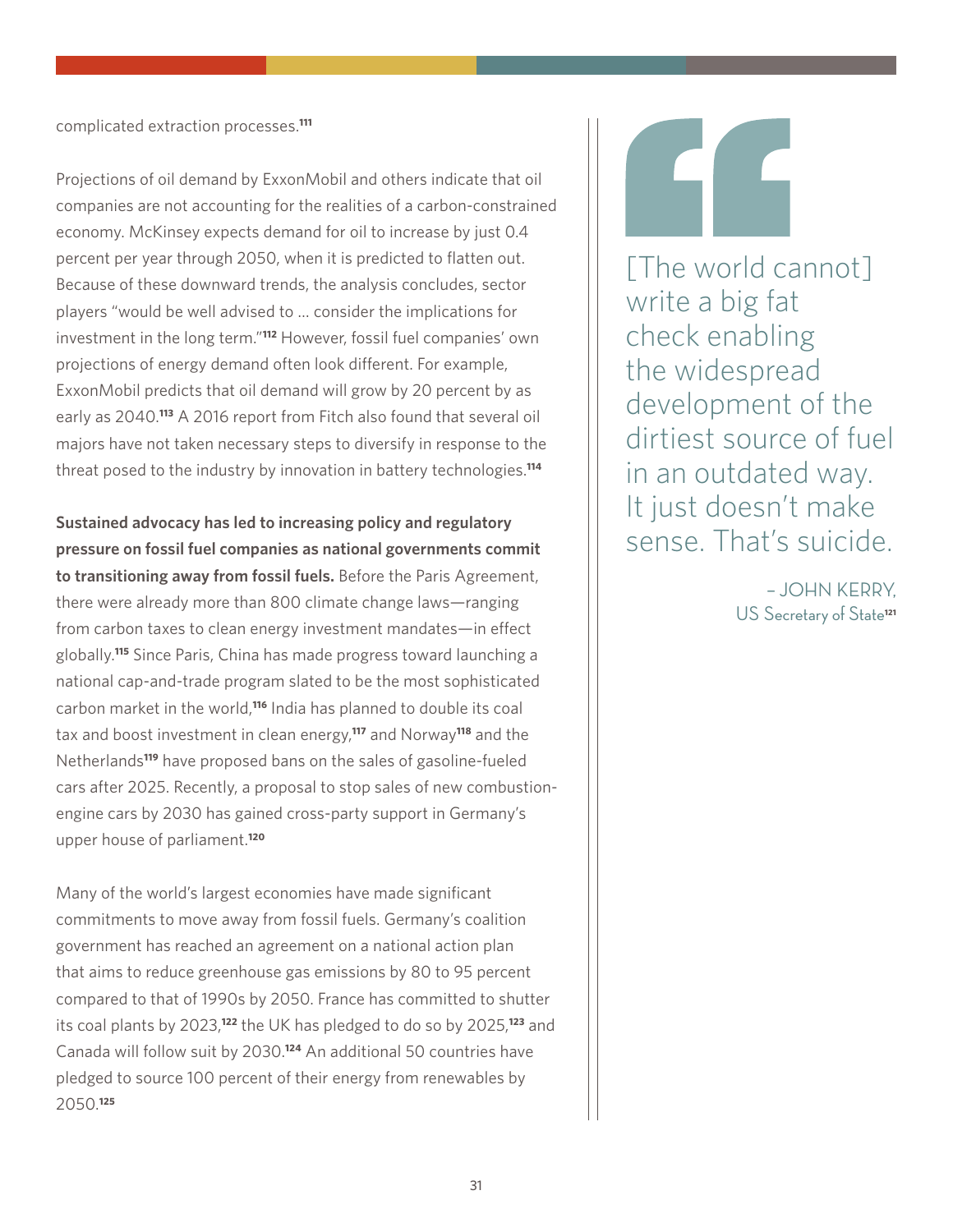### **Acknowledgments**

Arabella Advisors acknowledges the efforts of the many partners who helped to gather and analyze data for this report:

Allison Barlow, *Wallace Global Fund* Andrew Behar, *As You Sow* Brett Fleishman, *350.org* Clara Vondrich, *DivestInvest Philanthropy* Denise Patel, *DivestInvest Network* Ellen Dorsey, *Wallace Global Fund* Fletcher Harper, *GreenFaith* Gary Cohen, *Health Care Without Harm* James Irwin, *Mayors Innovation Project* Jenna Nicholas, *DivestInvest Philanthropy* Jennifer Gleason, *Environmental Law Alliance Worldwide* Jenny Phillips, *GreenFaith* Julien Vincent, *Market Forces* Lindsay Meiman, *350.org* Mark Campanale, *Carbon Tracker Initiative*  Michael Northrop, *Rockefeller Brothers Fund* Pamela Payne, *GreenFaith* Ray Nakano, *350.org* Richard N. Mott, *Wallace Global Fund* Sian Ferguson, *Sainsbury Family Charitable Trusts* Thomas Van Dyck, *RBC Wealth Management*  Tom Harrison, *Sainsbury Family Charitable Trusts* Vanessa Green, *Divest-Invest Individual* Yossi Cadan, *350.org*

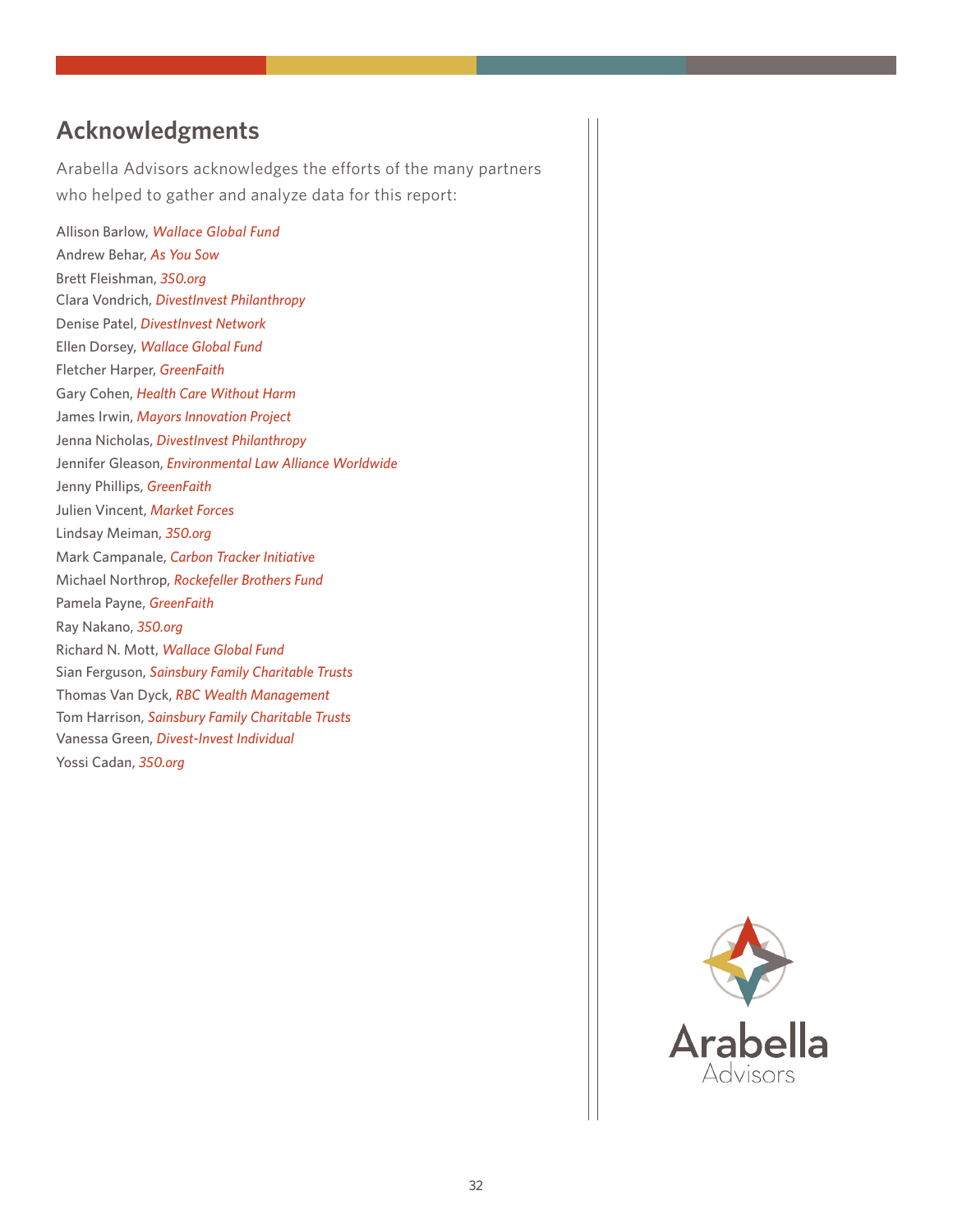## **Endnotes**

- **1** Note that because 20 percent of the institutions covered in this report did not disclose financial assets, the \$5 trillion figure is significantly lower than the full scale of commitments made.
- **2** *Measuring the Growth of the Global Fossil Fuel Divestment and Clean Energy Investment Movement*, Arabella Advisors, September 2015, [https://www.arabellaadvisors.com/](https://www.arabellaadvisors.com/wp-content/uploads/2016/10/Measuring-the-Growth-of-the-Divestment-Movement.pdf) [wp-content/uploads/2016/10/Measuring](https://www.arabellaadvisors.com/wp-content/uploads/2016/10/Measuring-the-Growth-of-the-Divestment-Movement.pdf)[the-Growth-of-the-Divestment-Movement.](https://www.arabellaadvisors.com/wp-content/uploads/2016/10/Measuring-the-Growth-of-the-Divestment-Movement.pdf) [pdf](https://www.arabellaadvisors.com/wp-content/uploads/2016/10/Measuring-the-Growth-of-the-Divestment-Movement.pdf).
- <sup>3</sup> Increases in private financing of the clean energy transition are all the more urgent considering that achieving the 2030 Agenda for Sustainable Development and the Paris Agreement—the most ambitious multilateral goals ever set—will require some \$90 trillion over the next 15 years. Source: "Financing Sustainable Development - UNEP Inquiry," UNEP Inquiry, September 2016, [http://](http://unepinquiry.org/publication/financing-sustainable-development/) [unepinquiry.org/publication/financing](http://unepinquiry.org/publication/financing-sustainable-development/)[sustainable-development/](http://unepinquiry.org/publication/financing-sustainable-development/).
- **<sup>4</sup>** "Clean Energy Defies Fossil Fuel Price Crash to Attract Record \$329BN Global Investment in 2015," Bloomberg New Energy Finance, January 14, 2016, [https://www.bloomberg.](https://www.bloomberg.com/bcause/global-investment-in-clean-energy-increased-to-329-billion-in-2015) [com/bcause/global-investment-in-clean](https://www.bloomberg.com/bcause/global-investment-in-clean-energy-increased-to-329-billion-in-2015)[energy-increased-to-329-billion-in-2015](https://www.bloomberg.com/bcause/global-investment-in-clean-energy-increased-to-329-billion-in-2015).
- **<sup>5</sup>**Climate solutions are broadly defined to include renewable energy, climate justice initiatives, sustainable agriculture and food security initiatives, water scarcity projects, and more.
- **6** This figure is not an amount pledged for investment in clean energy and climate solutions; rather, it is the collective assets of institutions and individuals that have made a commitment, of an undisclosed amount, to invest in climate solutions.
- **7** *Fiduciary Duty in the 21st Century: Scoping Paper 2016-2017*, Generation Foundation, UNEP Finance Initiative, and Principles for Responsible Investment, June 2016, [https://](https://www.unpri.org/download_report/6131) [www.unpri.org/download\\_report/6131](https://www.unpri.org/download_report/6131).
- **8** We did not count Principles for Responsible Investment signatories' assets in the \$5 trillion in assets of institutions that have committed to divest from fossil fuels unless signatories made an explicit commitment to divest. The principles include integrating environmental, social and governance (ESG) issues into investment analysis and decision-making processes, encouraging high standards of ESG performance in the

companies in which they are invested, and promoting implementation of responsible investment principles within the investment industry. Source: "Signatory Directory," Principles for Responsible Investment, accessed December 6, 2016, [https://www.](https://www.unpri.org/directory/) [unpri.org/directory/.](https://www.unpri.org/directory/)

- **9** Bevis Longstreth, "Outline of Possible Interpretative Release by States' Attorneys General Under the Uniform Prudent Management of Institutional Funds Act," Inside Climate News, January, 29, 2016, [http://insideclimatenews.](http://insideclimatenews.org/sites/default/files/documents/UPMIFAInterpretationBevisLongstrethPDF.pdf) [org/sites/default/files/documents/](http://insideclimatenews.org/sites/default/files/documents/UPMIFAInterpretationBevisLongstrethPDF.pdf) [UPMIFAInterpretationBevisLongstrethPDF.](http://insideclimatenews.org/sites/default/files/documents/UPMIFAInterpretationBevisLongstrethPDF.pdf) [pdf](http://insideclimatenews.org/sites/default/files/documents/UPMIFAInterpretationBevisLongstrethPDF.pdf).
- **<sup>10</sup>** Noel Hutley and Sebastian Hartford-Davis, *Climate Change and Directors' Duties*, The Center for Policy Development and The Future Business Council, October 7, 2016, [http://www.futurebusinesscouncil.com/](http://www.futurebusinesscouncil.com/wp-content/uploads/2016/10/Fiduciary-Duties-and-Climate-Change-Legal-Opinion-7.10.16.pdf) [wp-content/uploads/2016/10/Fiduciary-](http://www.futurebusinesscouncil.com/wp-content/uploads/2016/10/Fiduciary-Duties-and-Climate-Change-Legal-Opinion-7.10.16.pdf)[Duties-and-Climate-Change-Legal-](http://www.futurebusinesscouncil.com/wp-content/uploads/2016/10/Fiduciary-Duties-and-Climate-Change-Legal-Opinion-7.10.16.pdf)[Opinion-7.10.16.pdf](http://www.futurebusinesscouncil.com/wp-content/uploads/2016/10/Fiduciary-Duties-and-Climate-Change-Legal-Opinion-7.10.16.pdf).
- **<sup>11</sup>** Divest Invest Network, Global Fossil Free Movement Celebrates Amalgamated Bank For Becoming First US Bank to Divest From Fossil Fuels, September 21, 2016, [http://divestinvest.org/wp-content/](http://divestinvest.org/wp-content/uploads/2016/09/ABPressRelease.pdf) [uploads/2016/09/ABPressRelease.pdf.](http://divestinvest.org/wp-content/uploads/2016/09/ABPressRelease.pdf)
- **<sup>12</sup>** *Adapting portfolios to climate change: Implications and strategies for all investors*, BlackRock Investment Institute, September 2016, [https://www.blackrock.com/](https://www.blackrock.com/investing/literature/whitepaper/bii-climate-change-2016-us.pdf ) [investing/literature/whitepaper/bii-climate](https://www.blackrock.com/investing/literature/whitepaper/bii-climate-change-2016-us.pdf )[change-2016-us.pdf.](https://www.blackrock.com/investing/literature/whitepaper/bii-climate-change-2016-us.pdf )
- **<sup>13</sup>** *Investing in a Time of Climate Change,* Mercer, accessed December 6, 2016, [http://](http://www.mercer.com/content/dam/mercer/attachments/global/investments/mercer-climate-change-report-2015.pdf) [www.mercer.com/content/dam/mercer/](http://www.mercer.com/content/dam/mercer/attachments/global/investments/mercer-climate-change-report-2015.pdf) [attachments/global/investments/mercer](http://www.mercer.com/content/dam/mercer/attachments/global/investments/mercer-climate-change-report-2015.pdf)[climate-change-report-2015.pdf](http://www.mercer.com/content/dam/mercer/attachments/global/investments/mercer-climate-change-report-2015.pdf).
- **<sup>14</sup>** "The \$2 trillion stranded assets danger zone: How fossil fuel firms risk destroying investor returns," Carbon Tracker, November 2015, [http://www.carbontracker.org/report/](http://www.carbontracker.org/report/stranded-assets-danger-zone/) [stranded-assets-danger-zone/.](http://www.carbontracker.org/report/stranded-assets-danger-zone/)
- **<sup>15</sup>** Christopher McCall, "Opinion of Christopher McCall QC on Ethically Questionable Investments: A Summary for Trustees," Bates Wells & Braithwaite London, November 11, 2015, [http://www.bwbllp.](http://www.bwbllp.com/file/summary-and-opinion-pdf) [com/file/summary-and-opinion-pdf.](http://www.bwbllp.com/file/summary-and-opinion-pdf)
- **<sup>16</sup>** *Proposal for a Directive of the European Parliament and of the Council on the activities and supervision of institutions for occupational*

*retirement provision (recast),* General Secretariat of the Council of the European Union, June 28, 2016, [http://data.consilium.](http://data.consilium.europa.eu/doc/document/ST-10557-2016-ADD-1/en/pdf) [europa.eu/doc/document/ST-10557-2016-](http://data.consilium.europa.eu/doc/document/ST-10557-2016-ADD-1/en/pdf) [ADD-1/en/pdf](http://data.consilium.europa.eu/doc/document/ST-10557-2016-ADD-1/en/pdf).

- **<sup>17</sup>** "EU Vote Signals a Fossil Free Future for Workplace Pension Funds," Fossil Free, November 30, 2016, [http://gofossilfree.](http://gofossilfree.org/stranded-assets-risk-assessment-now-mandatory-for-eu-pensions/) [org/stranded-assets-risk-assessment-now](http://gofossilfree.org/stranded-assets-risk-assessment-now-mandatory-for-eu-pensions/)[mandatory-for-eu-pensions/.](http://gofossilfree.org/stranded-assets-risk-assessment-now-mandatory-for-eu-pensions/)
- **<sup>18</sup>** "Carbon Tracker Offering Comment on Oil Majors' Climate Resolutions, AGMs," Carbon Tracker, May 20, 2016, [http://www.](http://www.carbontracker.org/in-the-media/carbon-tracker-offering-comment-on-oil-majors-climate-reso) [carbontracker.org/in-the-media/carbon](http://www.carbontracker.org/in-the-media/carbon-tracker-offering-comment-on-oil-majors-climate-reso)[tracker-offering-comment-on-oil-majors](http://www.carbontracker.org/in-the-media/carbon-tracker-offering-comment-on-oil-majors-climate-reso)[climate-resolutions-agms/.](http://www.carbontracker.org/in-the-media/carbon-tracker-offering-comment-on-oil-majors-climate-reso)
- **<sup>19</sup>** Dina Medland, "European Insurers Lead Global Industry on Climate Risk Action," *Forbes*, July 20, 2016, [http://www.forbes.](http://www.forbes.com/sites/dinamedland/2016/07/20/european-insurers-lead-global-industry-on-climate) [com/sites/dinamedland/2016/07/20/](http://www.forbes.com/sites/dinamedland/2016/07/20/european-insurers-lead-global-industry-on-climate) [european-insurers-lead-global-industry-on](http://www.forbes.com/sites/dinamedland/2016/07/20/european-insurers-lead-global-industry-on-climate)[climate-risk-action/.](http://www.forbes.com/sites/dinamedland/2016/07/20/european-insurers-lead-global-industry-on-climate)
- **<sup>20</sup>** "The Montréal Carbon Pledge," Montreal Pledge, Accessed December 5, 2016, [http://](http://montrealpledge.org/) [montrealpledge.org/.](http://montrealpledge.org/)
- **<sup>21</sup>** "Home," The Global Catholic Climate Movement, accessed November 29, 2016, [http://catholicclimatemovement.global/](http://catholicclimatemovement.global/member-organizations/) [member-organizations/.](http://catholicclimatemovement.global/member-organizations/)
- **<sup>22</sup>** "Islamic Society of North America Announces Divest-Invest Commitment," GreenFaith, November 10, 2016, [http://www.greenfaith.](http://www.greenfaith.org/programs/divest-and-reinvest/islamic-society-of-north-america-announces-fossil-fuel-divestment) [org/programs/divest-and-reinvest/islamic](http://www.greenfaith.org/programs/divest-and-reinvest/islamic-society-of-north-america-announces-fossil-fuel-divestment)[society-of-north-america-announces-fossil](http://www.greenfaith.org/programs/divest-and-reinvest/islamic-society-of-north-america-announces-fossil-fuel-divestment)[fuel-divestment.](http://www.greenfaith.org/programs/divest-and-reinvest/islamic-society-of-north-america-announces-fossil-fuel-divestment)
- **<sup>23</sup>** Katherine Bagley, "Science Museums Cutting Financial Ties to Fossil Fuel Industry," *InsideClimate News*, November 16, 2015, [https://insideclimatenews.org/](https://insideclimatenews.org/news/15112015/science-museums-cut-financial-ties-fossil-fuel-industry-field-museum-california-academy-sciences) [news/15112015/science-museums-cut](https://insideclimatenews.org/news/15112015/science-museums-cut-financial-ties-fossil-fuel-industry-field-museum-california-academy-sciences)[financial-ties-fossil-fuel-industry-field](https://insideclimatenews.org/news/15112015/science-museums-cut-financial-ties-fossil-fuel-industry-field-museum-california-academy-sciences)[museum-california-academy-sciences.](https://insideclimatenews.org/news/15112015/science-museums-cut-financial-ties-fossil-fuel-industry-field-museum-california-academy-sciences)
- **<sup>24</sup>**Aegon,"Aegon Strikes Coal Mining Off Investment List," news release, May 25, 2016, [http://www.aegon.com/en/Home/](http://www.aegon.com/en/Home/Investors/News-releases/2016/Aegon-strikes-coal-mining-off-its-investment-list-/) [Investors/News-releases/2016/Aegon](http://www.aegon.com/en/Home/Investors/News-releases/2016/Aegon-strikes-coal-mining-off-its-investment-list-/)[strikes-coal-mining-off-its-investment-list-/](http://www.aegon.com/en/Home/Investors/News-releases/2016/Aegon-strikes-coal-mining-off-its-investment-list-/).
- **<sup>25</sup>** "Oliver Milman, "Fossil Fuel Divestment: Climate Change Activists Take Aim at Australia Banks," *The Guardian*, October 17, 2014, [https://www.theguardian.com/](https://www.theguardian.com/environment/2014/oct/18/fossil-fuel-divestment-climate-change-activists-take-aim-at-australias-banks) [environment/2014/oct/18/fossil-fuel](https://www.theguardian.com/environment/2014/oct/18/fossil-fuel-divestment-climate-change-activists-take-aim-at-australias-banks)[divestment-climate-change-activists-take](https://www.theguardian.com/environment/2014/oct/18/fossil-fuel-divestment-climate-change-activists-take-aim-at-australias-banks)[aim-at-australias-banks](https://www.theguardian.com/environment/2014/oct/18/fossil-fuel-divestment-climate-change-activists-take-aim-at-australias-banks) .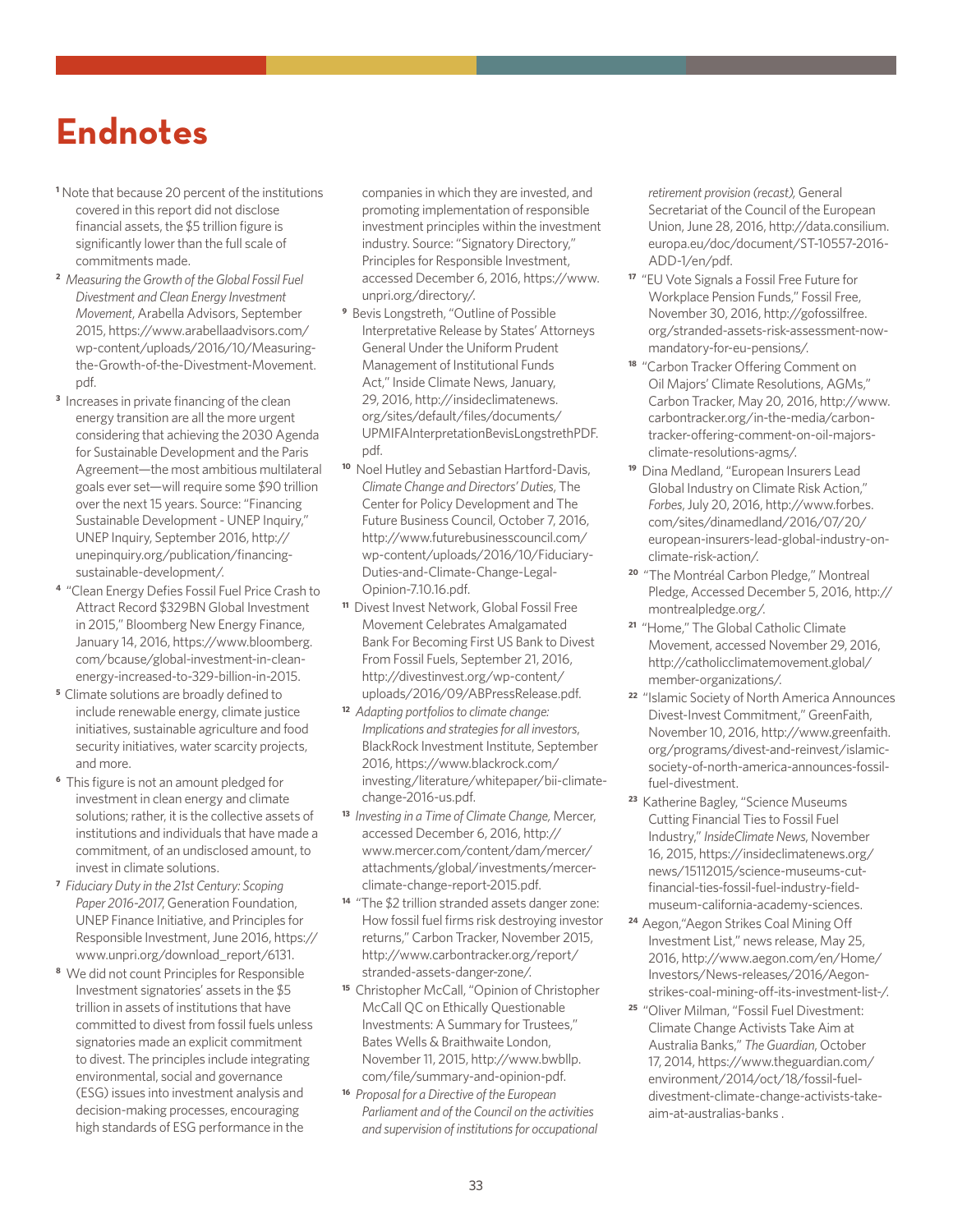- **<sup>26</sup>** Leslie Hayman, "Barclays: \$22 Trillion in Oil Revenue at Risk From COP-21 Negotiations," The Fuse, December 10, 2016, [http://](http://energyfuse.org/barclays-22-tillion-in-oil-revenue-at-risk-from-cop-21-negotiations/) [energyfuse.org/barclays-22-tillion-in-oil](http://energyfuse.org/barclays-22-tillion-in-oil-revenue-at-risk-from-cop-21-negotiations/)[revenue-at-risk-from-cop-21-negotiations/](http://energyfuse.org/barclays-22-tillion-in-oil-revenue-at-risk-from-cop-21-negotiations/).
- **<sup>27</sup>** We did not count Portfolio Decarbonization Coalition signatories' assets in the \$5 trillion in assets of institutions that have committed to divest from fossil fuels unless signatories made an explicit commitment to divest.
- **<sup>28</sup>** Callum Jones, "Dong Heralds Wind of Change by Ditching Oil for Renewables," *The Times & The Sunday Times*, October 27, 2016, [http://](http://www.thetimes.co.uk/edition/business/dong-heralds-wind-of-change-by-ditching-oil-for-renewables-lw22gx33c) [www.thetimes.co.uk/edition/business/](http://www.thetimes.co.uk/edition/business/dong-heralds-wind-of-change-by-ditching-oil-for-renewables-lw22gx33c) [dong-heralds-wind-of-change-by-ditching](http://www.thetimes.co.uk/edition/business/dong-heralds-wind-of-change-by-ditching-oil-for-renewables-lw22gx33c)[oil-for-renewables-lw22gx33c](http://www.thetimes.co.uk/edition/business/dong-heralds-wind-of-change-by-ditching-oil-for-renewables-lw22gx33c).
- **<sup>29</sup>** Michael Slezak, "City of Sydney Council to Divest from Fossil Fuels Regardless of Election Result," *The Guardian*, September 5, 2016, [https://www.theguardian.com/](https://www.theguardian.com/environment/2016/sep/06/city-of-sydney-council-divest-fossil-fuels-regardless-election-result) [environment/2016/sep/06/city-of-sydney](https://www.theguardian.com/environment/2016/sep/06/city-of-sydney-council-divest-fossil-fuels-regardless-election-result)[council-divest-fossil-fuels-regardless](https://www.theguardian.com/environment/2016/sep/06/city-of-sydney-council-divest-fossil-fuels-regardless-election-result)[election-result.](https://www.theguardian.com/environment/2016/sep/06/city-of-sydney-council-divest-fossil-fuels-regardless-election-result)
- **<sup>30</sup>** Zahra Hirji, "Washington D.C. Pension Fund Announces Full Fossil Fuel Divestment," Inside Climate News, June 6, 2016, [https://](https://insideclimatenews.org/news/06062016/washington-dc-pension-fund-announces-divestment) [insideclimatenews.org/news/06062016/](https://insideclimatenews.org/news/06062016/washington-dc-pension-fund-announces-divestment) [washington-dc-pension-fund-announces](https://insideclimatenews.org/news/06062016/washington-dc-pension-fund-announces-divestment)[divestment.](https://insideclimatenews.org/news/06062016/washington-dc-pension-fund-announces-divestment)
- **<sup>31</sup>** *The Carbon Underground 2016: Managing the Climate Risks of Fossil Fuel Companies in Investment Portfolios*, Fossil Free Indexes, July 2016, [http://fossilfreeindexes.com/](http://fossilfreeindexes.com/premium-downloads/) [premium-downloads/](http://fossilfreeindexes.com/premium-downloads/).
- **<sup>32</sup>** "Danish Banks Now Offer Fossil Free Investment Funds," Fossil Free Europe, October 12, 2016, [https://gofossilfree.org/](https://gofossilfree.org/europe/danish-banks-now-offer-fossil-free-investment-funds/) [europe/danish-banks-now-offer-fossil-free](https://gofossilfree.org/europe/danish-banks-now-offer-fossil-free-investment-funds/)[investment-funds/.](https://gofossilfree.org/europe/danish-banks-now-offer-fossil-free-investment-funds/)
- **<sup>33</sup>** Sandi Doughton, Justin Mayo, "Gates Foundation Cuts Fossil Fuel Investment," *The Seattle Times,* November 16, 2016, http:// www.seattletimes.com/seattle-news/ environment/gates-foundation-cuts-fossilfuel-investments-but-why/
- **<sup>34</sup>** *Social Investment Policy*, The William and Flora Hewlett Foundation, accessed December 6, 2016, [http://www.hewlett.org/wp-content/](http://www.hewlett.org/wp-content/uploads/2016/10/Social-Investment-Policy.pdf) [uploads/2016/10/Social-Investment-Policy.](http://www.hewlett.org/wp-content/uploads/2016/10/Social-Investment-Policy.pdf) [pdf](http://www.hewlett.org/wp-content/uploads/2016/10/Social-Investment-Policy.pdf).
- **<sup>35</sup>** Adam Vaughan, "Science Museum ends sponsorship deal with Shell," *The Guardian*, November 12, 2015, [https://www.](https://www.theguardian.com/business/2015/nov/12/science-museum-ends-sponsorship-deal-with-shell) [theguardian.com/business/2015/nov/12/](https://www.theguardian.com/business/2015/nov/12/science-museum-ends-sponsorship-deal-with-shell) [science-museum-ends-sponsorship-deal](https://www.theguardian.com/business/2015/nov/12/science-museum-ends-sponsorship-deal-with-shell)[with-shell](https://www.theguardian.com/business/2015/nov/12/science-museum-ends-sponsorship-deal-with-shell).
- **<sup>36</sup>** "A Brief Statement on the Use of Fossil Fuels," The Leonardo, accessed December

7, 2016, [http://www.theleonardo.org/brief](http://www.theleonardo.org/brief-statement-use-fossil-fuels/)[statement-use-fossil-fuels/](http://www.theleonardo.org/brief-statement-use-fossil-fuels/).

- **<sup>37</sup>** Daniel Stoddard, "Letter to Ms. May Boeve, Mr. Bill McKibben, and Ms. Beka Economopoulos," American Museum of Natural History, November 2, 2016.
- **<sup>38</sup>** Rob Davies, "L&G Launches Fund to Invest in New FTSE Climate Index," *The Guardian,* November 7, 2016, [https://www.](https://www.theguardian.com/business/2016/nov/07/lg-launches-fund-to-invest-in-new-ftse-climate-index) [theguardian.com/business/2016/nov/07/](https://www.theguardian.com/business/2016/nov/07/lg-launches-fund-to-invest-in-new-ftse-climate-index) [lg-launches-fund-to-invest-in-new-ftse](https://www.theguardian.com/business/2016/nov/07/lg-launches-fund-to-invest-in-new-ftse-climate-index)[climate-index.](https://www.theguardian.com/business/2016/nov/07/lg-launches-fund-to-invest-in-new-ftse-climate-index)
- **<sup>39</sup>** "The Great Investment Turnaround: How to Finance a Sustainable World Economy," Potsdam Institute for Climate Impact Research, July 20, 2016, [https://www.](https://www.pik-potsdam.de/news/press-releases/the-great-investment-turnaround-how-to-finance-a-sustainable-world-economy) [pik-potsdam.de/news/press-releases/](https://www.pik-potsdam.de/news/press-releases/the-great-investment-turnaround-how-to-finance-a-sustainable-world-economy) [the-great-investment-turnaround-how-to](https://www.pik-potsdam.de/news/press-releases/the-great-investment-turnaround-how-to-finance-a-sustainable-world-economy)[finance-a-sustainable-world-economy](https://www.pik-potsdam.de/news/press-releases/the-great-investment-turnaround-how-to-finance-a-sustainable-world-economy).
- **<sup>40</sup>** "Philanthropy Commitment," Divest-Invest Philanthropy, accessed December 6, 2016, [http://divestinvest.org/philanthropy/](http://divestinvest.org/philanthropy/philanthropy-commitment/) [philanthropy-commitment/](http://divestinvest.org/philanthropy/philanthropy-commitment/).
- **<sup>41</sup>** *Investing in the Clean Trillion: Closing the Clean Energy Investment Gap*, Ceres, January 2014, [https://www.ceres.org/resources/reports/](https://www.ceres.org/resources/reports/investing-in-the-clean-trillion-closing-the-clean-energy-investment-gap/view) [investing-in-the-clean-trillion-closing-the](https://www.ceres.org/resources/reports/investing-in-the-clean-trillion-closing-the-clean-energy-investment-gap/view)[clean-energy-investment-gap/view.](https://www.ceres.org/resources/reports/investing-in-the-clean-trillion-closing-the-clean-energy-investment-gap/view)
- **<sup>42</sup>** "Rockefeller Brothers Fund confirms investment in Mainstream Renewable Power Africa power generation platform," Mainstream Renewable Power, July 28, 2016, [http://mainstreamrp.com/rockefeller](http://mainstreamrp.com/rockefeller-brothers-fund-confirms-investment-in-mainstream-renewable-power-africa-power-generation-platform/)[brothers-fund-confirms-investment-in](http://mainstreamrp.com/rockefeller-brothers-fund-confirms-investment-in-mainstream-renewable-power-africa-power-generation-platform/)[mainstream-renewable-power-africa-power](http://mainstreamrp.com/rockefeller-brothers-fund-confirms-investment-in-mainstream-renewable-power-africa-power-generation-platform/)[generation-platform/.](http://mainstreamrp.com/rockefeller-brothers-fund-confirms-investment-in-mainstream-renewable-power-africa-power-generation-platform/)
- **<sup>43</sup>** Leen Preesman, "Dutch Pension Fund PFZW Vows to Halve Carbon Footprint," Investments & Pensions Europe, November 17, 2016, [https://www.ipe.com/countries/](https://www.ipe.com/countries/netherlands/dutch-pension-fund-pfzw-vows-to-halve-carbon-footprint/10010787.fullarticle) [netherlands/dutch-pension-fund-pfzw](https://www.ipe.com/countries/netherlands/dutch-pension-fund-pfzw-vows-to-halve-carbon-footprint/10010787.fullarticle)[vows-to-halve-carbon-footprint/10010787.](https://www.ipe.com/countries/netherlands/dutch-pension-fund-pfzw-vows-to-halve-carbon-footprint/10010787.fullarticle) [fullarticle](https://www.ipe.com/countries/netherlands/dutch-pension-fund-pfzw-vows-to-halve-carbon-footprint/10010787.fullarticle).
- **<sup>44</sup>** *Report on US Sustainable, Responsible and Impact Investing Trends: 2016*, US SIF: The Forum for Sustainable and Responsible Investment, accessed December 6, 2016, [http://www.ussif.org/files/SIF\\_Trends\\_16\\_](http://www.ussif.org/files/SIF_Trends_16_Executive_Summary(1).pdf) [Executive\\_Summary\(1\).pdf](http://www.ussif.org/files/SIF_Trends_16_Executive_Summary(1).pdf)
- **<sup>45</sup>** "Investing for Impact," The Russell Family Foundation, accessed December 6, 2016, [http://www.trff.org/impact-investing/.](http://www.trff.org/impact-investing/)
- **<sup>46</sup>** Ophir Bruck, Christi Electris, Joshua Humphries, Kristin Lang, and Andreea Rodinciuc, *Climate-Related Investment for Resilient Communities*, Croatan Institute and Divest-Invest Philanthropy, December 2016, [http://croataninstitute.org/publications/](http://croataninstitute.org/publications/publication/climate-related-investment-for-resilient-communities)

[publication/climate-related-investment-for](http://croataninstitute.org/publications/publication/climate-related-investment-for-resilient-communities)[resilient-communities.](http://croataninstitute.org/publications/publication/climate-related-investment-for-resilient-communities)

- **<sup>47</sup>** Emily Gosden, "Global renewable power capacity overtakes coal as 500,000 solar panels installed every day," *The Telegraph*, October 27, 2016, [http://www.telegraph.](http://www.telegraph.co.uk/business/2016/10/25/global-renewable-power-capacity-overtakes-coal-as-500000-solar-p/) [co.uk/business/2016/10/25/global](http://www.telegraph.co.uk/business/2016/10/25/global-renewable-power-capacity-overtakes-coal-as-500000-solar-p/)[renewable-power-capacity-overtakes-coal](http://www.telegraph.co.uk/business/2016/10/25/global-renewable-power-capacity-overtakes-coal-as-500000-solar-p/)[as-500000-solar-p/](http://www.telegraph.co.uk/business/2016/10/25/global-renewable-power-capacity-overtakes-coal-as-500000-solar-p/).
- **<sup>48</sup>** *Renewables 2016 Global Status Report: Key Findings 2016*, Ren21, accessed November 29, 2016, [http://www.ren21.net/wp](http://www.ren21.net/wp-content/uploads/2016/06/GSR_2016_KeyFindings1.pdf)[content/uploads/2016/06/GSR\\_2016\\_](http://www.ren21.net/wp-content/uploads/2016/06/GSR_2016_KeyFindings1.pdf) [KeyFindings1.pdf.](http://www.ren21.net/wp-content/uploads/2016/06/GSR_2016_KeyFindings1.pdf)
- **<sup>49</sup>** *Investing in a Time of Climate Change*, Mercer, accessed December 6, 2016, [http://](http://www.mercer.com/content/dam/mercer/attachments/global/investments/mercer-climate-change-report-2015.pdf) [www.mercer.com/content/dam/mercer/](http://www.mercer.com/content/dam/mercer/attachments/global/investments/mercer-climate-change-report-2015.pdf) [attachments/global/investments/mercer](http://www.mercer.com/content/dam/mercer/attachments/global/investments/mercer-climate-change-report-2015.pdf)[climate-change-report-2015.pdf](http://www.mercer.com/content/dam/mercer/attachments/global/investments/mercer-climate-change-report-2015.pdf).
- **<sup>50</sup>** Occo Roelofsen, Namit Sharma, Rembrandt Sutorius, and Christer Tryggestad, "Is Peak Oil Demand in Sight?" McKinsey & Company, June 2016, [http://www.mckinsey.](http://www.mckinsey.com/industries/oil-and-gas/our-insights/is-peak-oil-demand-in-sight) [com/industries/oil-and-gas/our-insights/](http://www.mckinsey.com/industries/oil-and-gas/our-insights/is-peak-oil-demand-in-sight) [is-peak-oil-demand-in-sight](http://www.mckinsey.com/industries/oil-and-gas/our-insights/is-peak-oil-demand-in-sight).
- **<sup>51</sup>** *New Energy Outlook 2016: Powering a Changing World*, Bloomberg New Energy Finance, June 2016, [https://www.bloomberg.com/](https://www.bloomberg.com/company/new-energy-outlook/) [company/new-energy-outlook/](https://www.bloomberg.com/company/new-energy-outlook/).
- **<sup>52</sup>** "Clean Energy Defies Fossil Fuel Price Crash to Attract Record \$329BN Global Investment in 2015," Bloomberg New Energy Finance, January 14, 2016, [https://about.bnef.com/](https://about.bnef.com/press-releases/clean-energy-defies-fossil-fuel-price-crash-to-attract-record-329bn-global-investment-in-2015/) [press-releases/clean-energy-defies-fossil](https://about.bnef.com/press-releases/clean-energy-defies-fossil-fuel-price-crash-to-attract-record-329bn-global-investment-in-2015/)[fuel-price-crash-to-attract-record-329bn](https://about.bnef.com/press-releases/clean-energy-defies-fossil-fuel-price-crash-to-attract-record-329bn-global-investment-in-2015/)[global-investment-in-2015/.](https://about.bnef.com/press-releases/clean-energy-defies-fossil-fuel-price-crash-to-attract-record-329bn-global-investment-in-2015/)
- **<sup>53</sup>** Chris Mooney, "Wind, Solar and Electric Cars are Booming. Too Bad That's Not Enough to Stop Climate Change," *The Washington Post*, September 14, 2016, [https://www.](https://www.washingtonpost.com/news/energy-environment/wp/2016/09/14/wind-solar-and-electric-cars-are-booming-too-bad-thats-not-) [washingtonpost.com/news/energy](https://www.washingtonpost.com/news/energy-environment/wp/2016/09/14/wind-solar-and-electric-cars-are-booming-too-bad-thats-not-)[environment/wp/2016/09/14/wind-solar](https://www.washingtonpost.com/news/energy-environment/wp/2016/09/14/wind-solar-and-electric-cars-are-booming-too-bad-thats-not-)[and-electric-cars-are-booming-too-bad](https://www.washingtonpost.com/news/energy-environment/wp/2016/09/14/wind-solar-and-electric-cars-are-booming-too-bad-thats-not-)[thats-not-.](https://www.washingtonpost.com/news/energy-environment/wp/2016/09/14/wind-solar-and-electric-cars-are-booming-too-bad-thats-not-)
- **<sup>54</sup>** "About GEF," Global Environment Fund, accessed December 6, 2016, [http://www.](http://www.globalenvironmentfund.com/about-gef/) [globalenvironmentfund.com/about-gef/](http://www.globalenvironmentfund.com/about-gef/).
- **<sup>55</sup>** "BlackRock renewable power fund completes first close," *Private Equity Wire*, March 2, 2016, [http://www.privateequitywire.](http://www.privateequitywire.co.uk/2016/02/03/236186/blackrock-renewable-power-fund-completes-first-close) [co.uk/2016/02/03/236186/blackrock](http://www.privateequitywire.co.uk/2016/02/03/236186/blackrock-renewable-power-fund-completes-first-close)[renewable-power-fund-completes-first](http://www.privateequitywire.co.uk/2016/02/03/236186/blackrock-renewable-power-fund-completes-first-close)[close](http://www.privateequitywire.co.uk/2016/02/03/236186/blackrock-renewable-power-fund-completes-first-close).
- **<sup>56</sup>** Abraham Louw, *Global Trends in Clean Energy Investment*, Bloomberg New Energy Finance, October 10, 2016, [https://www.bbhub.io/](https://www.bbhub.io/bnef/sites/4/2016/10/BNEF_2016-10-10_Clean-energy-investment-Q3-2016-factpack.pdf) [bnef/sites/4/2016/10/BNEF\\_2016-10-](https://www.bbhub.io/bnef/sites/4/2016/10/BNEF_2016-10-10_Clean-energy-investment-Q3-2016-factpack.pdf) [10\\_Clean-energy-investment-Q3-2016-](https://www.bbhub.io/bnef/sites/4/2016/10/BNEF_2016-10-10_Clean-energy-investment-Q3-2016-factpack.pdf)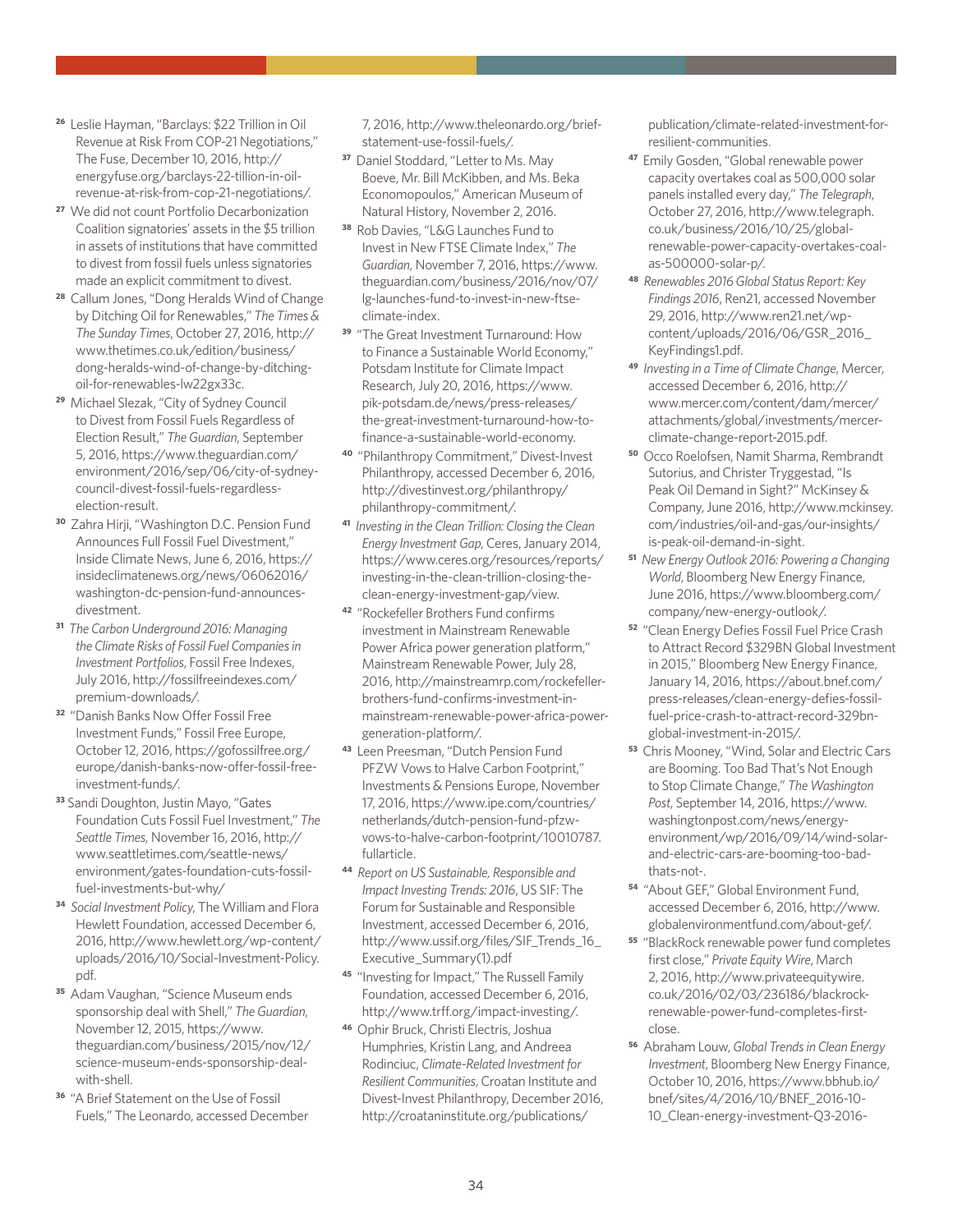[factpack.pdf.](https://www.bbhub.io/bnef/sites/4/2016/10/BNEF_2016-10-10_Clean-energy-investment-Q3-2016-factpack.pdf)

- **<sup>57</sup>** "Climate Bonds Initiative," Climate Bonds Initiative, accessed November 29, 2016, [https://www.climatebonds.net/.](https://www.climatebonds.net/)
- **<sup>58</sup>** G7 Leaders, "G7 Ise-Shima Leaders' Declaration," press release, May 27, 2016, [http://www.mofa.go.jp/files/000160266.](http://www.mofa.go.jp/files/000160266.pdf) [pdf](http://www.mofa.go.jp/files/000160266.pdf).
- **<sup>59</sup>** "Fossil Fuel Subsidies: Overview," Oil Change International, accessed November 29, 2016, <http://priceofoil.org/fossil-fuel-subsidies/>.
- **<sup>60</sup>** Jim Yong Kim, "Press Conference at the World Economic Forum" (speech, Davos, Switzerland, January 23, 2014), The World Bank, [http://www.worldbank.org/en/news/](http://www.worldbank.org/en/news/speech/2014/01/23/world-bank-group-president-jim-yong-kim-remarks-at-davos-press-conference) [speech/2014/01/23/world-bank-group](http://www.worldbank.org/en/news/speech/2014/01/23/world-bank-group-president-jim-yong-kim-remarks-at-davos-press-conference)[president-jim-yong-kim-remarks-at-davos](http://www.worldbank.org/en/news/speech/2014/01/23/world-bank-group-president-jim-yong-kim-remarks-at-davos-press-conference)[press-conference](http://www.worldbank.org/en/news/speech/2014/01/23/world-bank-group-president-jim-yong-kim-remarks-at-davos-press-conference).
- **61** Zeldania DT Soriano and Grizelda Mayo-Anda, *Petition: Requesting for Investigation of the Responsibility of the Carbon Majors for Human Rights Violations or Threats of Violations Resulting from the Impacts of Climate Change*, Greenpeace Southeast Asia and Environmental Legal Assistance Center, accessed December 6, 2016, [http://www.greenpeace.org/seasia/ph/](http://www.greenpeace.org/seasia/ph/PageFiles/735232/Climate_Change_and_Human_Rights_Petition.pdf) [PageFiles/735232/Climate\\_Change\\_and\\_](http://www.greenpeace.org/seasia/ph/PageFiles/735232/Climate_Change_and_Human_Rights_Petition.pdf) Human Rights Petition.pdf.
- **<sup>62</sup>** "Saul versus RWE The Case of Huaraz," GermanWatch, accessed December 6, 2016, [https://germanwatch.org/en/huaraz.](https://germanwatch.org/en/huaraz)
- **<sup>63</sup>** "Putting ExxonMobil on Trial," Conservation Law Foundation, accessed December 6, 2016, [http://www.clf.org/making-an](http://www.clf.org/making-an-impact/exxonmobil/)[impact/exxonmobil/](http://www.clf.org/making-an-impact/exxonmobil/).
- **<sup>64</sup>** "Details of Proceedings," Our Children's Trust, accessed December 6, 2016, [https://www.](https://www.ourchildrenstrust.org/federal-proceedings) [ourchildrenstrust.org/federal-proceedings](https://www.ourchildrenstrust.org/federal-proceedings).
- **<sup>65</sup>** "Reef Defenders: From Pit to Port," Reef Defenders Alliance, accessed November 29, 2016, [http://reefdefendersalliance.org/.](http://reefdefendersalliance.org/)
- **<sup>66</sup>** "Global Frackdown," Global Frackdown, accessed November 29, 2016, [http://www.](http://www.globalfrackdown.org/) [globalfrackdown.org/.](http://www.globalfrackdown.org/)
- **<sup>67</sup>** The White House, "Statement by the President on the Keystone XL Pipeline," press release, November 6, 2015, [https://](https://www.whitehouse.gov/the-press-office/2015/11/06/statement-president-keystone-xl-pipeline) [www.whitehouse.gov/the-press](https://www.whitehouse.gov/the-press-office/2015/11/06/statement-president-keystone-xl-pipeline)[office/2015/11/06/statement-president](https://www.whitehouse.gov/the-press-office/2015/11/06/statement-president-keystone-xl-pipeline)[keystone-xl-pipeline.](https://www.whitehouse.gov/the-press-office/2015/11/06/statement-president-keystone-xl-pipeline)
- **<sup>68</sup>** Valerie Volcovici, "U.S. Halts New Coal Leases on Federal Land, First Review in Decades," *Reuters,* January 15, 2016, [http://](http://www.reuters.com/article/us-usa-coal-idUSKCN0US2WB) [www.reuters.com/article/us-usa-coal](http://www.reuters.com/article/us-usa-coal-idUSKCN0US2WB)[idUSKCN0US2WB](http://www.reuters.com/article/us-usa-coal-idUSKCN0US2WB).
- **<sup>69</sup>** Samantha Page, "House Lawmakers Introduce The 'Keep It in the Ground

Act'," Think Progress, February 11, 2016, [http://thinkprogress.org/](http://thinkprogress.org/climate/2016/02/11/3748675/house-keep-it-in-the-ground-introduced/) [climate/2016/02/11/3748675/house-keep](http://thinkprogress.org/climate/2016/02/11/3748675/house-keep-it-in-the-ground-introduced/)[it-in-the-ground-introduced/.](http://thinkprogress.org/climate/2016/02/11/3748675/house-keep-it-in-the-ground-introduced/)

- **<sup>70</sup>** Bobby Magill, "Oil Leasing Protests a New Front in Climate Policy Fight?", Climate Central, February 18, 2016, [http://www.](http://www.climatecentral.org/news/leasing-protests-front-in-climate-policy-fight-20046) [climatecentral.org/news/leasing-protests](http://www.climatecentral.org/news/leasing-protests-front-in-climate-policy-fight-20046)[front-in-climate-policy-fight-20046](http://www.climatecentral.org/news/leasing-protests-front-in-climate-policy-fight-20046).
- **<sup>71</sup>** Jennifer A. Dlouhy, "Offshore Oil Drilling in Policy Reversal," Bloomberg, March 15, 2016, [http://www.bloomberg.com/news/](http://www.bloomberg.com/news/articles/2016-03-15/obama-said-to-bar-atlantic-coast-oil-drilling-in-policy-reversal) [articles/2016-03-15/obama-said-to-bar](http://www.bloomberg.com/news/articles/2016-03-15/obama-said-to-bar-atlantic-coast-oil-drilling-in-policy-reversal)[atlantic-coast-oil-drilling-in-policy-reversal.](http://www.bloomberg.com/news/articles/2016-03-15/obama-said-to-bar-atlantic-coast-oil-drilling-in-policy-reversal)
- **<sup>72</sup>** Rebecca Hersher, "Obama: Army Corps Examining Possible Rerouting of Dakota Access Pipeline," National Public Radio, November 2, 2016, [http://www.npr.org/sections/thetwo](http://www.npr.org/sections/thetwo-way/2016/11/02/500363689/obama-army-corps-examining-possible-rerouting-of-dakota-access-pipeline)[way/2016/11/02/500363689/obama](http://www.npr.org/sections/thetwo-way/2016/11/02/500363689/obama-army-corps-examining-possible-rerouting-of-dakota-access-pipeline)[army-corps-examining-possible-rerouting](http://www.npr.org/sections/thetwo-way/2016/11/02/500363689/obama-army-corps-examining-possible-rerouting-of-dakota-access-pipeline)[of-dakota-access-pipeline](http://www.npr.org/sections/thetwo-way/2016/11/02/500363689/obama-army-corps-examining-possible-rerouting-of-dakota-access-pipeline).
- **<sup>73</sup>** "Army will not grant easement for Dakota Access Pipeline crossing," U.S. Army, December 4, 2016, [https://www.army.](https://www.army.mil/article/179095/army_will_not_grant_easement_for_dakota_access_pipeline_crossing) [mil/article/179095/army\\_will\\_not\\_grant\\_](https://www.army.mil/article/179095/army_will_not_grant_easement_for_dakota_access_pipeline_crossing) [easement\\_for\\_dakota\\_access\\_pipeline\\_](https://www.army.mil/article/179095/army_will_not_grant_easement_for_dakota_access_pipeline_crossing) [crossing](https://www.army.mil/article/179095/army_will_not_grant_easement_for_dakota_access_pipeline_crossing).
- **<sup>74</sup>** Daniel A. Medina and Chiara Sottile, "What Will a Trump Presidency Mean for the Dakota Access Pipeline?," NBC News, November 12, 2016, [http://www.nbcnews.](http://www.nbcnews.com/storyline/dakota-pipeline-protests/what-will-trump-presidency-mean-dakota-access-pipeline-n682746) [com/storyline/dakota-pipeline-protests/](http://www.nbcnews.com/storyline/dakota-pipeline-protests/what-will-trump-presidency-mean-dakota-access-pipeline-n682746) [what-will-trump-presidency-mean-dakota](http://www.nbcnews.com/storyline/dakota-pipeline-protests/what-will-trump-presidency-mean-dakota-access-pipeline-n682746)[access-pipeline-n682746.](http://www.nbcnews.com/storyline/dakota-pipeline-protests/what-will-trump-presidency-mean-dakota-access-pipeline-n682746)
- **<sup>75</sup>** "Capex Tracker. A Lead Indicator of Global Warming," Carbon Tracker, accessed December 6, 2016, [http://www.](http://www.carbontracker.org/report/capex-tracker-a-lead-indicator-of-global-warming/) [carbontracker.org/report/capex-tracker-a](http://www.carbontracker.org/report/capex-tracker-a-lead-indicator-of-global-warming/)[lead-indicator-of-global-warming/](http://www.carbontracker.org/report/capex-tracker-a-lead-indicator-of-global-warming/).
- **<sup>76</sup>** Greg Muttitt, "The Sky's Limit: Why the Paris Climate Goals Require a Managed Decline of Fossil Fuel Production," Oil Change International, September 22, 2016, [http://](http://priceofoil.org/2016/09/22/the-skys-limit-report/) [priceofoil.org/2016/09/22/the-skys-limit](http://priceofoil.org/2016/09/22/the-skys-limit-report/)[report/](http://priceofoil.org/2016/09/22/the-skys-limit-report/).
- **<sup>77</sup>** "Global Fossil Fuel Exploration Moratorium," Leave it on the Ground Initiative, accessed November 29, 2016, [http://leave-it-in-the](http://leave-it-in-the-ground.org/exploration-moratorium/)[ground.org/exploration-moratorium/.](http://leave-it-in-the-ground.org/exploration-moratorium/)
- **<sup>78</sup>** "Carbon Asset Risk," Ceres, accessed December 6, 2016, [https://www.ceres.org/](https://www.ceres.org/issues/carbon-asset-risk) [issues/carbon-asset-risk](https://www.ceres.org/issues/carbon-asset-risk).
- **<sup>79</sup>** "Investors Challenge Fossil Fuel Companies," Carbon Tracker, accessed December 6, 2016, [http://www.carbontracker.org/news/](http://www.carbontracker.org/news/investors-challenge-fossil-fuel-companies/) [investors-challenge-fossil-fuel-companies/.](http://www.carbontracker.org/news/investors-challenge-fossil-fuel-companies/)
- **<sup>80</sup>** Break Free From Fossil Fuels, "Tens of

Thousands Worldwide Take Part in Largest Global Civil Disobedience in the History of the Climate Movement," press release, May 16, 2016, [https://breakfree2016.org/press](https://breakfree2016.org/press-release/thousands-worldwide-take-part-in-largest-global-civil-disobedience-in-the-history-of-the-climate-movement/)[release/thousands-worldwide-take-part](https://breakfree2016.org/press-release/thousands-worldwide-take-part-in-largest-global-civil-disobedience-in-the-history-of-the-climate-movement/)[in-largest-global-civil-disobedience-in-the](https://breakfree2016.org/press-release/thousands-worldwide-take-part-in-largest-global-civil-disobedience-in-the-history-of-the-climate-movement/)[history-of-the-climate-movement/](https://breakfree2016.org/press-release/thousands-worldwide-take-part-in-largest-global-civil-disobedience-in-the-history-of-the-climate-movement/).

- **<sup>81</sup>** "African American Clergy Open Letter on Climate Change," GreenFaith, accessed November 29, 2016, [http://www.greenfaith.](http://www.greenfaith.org/files/african-american-clergy-letter-on-climate-change) [org/files/african-american-clergy-letter-on](http://www.greenfaith.org/files/african-american-clergy-letter-on-climate-change)[climate-change.](http://www.greenfaith.org/files/african-american-clergy-letter-on-climate-change)
- **<sup>82</sup>** Adrian Wilson et al., *Coal Blooded: Putting Profits Before People*, NAACP, Indigenous Environment Network, and Little Village Environmental Justice Organization, accessed November 29, 2016, [http://action.](http://action.naacp.org/page/-/Coal%20Blooded%20Report%2011.15.2012.pdf) [naacp.org/page/-/Coal%20Blooded%20](http://action.naacp.org/page/-/Coal%20Blooded%20Report%2011.15.2012.pdf) [Report%2011.15.2012.pdf.](http://action.naacp.org/page/-/Coal%20Blooded%20Report%2011.15.2012.pdf)
- **<sup>83</sup>** Saleem Chapman, "Environmental Justice, Climate Change, & Racial Justice" (lecture, PDE Climate Change Outreach Roundtable, Philadelphia, PA, July 24, 2016), [https://www.epa.gov/sites/production/](https://www.epa.gov/sites/production/files/2015-10/documents/post_2_-_environmental_justice_climate_change.pdf) [files/2015-10/documents/post\\_2\\_-\\_](https://www.epa.gov/sites/production/files/2015-10/documents/post_2_-_environmental_justice_climate_change.pdf) [environmental\\_justice\\_climate\\_change.pdf.](https://www.epa.gov/sites/production/files/2015-10/documents/post_2_-_environmental_justice_climate_change.pdf)
- **<sup>84</sup>** John Picklap, "Black Lives Matter at COP21," Vimeo video, 2:03, December 14, 2015, [https://vimeo.com/148870475.](https://vimeo.com/148870475)
- **<sup>85</sup>** "Invest-Divest," The Movement for Black Lives, accessed November 29, 2016, [https://](https://policy.m4bl.org/invest-divest/) [policy.m4bl.org/invest-divest/.](https://policy.m4bl.org/invest-divest/)
- **<sup>86</sup>** Bill McKibben, "Embarrassing Photos of Me, Thanks to My Right-Wing Stalkers," *New York Times*, August 5, 2016, [http://www.](http://www.nytimes.com/2016/08/07/opinion/sunday/embarrassing-photos-of-me-thanks-to-my-right-wing-stalkers.html) [nytimes.com/2016/08/07/opinion/sunday/](http://www.nytimes.com/2016/08/07/opinion/sunday/embarrassing-photos-of-me-thanks-to-my-right-wing-stalkers.html) [embarrassing-photos-of-me-thanks-to-my](http://www.nytimes.com/2016/08/07/opinion/sunday/embarrassing-photos-of-me-thanks-to-my-right-wing-stalkers.html)[right-wing-stalkers.html](http://www.nytimes.com/2016/08/07/opinion/sunday/embarrassing-photos-of-me-thanks-to-my-right-wing-stalkers.html).
- **<sup>87</sup>** David Hasemyer, "Constitutional Scholars Object to Lamar Smith's Exxon Subpoenas," Inside Climate News, September 12, 2016, [https://insideclimatenews.org/](https://insideclimatenews.org/news/12092016/exxonmobil-climate-change-research-denial-lamar-smith-subpoenas-house-science-committee-global-warming) [news/12092016/exxonmobil-climate](https://insideclimatenews.org/news/12092016/exxonmobil-climate-change-research-denial-lamar-smith-subpoenas-house-science-committee-global-warming)[change-research-denial-lamar-smith](https://insideclimatenews.org/news/12092016/exxonmobil-climate-change-research-denial-lamar-smith-subpoenas-house-science-committee-global-warming)[subpoenas-house-science-committee](https://insideclimatenews.org/news/12092016/exxonmobil-climate-change-research-denial-lamar-smith-subpoenas-house-science-committee-global-warming)[global-warming](https://insideclimatenews.org/news/12092016/exxonmobil-climate-change-research-denial-lamar-smith-subpoenas-house-science-committee-global-warming).
- **<sup>88</sup>** David Hasemyer, "SEC Sidesteps Lamar Smith's Document Request, Declines to Confirm Exxon Probe," October 14, 2016, [https://insideclimatenews.org/](https://insideclimatenews.org/news/14102016/sec-refuses-comply-lamar-smith-subpeona-over-exxon-probe-mary-jo-white) [news/14102016/sec-refuses-comply-lamar](https://insideclimatenews.org/news/14102016/sec-refuses-comply-lamar-smith-subpeona-over-exxon-probe-mary-jo-white)[smith-subpoena-over-exxon-probe-mary](https://insideclimatenews.org/news/14102016/sec-refuses-comply-lamar-smith-subpeona-over-exxon-probe-mary-jo-white)[jo-white.](https://insideclimatenews.org/news/14102016/sec-refuses-comply-lamar-smith-subpeona-over-exxon-probe-mary-jo-white)
- **<sup>89</sup>** John Schwartz, "Exxon Mobil Accuses the Rockefellers of a Climate Conspiracy," *New York Times*, November 21, 2016, [http://](http://www.nytimes.com/2016/11/21/science/exxon-mobil-rockefellers-climate-change.html?referer=https://t.co/SaX4Q45zph) [www.nytimes.com/2016/11/21/science/](http://www.nytimes.com/2016/11/21/science/exxon-mobil-rockefellers-climate-change.html?referer=https://t.co/SaX4Q45zph) [exxon-mobil-rockefellers-climate-change.](http://www.nytimes.com/2016/11/21/science/exxon-mobil-rockefellers-climate-change.html?referer=https://t.co/SaX4Q45zph)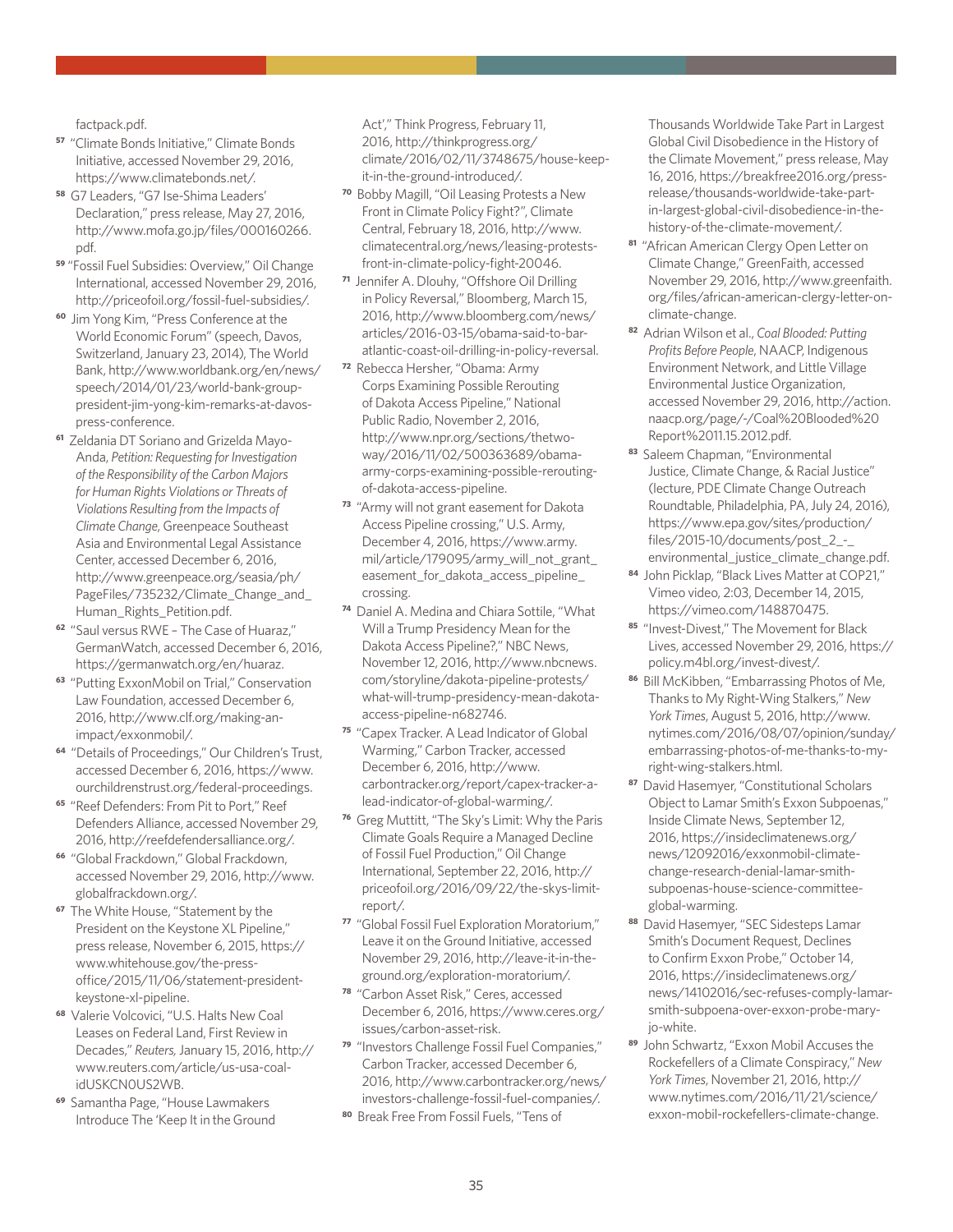[html?referer=https://t.co/SaX4Q45zph](http://www.nytimes.com/2016/11/21/science/exxon-mobil-rockefellers-climate-change.html?referer=https://t.co/SaX4Q45zph).

- **<sup>90</sup>** David Kaiser and Lee Wasserman, "The Rockefeller Family Fund vs. Exxon," *The New York Review of Books*, December 8, 2016, [http://www.nybooks.com/](http://www.nybooks.com/articles/2016/12/08/the-rockefeller-family-fund-vs-exxon/) [articles/2016/12/08/the-rockefeller-family](http://www.nybooks.com/articles/2016/12/08/the-rockefeller-family-fund-vs-exxon/)[fund-vs-exxon/](http://www.nybooks.com/articles/2016/12/08/the-rockefeller-family-fund-vs-exxon/).
- **<sup>91</sup>** "The Facts," Divestment Facts, accessed November 29, 2016, [http://divestmentfacts.](http://divestmentfacts.com/the-facts/) [com/the-facts/.](http://divestmentfacts.com/the-facts/)
- **<sup>92</sup>** *Adapting Portfolios to Climate Change*, BlackRock, September 2016, [https://](https://www.blackrock.com/corporate/en-us/literature/whitepaper/bii-climate-change-2016-us.pdf#_blan) [www.blackrock.com/corporate/](https://www.blackrock.com/corporate/en-us/literature/whitepaper/bii-climate-change-2016-us.pdf#_blan) [en-us/literature/whitepaper/](https://www.blackrock.com/corporate/en-us/literature/whitepaper/bii-climate-change-2016-us.pdf#_blan) [bii-climate-change-2016-us.pdf#\\_](https://www.blackrock.com/corporate/en-us/literature/whitepaper/bii-climate-change-2016-us.pdf#_blan) [blank?cid=blog:bii:blackrockblog:isabelle.](https://www.blackrock.com/corporate/en-us/literature/whitepaper/bii-climate-change-2016-us.pdf#_blan)
- **<sup>93</sup>** Toby Heaps, Michael Yow, and Andrew Behar, *Carbon Clean 200: Investing in a Clean Energy Future*, Corporate Knights and As You Sow, accessed November 29, 2016, [https://static1.squarespace.com/](https://static1.squarespace.com/static/579bd6e8414fb5125750d050/t/57b1ea14d482e94594339e47/1471277588692/Clean200_Q3-16_AYS%2BCK_20160815.pdf) [static/579bd6e8414fb5125750d050/](https://static1.squarespace.com/static/579bd6e8414fb5125750d050/t/57b1ea14d482e94594339e47/1471277588692/Clean200_Q3-16_AYS%2BCK_20160815.pdf) [t/57b1ea14d482e9459433](https://static1.squarespace.com/static/579bd6e8414fb5125750d050/t/57b1ea14d482e94594339e47/1471277588692/Clean200_Q3-16_AYS%2BCK_20160815.pdf) [9e47/1471277588692/Clean200\\_Q3-](https://static1.squarespace.com/static/579bd6e8414fb5125750d050/t/57b1ea14d482e94594339e47/1471277588692/Clean200_Q3-16_AYS%2BCK_20160815.pdf) [16\\_AYS%2BCK\\_20160815.pdf.](https://static1.squarespace.com/static/579bd6e8414fb5125750d050/t/57b1ea14d482e94594339e47/1471277588692/Clean200_Q3-16_AYS%2BCK_20160815.pdf)
- **<sup>94</sup>** *World Energy Outlook 2016*, International Energy Agency, accessed December 6, 2016, [https://www.iea.org/publications/](https://www.iea.org/publications/freepublications/publication/) [freepublications/publication/'](https://www.iea.org/publications/freepublications/publication/)
- **<sup>95</sup>** *Haynes and Boone, LLP Oil Patch Bankruptcy Monitor*, Haynes Boone, October 19, 2016, [http://www.haynesboone.com/~/media/](http://www.haynesboone.com/~/media/files/attorney%20publications/2016/energy_bankruptcy_monitor/oil_) [files/attorney%20publications/2016/](http://www.haynesboone.com/~/media/files/attorney%20publications/2016/energy_bankruptcy_monitor/oil_) [energy\\_bankruptcy\\_monitor/oil\\_patch\\_](http://www.haynesboone.com/~/media/files/attorney%20publications/2016/energy_bankruptcy_monitor/oil_) [bankruptcy\\_20160106.ashx](http://www.haynesboone.com/~/media/files/attorney%20publications/2016/energy_bankruptcy_monitor/oil_).
- **<sup>96</sup>** "Well, well," *Financial Times*, October 15, 2016, [http://presscuttings.ft.com/](http://presscuttings.ft.com/presscuttings/s/3/articlePdf/118180733) [presscuttings/s/3/articlePdf/118180733](http://presscuttings.ft.com/presscuttings/s/3/articlePdf/118180733).
- **<sup>97</sup>** James Attwood, "Freeport Quits Oil IPO as Industry Crisis Thwarts Sale," Bloomberg, May 20, 2016, [http://www.bloomberg.](http://www.bloomberg.com/news/articles/2016-05-20/freeport-withdraws-energy-ipo-registration-after-c) [com/news/articles/2016-05-20/freeport](http://www.bloomberg.com/news/articles/2016-05-20/freeport-withdraws-energy-ipo-registration-after-c)[withdraws-energy-ipo-registration-after](http://www.bloomberg.com/news/articles/2016-05-20/freeport-withdraws-energy-ipo-registration-after-c)[crude-rout.](http://www.bloomberg.com/news/articles/2016-05-20/freeport-withdraws-energy-ipo-registration-after-c)
- **<sup>98</sup>** Rebecca Penty, "Oil-Sands Megaprojects are Finished on Grim Price Outlook," Bloomberg, April 13, 2016, [http://www.bloomberg.](http://www.bloomberg.com/news/articles/2016-04-13/oil-sands-megaprojects-are-finished-on-grim-price-) [com/news/articles/2016-04-13/oil-sands](http://www.bloomberg.com/news/articles/2016-04-13/oil-sands-megaprojects-are-finished-on-grim-price-)[megaprojects-are-finished-on-grim-price](http://www.bloomberg.com/news/articles/2016-04-13/oil-sands-megaprojects-are-finished-on-grim-price-)[outlook.](http://www.bloomberg.com/news/articles/2016-04-13/oil-sands-megaprojects-are-finished-on-grim-price-)
- **<sup>99</sup>** Deborah Yedlin, "Yedlin: The Era of Oilsands Megaprojects is Over," *Calgary Herald*, July 29, 2016, [http://calgaryherald.com/](http://calgaryherald.com/business/energy/yedlin-the-era-of-oilsands-megaprojects-is-over) [business/energy/yedlin-the-era-of-oilsands](http://calgaryherald.com/business/energy/yedlin-the-era-of-oilsands-megaprojects-is-over)[megaprojects-is-over.](http://calgaryherald.com/business/energy/yedlin-the-era-of-oilsands-megaprojects-is-over)
- **<sup>100</sup>** "Oil Groups 'Threatened' by Electric Cars," *Financial Times*, October 18, 2016, [https://](https://www.ft.com/content/b42a72c6-94ac-11e6-a80e-bcd69f323a8b) [www.ft.com/content/b42a72c6-94ac-11e6-](https://www.ft.com/content/b42a72c6-94ac-11e6-a80e-bcd69f323a8b)

[a80e-bcd69f323a8b.](https://www.ft.com/content/b42a72c6-94ac-11e6-a80e-bcd69f323a8b)

- **<sup>101</sup>** Hiroko Tabuchi and Clifford Krauss, "A New Debate Over Pricing the Risks of Climate Change," *New York Times*, September 26, 2016, [http://www.](http://www.nytimes.com/2016/09/27/business/energy-environment/a-new-debate-over-pricing-the-risks-of) [nytimes.com/2016/09/27/business/](http://www.nytimes.com/2016/09/27/business/energy-environment/a-new-debate-over-pricing-the-risks-of) [energy-environment/a-new-debate-over](http://www.nytimes.com/2016/09/27/business/energy-environment/a-new-debate-over-pricing-the-risks-of)[pricing-the-risks-of-climate-change.html?\\_](http://www.nytimes.com/2016/09/27/business/energy-environment/a-new-debate-over-pricing-the-risks-of) [r=3&utm\\_conte](http://www.nytimes.com/2016/09/27/business/energy-environment/a-new-debate-over-pricing-the-risks-of).
- **<sup>102</sup>** "Bondholders Suffer \$150bn Oil Price Hit," *Financial Times*, March 21, 2016, [https://](https://www.ft.com/content/444c6b7a-ef6c-11e5-9f20-c3a047354386) [www.ft.com/content/444c6b7a-ef6c-11e5-](https://www.ft.com/content/444c6b7a-ef6c-11e5-9f20-c3a047354386) [9f20-c3a047354386.](https://www.ft.com/content/444c6b7a-ef6c-11e5-9f20-c3a047354386)
- **<sup>103</sup>** "Bondholders Suffer \$150bn Oil Price Hit," *Financial Times*, March 21, 2016, [https://](https://www.ft.com/content/444c6b7a-ef6c-11e5-9f20-c3a047354386) [www.ft.com/content/444c6b7a-ef6c-11e5-](https://www.ft.com/content/444c6b7a-ef6c-11e5-9f20-c3a047354386) [9f20-c3a047354386.](https://www.ft.com/content/444c6b7a-ef6c-11e5-9f20-c3a047354386)
- **<sup>104</sup>** "Dow Jones US Oil & Gas Index," S&P Dow Indices, accessed November 29, 2016, [http://www.us.spindices.com/indices/](http://www.us.spindices.com/indices/equity/dow-jones-us-oil-gas-index) [equity/dow-jones-us-oil-gas-index.](http://www.us.spindices.com/indices/equity/dow-jones-us-oil-gas-index)
- **<sup>105</sup>** Karl Mathiesen, "Global Carbon Intensity Falls, on Declining Coal Use," Climate Change News, January 11, 2016, [http://](http://divestinvestnetwork.us11.list-manage.com/track/) [divestinvestnetwork.us11.list-manage.com/](http://divestinvestnetwork.us11.list-manage.com/track/) [track/](http://divestinvestnetwork.us11.list-manage.com/track/)
- **<sup>106</sup>** John Fialka, "China Will Start the World's Largest Carbon Trading Market," *Scientific American*, May 16, 2016, [http://www.](http://www.scientificamerican.com/article/china-will-start-the-world-s-largest-carbon-trading-market) [scientificamerican.com/article/china-will](http://www.scientificamerican.com/article/china-will-start-the-world-s-largest-carbon-trading-market)[start-the-world-s-largest-carbon-trading](http://www.scientificamerican.com/article/china-will-start-the-world-s-largest-carbon-trading-market)[market/](http://www.scientificamerican.com/article/china-will-start-the-world-s-largest-carbon-trading-market).
- **<sup>107</sup>** Ed King, "India to Double Coal Tax Under 2016-17 Budget," Climate Change News, February 29, 2016, [http://www.](http://www.climatechangenews.com/2016/02/29/india-to-double-coal-tax-under-2016-17-budget/) [climatechangenews.com/2016/02/29/](http://www.climatechangenews.com/2016/02/29/india-to-double-coal-tax-under-2016-17-budget/) [india-to-double-coal-tax-under-2016-17](http://www.climatechangenews.com/2016/02/29/india-to-double-coal-tax-under-2016-17-budget/) [budget/](http://www.climatechangenews.com/2016/02/29/india-to-double-coal-tax-under-2016-17-budget/).
- **<sup>108</sup>** Nick Cunningham, "Oil Majors Continue to Take On Debt to Pay Dividends," Energy Fuse, August 2, 2016, [http://energyfuse.](http://energyfuse.org/oil-majors-continue-take-debt-pay-dividends) [org/oil-majors-continue-take-debt-pay](http://energyfuse.org/oil-majors-continue-take-debt-pay-dividends)[dividends/](http://energyfuse.org/oil-majors-continue-take-debt-pay-dividends).
- **<sup>109</sup>** Cordell Eddings and Fion Li, "Junk Bond Traders Are Really Oil Traders Now as Markets Converge," Bloomberg, March 22, 2016, [http://www.bloomberg.com/news/](http://www.bloomberg.com/news/articles/2016-03-22/junk-bond-traders-are-really-oil-traders-now-as-ma) [articles/2016-03-22/junk-bond-traders-are](http://www.bloomberg.com/news/articles/2016-03-22/junk-bond-traders-are-really-oil-traders-now-as-ma)[really-oil-traders-now-as-markets-converge.](http://www.bloomberg.com/news/articles/2016-03-22/junk-bond-traders-are-really-oil-traders-now-as-ma)
- **<sup>110</sup>** Aditya Kondalamahanty, "Moody's Cuts Outlook On 4 Gulf Countries, Bahrain Down To Junk Rating," *International Business Times,* March 6, 2016, [http://www.ibtimes.com/](http://www.ibtimes.com/moodys-cuts-outlook-4-gulf-countries-bahrain-down-junk-rating-2330952) [moodys-cuts-outlook-4-gulf-countries](http://www.ibtimes.com/moodys-cuts-outlook-4-gulf-countries-bahrain-down-junk-rating-2330952)[bahrain-down-junk-rating-2330952](http://www.ibtimes.com/moodys-cuts-outlook-4-gulf-countries-bahrain-down-junk-rating-2330952).
- **<sup>111</sup>** *As You Sow Report: Oil Industry Fundamentals "Weakening" Under Structural Pressure*, As You Sow, July 13, 2016, [http://](http://www.asyousow.org/wp-content/uploads/2016/07/as-you-sow-report-oil-industry-fundamentals-weake)

[www.asyousow.org/wp-content/](http://www.asyousow.org/wp-content/uploads/2016/07/as-you-sow-report-oil-industry-fundamentals-weake) [uploads/2016/07/as-you-sow-report-oil](http://www.asyousow.org/wp-content/uploads/2016/07/as-you-sow-report-oil-industry-fundamentals-weake)[industry-fundamentals-weakening-under](http://www.asyousow.org/wp-content/uploads/2016/07/as-you-sow-report-oil-industry-fundamentals-weake)[structural-pressure\\_201607134.pdf.](http://www.asyousow.org/wp-content/uploads/2016/07/as-you-sow-report-oil-industry-fundamentals-weake)

- **<sup>112</sup>** Rembrandt Sutorius and Matt Frank, "The Drivers of Global Energy Demand Growth to 2050," Energy Insights by McKinsey, June 2016, [https://www.mckinseyenergyinsights.](https://www.mckinseyenergyinsights.com/insights/the-drivers-of-global-energy-demand-growth-to-2050/) [com/insights/the-drivers-of-global-energy](https://www.mckinseyenergyinsights.com/insights/the-drivers-of-global-energy-demand-growth-to-2050/)[demand-growth-to-2050/](https://www.mckinseyenergyinsights.com/insights/the-drivers-of-global-energy-demand-growth-to-2050/).
- **<sup>113</sup>** "The Outlook for Energy: A View to 2040," ExxonMobil, accessed November 29, 2016, [http://corporate.exxonmobil.com/en/](http://corporate.exxonmobil.com/en/energy/energy-outlook.) [energy/energy-outlook.](http://corporate.exxonmobil.com/en/energy/energy-outlook.)
- **<sup>114</sup>** Carl Surran, "Fitch: Batteries could be Key Disruptor to Oil Industry in 'Investor Death Spiral'," Seeking Alpha, October 18, 2016, [http://seekingalpha.com/news/3214629](http://seekingalpha.com/news/3214629-fitch-batteries-key-disruptor-oil-industry-investor-death-spira) [fitch-batteries-key-disruptor-oil-industry](http://seekingalpha.com/news/3214629-fitch-batteries-key-disruptor-oil-industry-investor-death-spira)[investor-death-spiral](http://seekingalpha.com/news/3214629-fitch-batteries-key-disruptor-oil-industry-investor-death-spira).
- **<sup>115</sup>** "The Global Climate Legislation Database," The London School of Economics and Political Science, accessed November 29, 2016, [http://www.lse.ac.uk/](http://www.lse.ac.uk/GranthamInstitute/legislation/the-global-climate-legislation-database/) [GranthamInstitute/legislation/the-global](http://www.lse.ac.uk/GranthamInstitute/legislation/the-global-climate-legislation-database/)[climate-legislation-database/](http://www.lse.ac.uk/GranthamInstitute/legislation/the-global-climate-legislation-database/).
- **<sup>116</sup>** John Fialka, "China Will Start the World's Largest Carbon Trading Market," *Scientific American*, May 16, 2016, [http://www.](http://www.scientificamerican.com/article/china-will-start-the-world-s-largest-carbon-trading-market) [scientificamerican.com/article/china-will](http://www.scientificamerican.com/article/china-will-start-the-world-s-largest-carbon-trading-market)[start-the-world-s-largest-carbon-trading](http://www.scientificamerican.com/article/china-will-start-the-world-s-largest-carbon-trading-market)[market/](http://www.scientificamerican.com/article/china-will-start-the-world-s-largest-carbon-trading-market).
- **<sup>117</sup>** Ed King, "India to Double Coal Tax Under 2016-17 Budget," Climate Change News, February 29, 2016, [http://www.](http://www.climatechangenews.com/2016/02/29/india-to-double-coal-tax-under-2016-17-budget/) [climatechangenews.com/2016/02/29/](http://www.climatechangenews.com/2016/02/29/india-to-double-coal-tax-under-2016-17-budget/) [india-to-double-coal-tax-under-2016-17](http://www.climatechangenews.com/2016/02/29/india-to-double-coal-tax-under-2016-17-budget/) [budget/](http://www.climatechangenews.com/2016/02/29/india-to-double-coal-tax-under-2016-17-budget/).
- **<sup>118</sup>** Ethan Wolff-Mann, "Norway Will Likely Ban Gas-Powered Cars, and Elon Musk is Stoked," *Time*, June 6, 2016, [http://time.](http://time.com/money/4358250/norway-ban-gas-cars-elon-musk-tesla-happy/?xid=time_socialflow_twitter) [com/money/4358250/norway-ban-gas](http://time.com/money/4358250/norway-ban-gas-cars-elon-musk-tesla-happy/?xid=time_socialflow_twitter)[cars-elon-musk-tesla-happy/?xid=time\\_](http://time.com/money/4358250/norway-ban-gas-cars-elon-musk-tesla-happy/?xid=time_socialflow_twitter) [socialflow\\_twitter.](http://time.com/money/4358250/norway-ban-gas-cars-elon-musk-tesla-happy/?xid=time_socialflow_twitter)
- **<sup>119</sup>** Ronan Glon, "Dutch Politicians Want to Make Gasoline and Diesel-Powered Cars Illegal in 2025," Digital Trends, March 31, 2016, [http://www.digitaltrends.com/cars/](http://www.digitaltrends.com/cars/holland-wants-to-ban-gas-cars-by-2025-news-report/) [holland-wants-to-ban-gas-cars-by-2025](http://www.digitaltrends.com/cars/holland-wants-to-ban-gas-cars-by-2025-news-report/) [news-report/.](http://www.digitaltrends.com/cars/holland-wants-to-ban-gas-cars-by-2025-news-report/)
- **<sup>120</sup>** Edward Taylor, "German Push to Ban Combustion-Engine Cars by 2030 Wins Support," *Reuters*, October 8, 2016, [http://](http://www.reuters.com/article/us-autos-emissions-germany-idUSKCN1280G7) [www.reuters.com/article/us-autos](http://www.reuters.com/article/us-autos-emissions-germany-idUSKCN1280G7)[emissions-germany-idUSKCN1280G7](http://www.reuters.com/article/us-autos-emissions-germany-idUSKCN1280G7).
- **<sup>121</sup>** John Kerry, "Address to the 22nd Conference of the Parties to the UN Framework Convention on Climate Change" (speech,